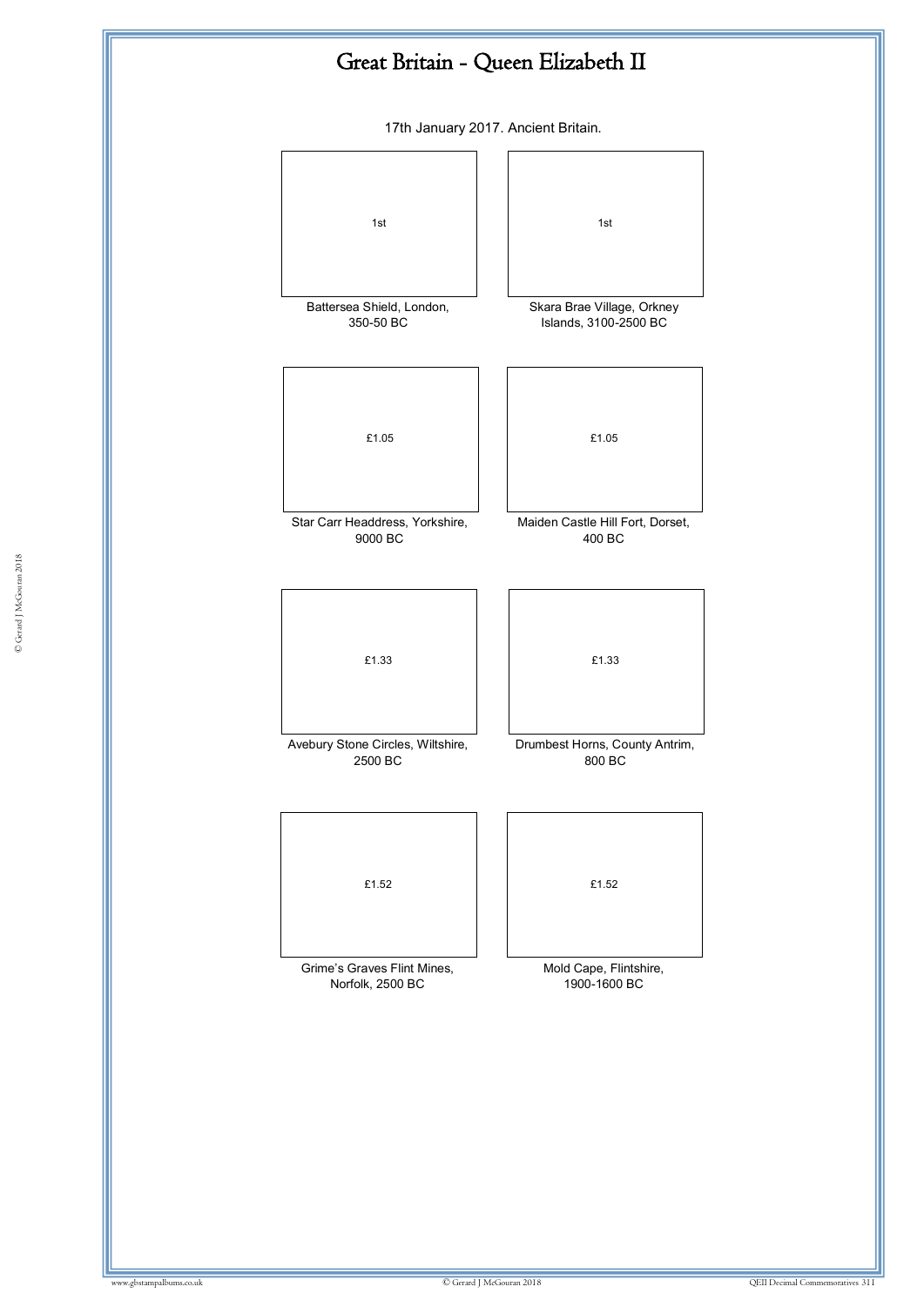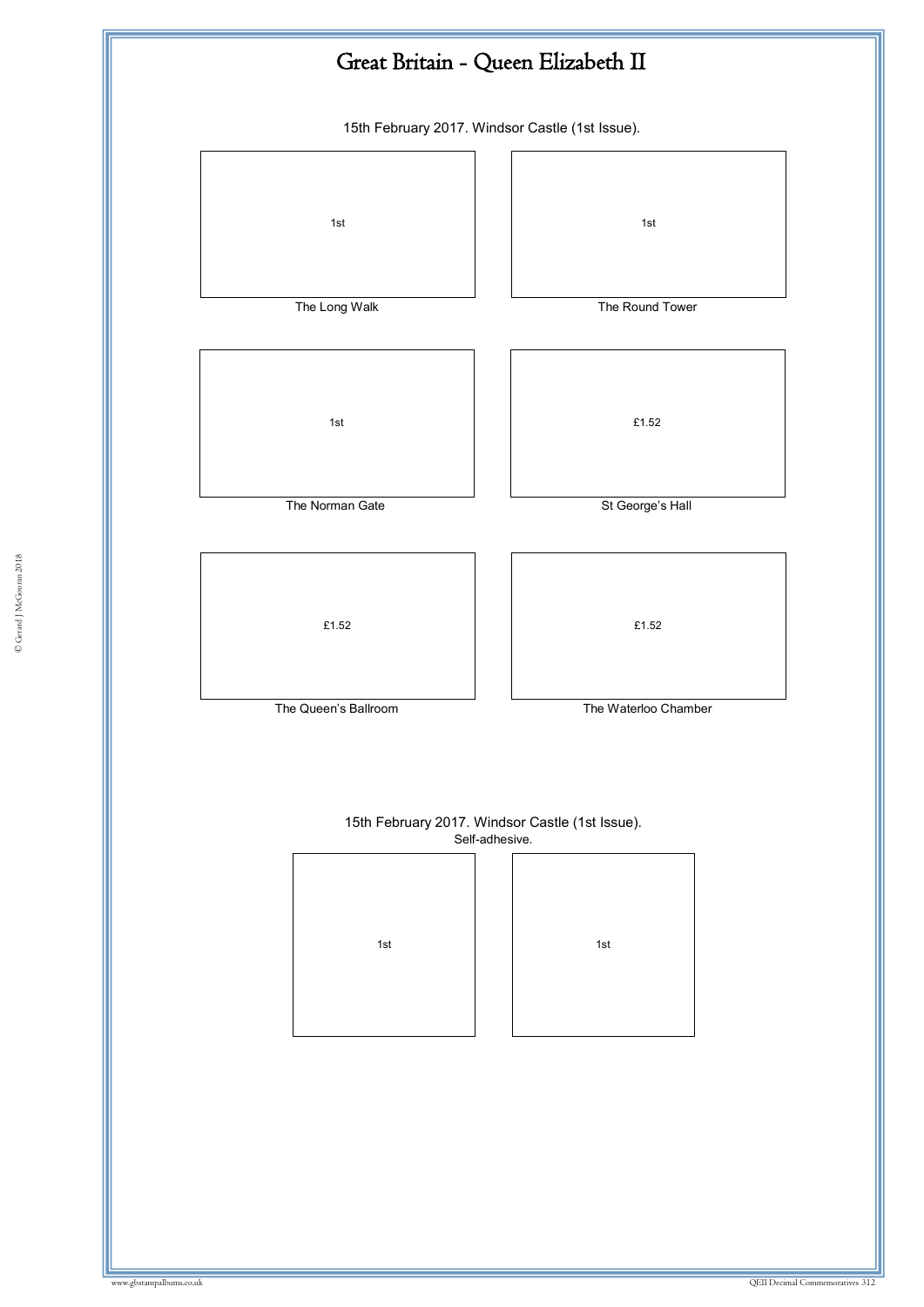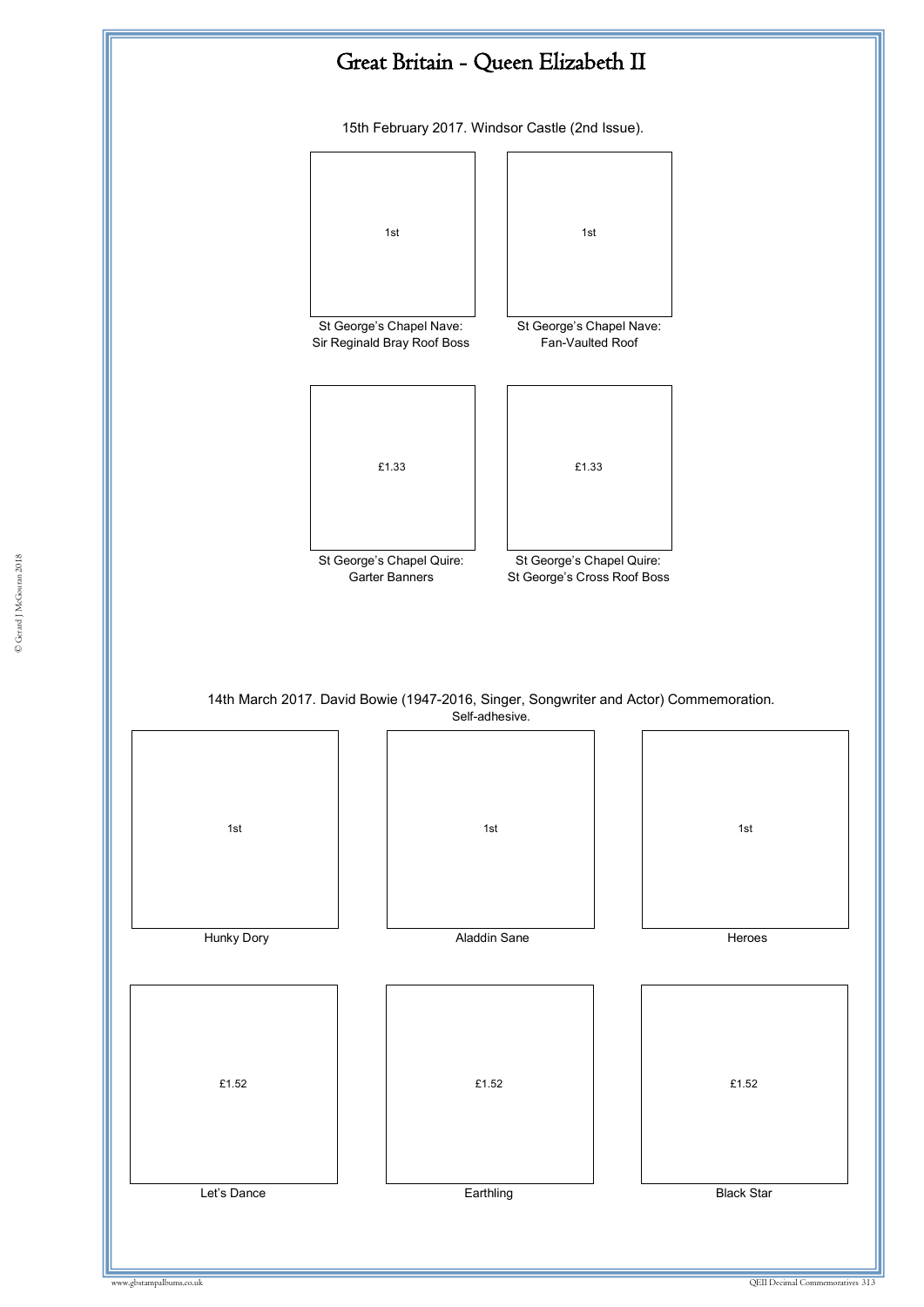## Great Britain - Queen Elizabeth II

6th April 2017. Racehorse Legends.

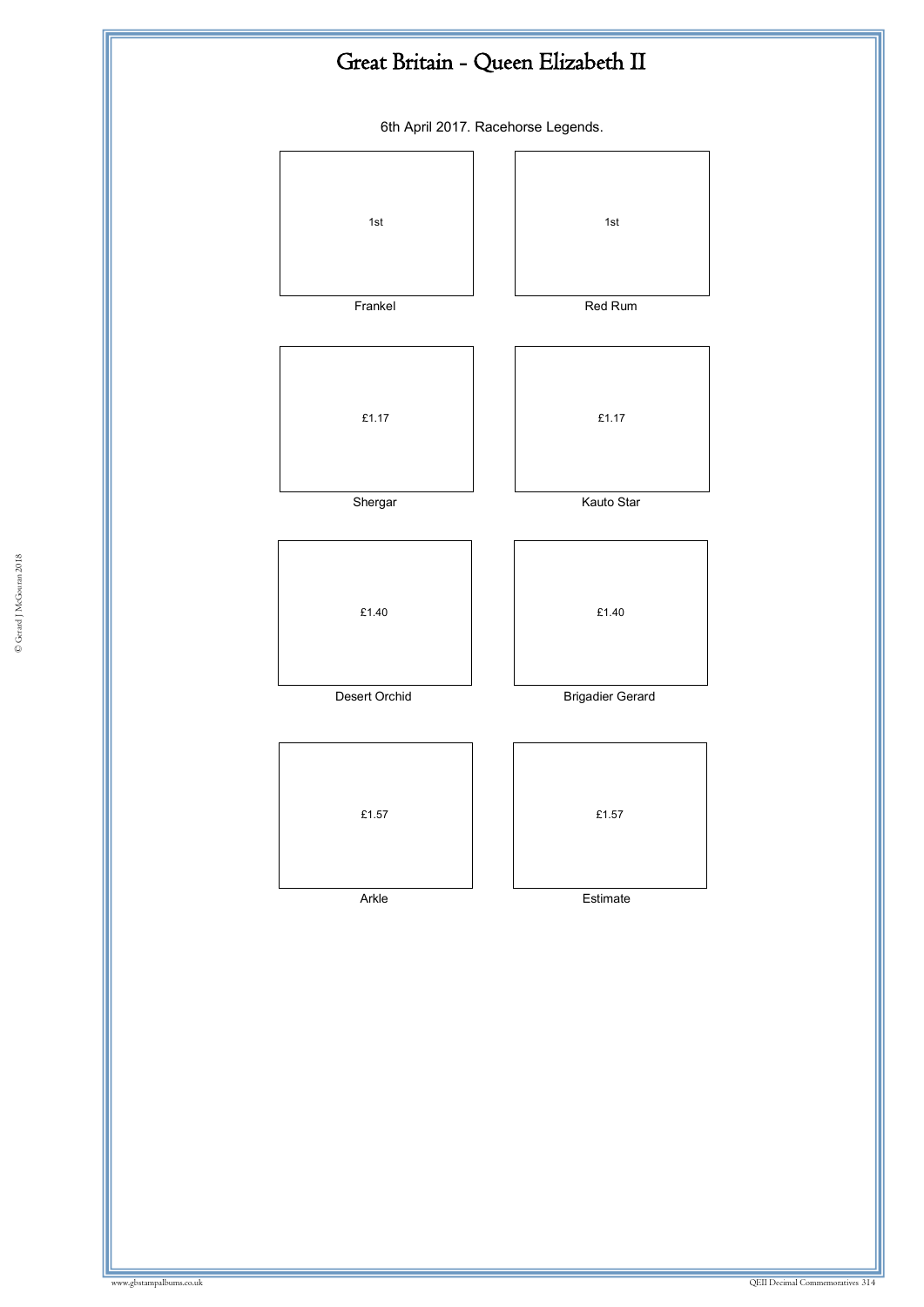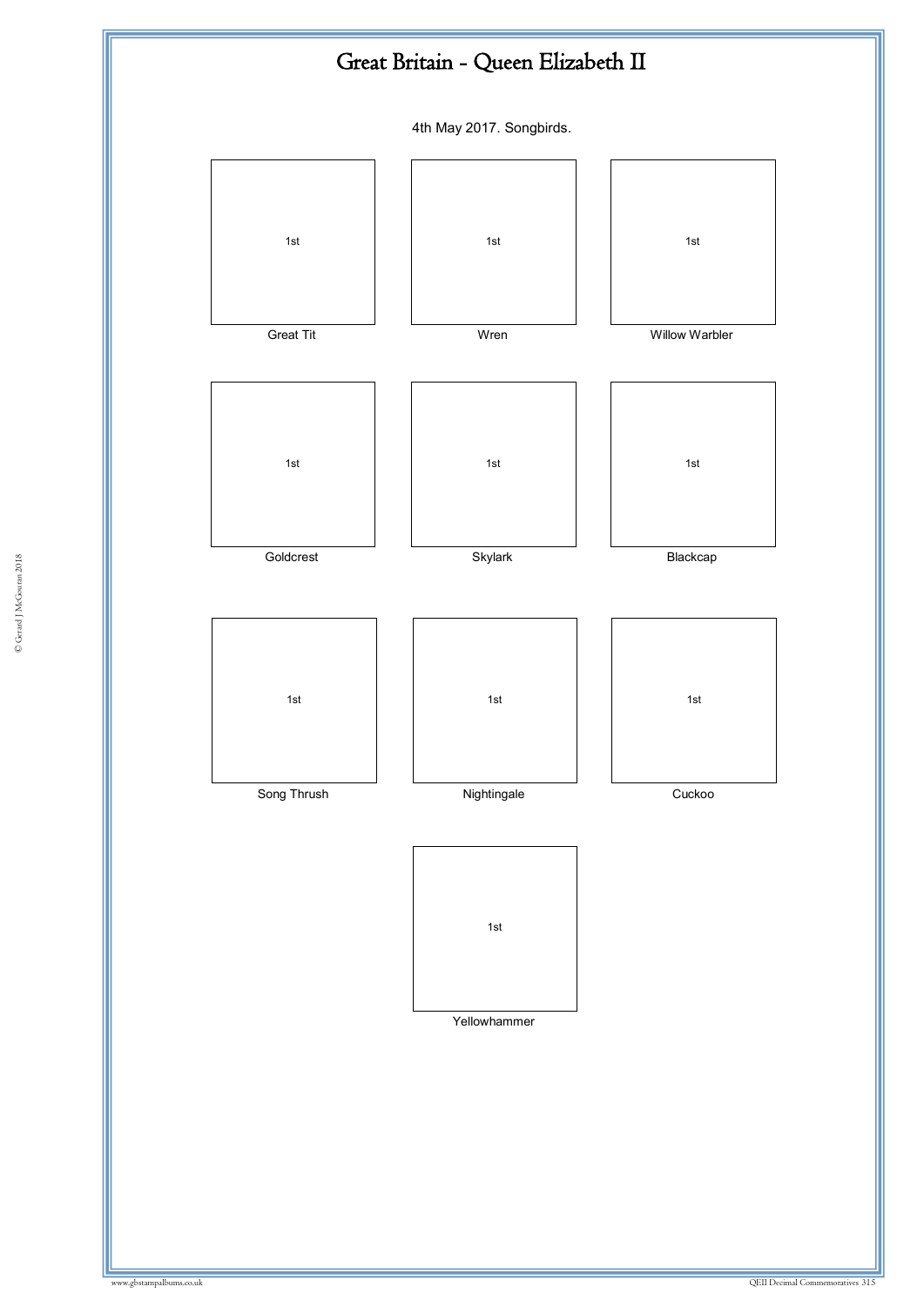

5th June 2017. 50th Anniversary of the Machin Definitive (1st issue).

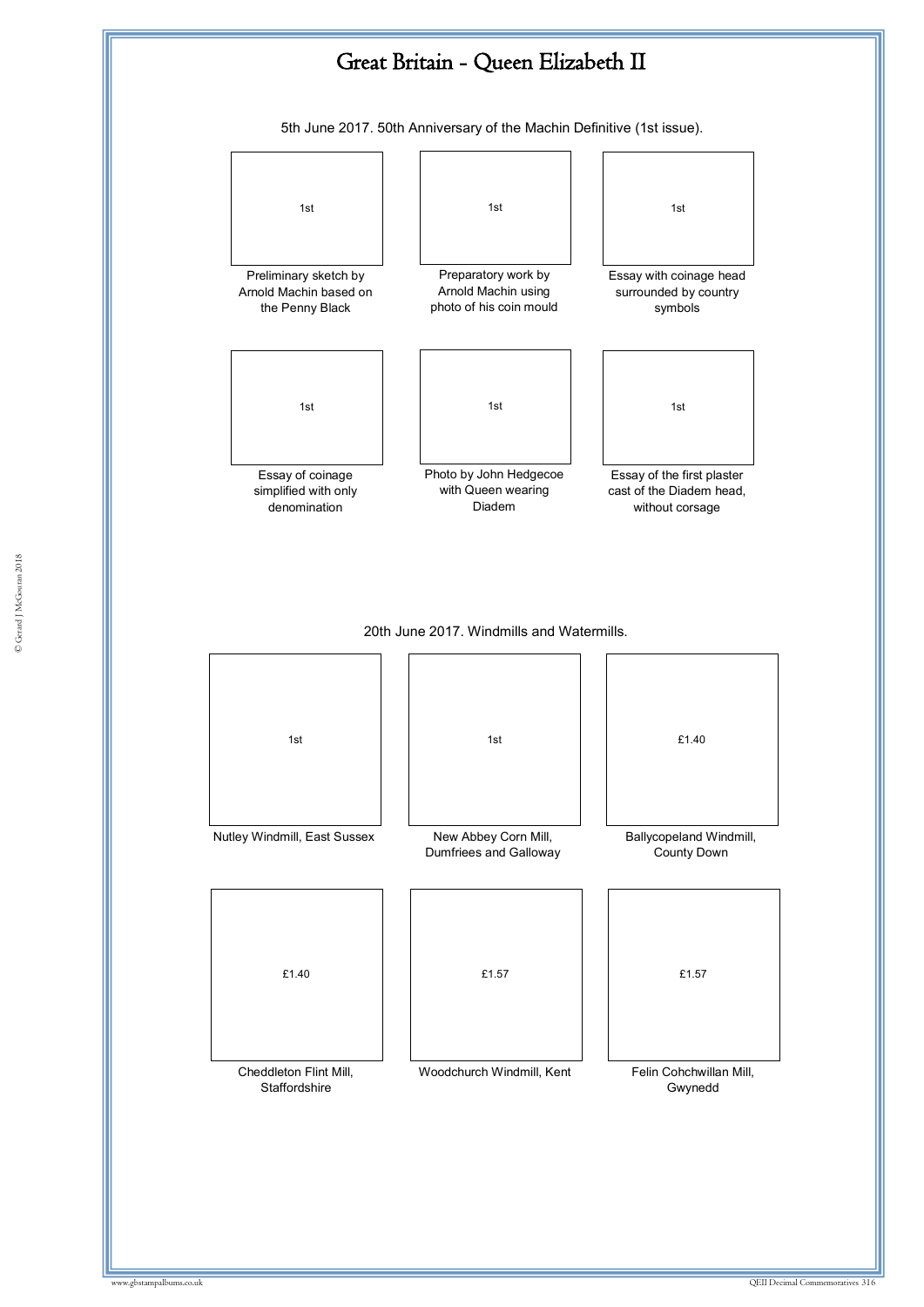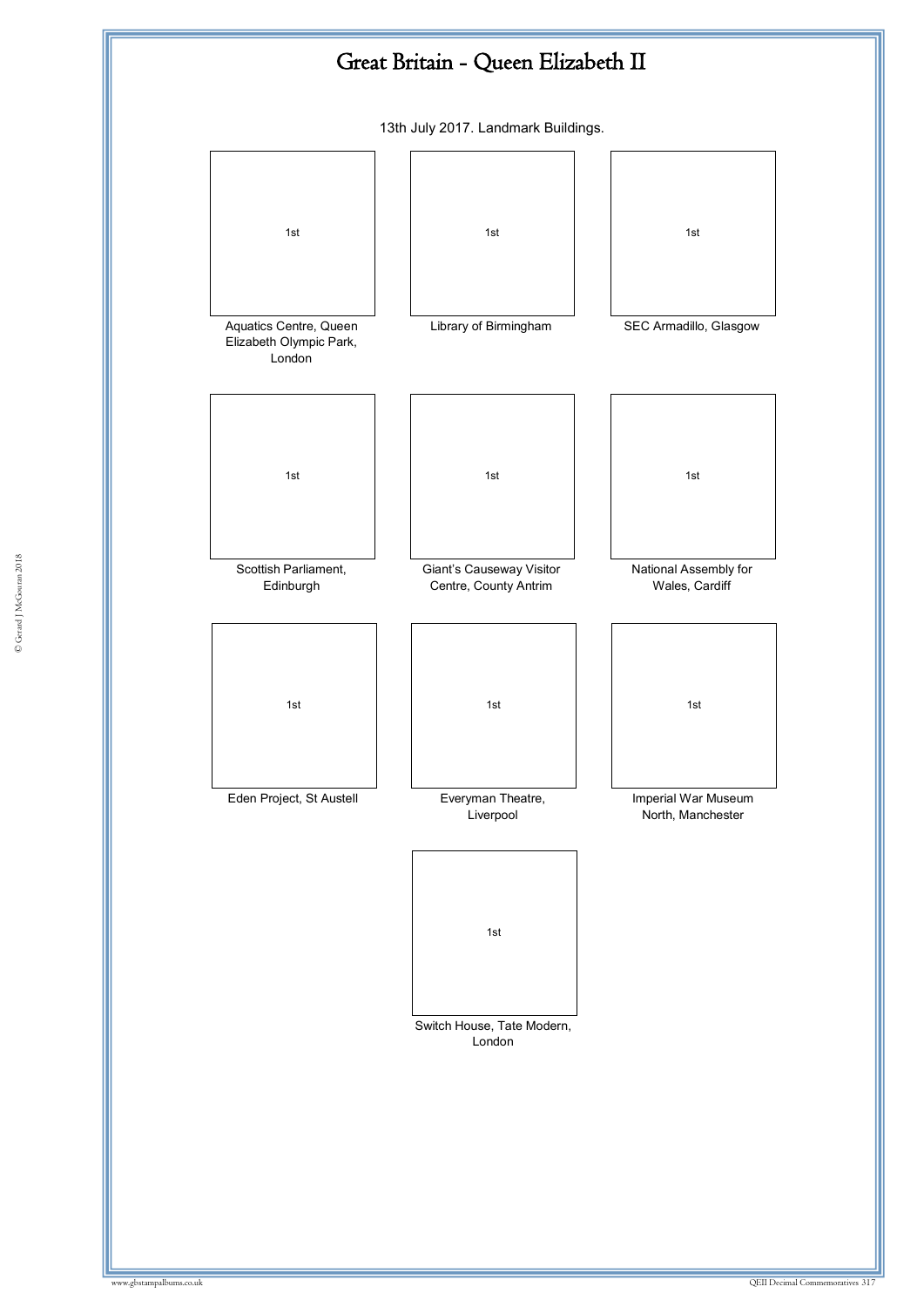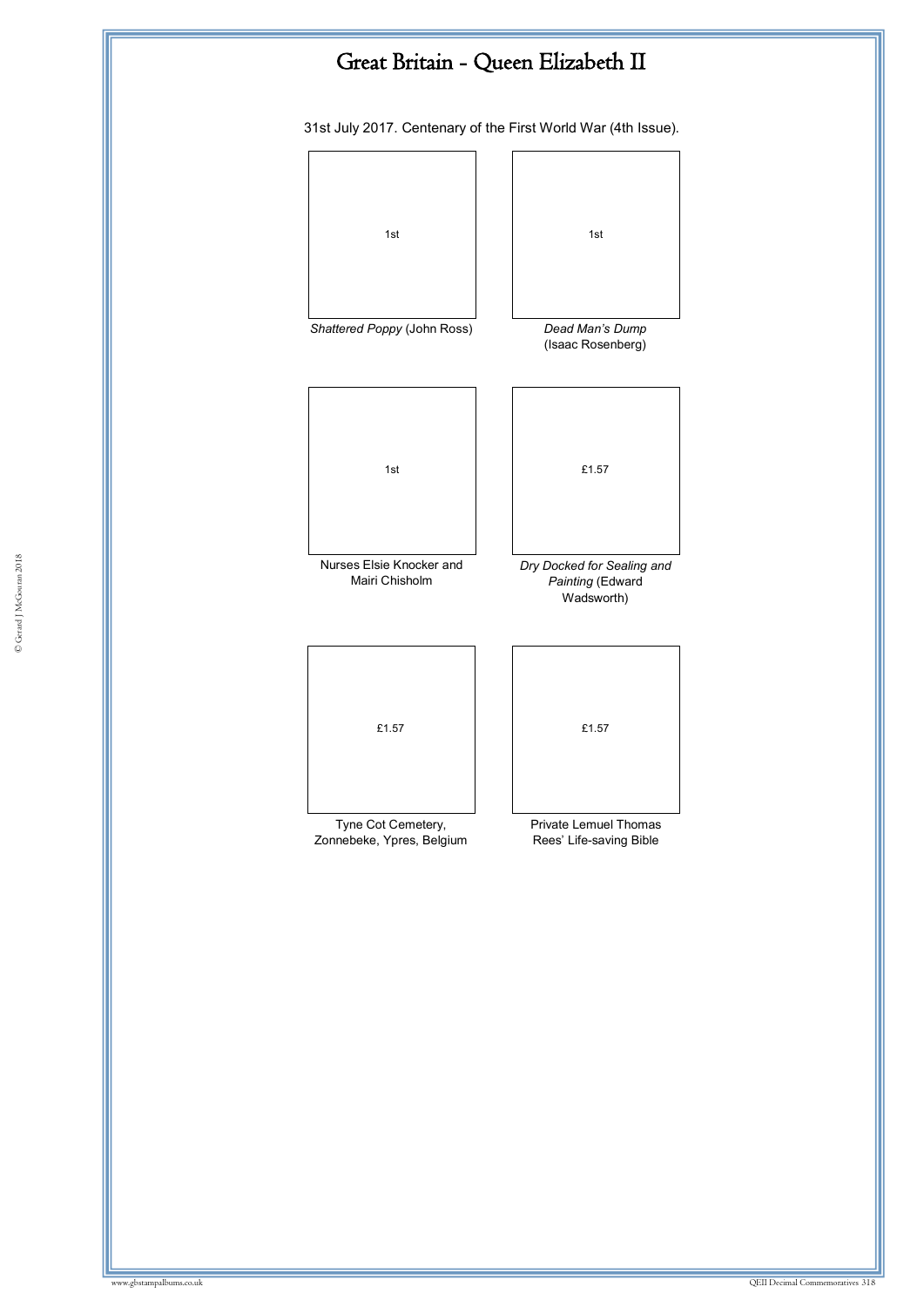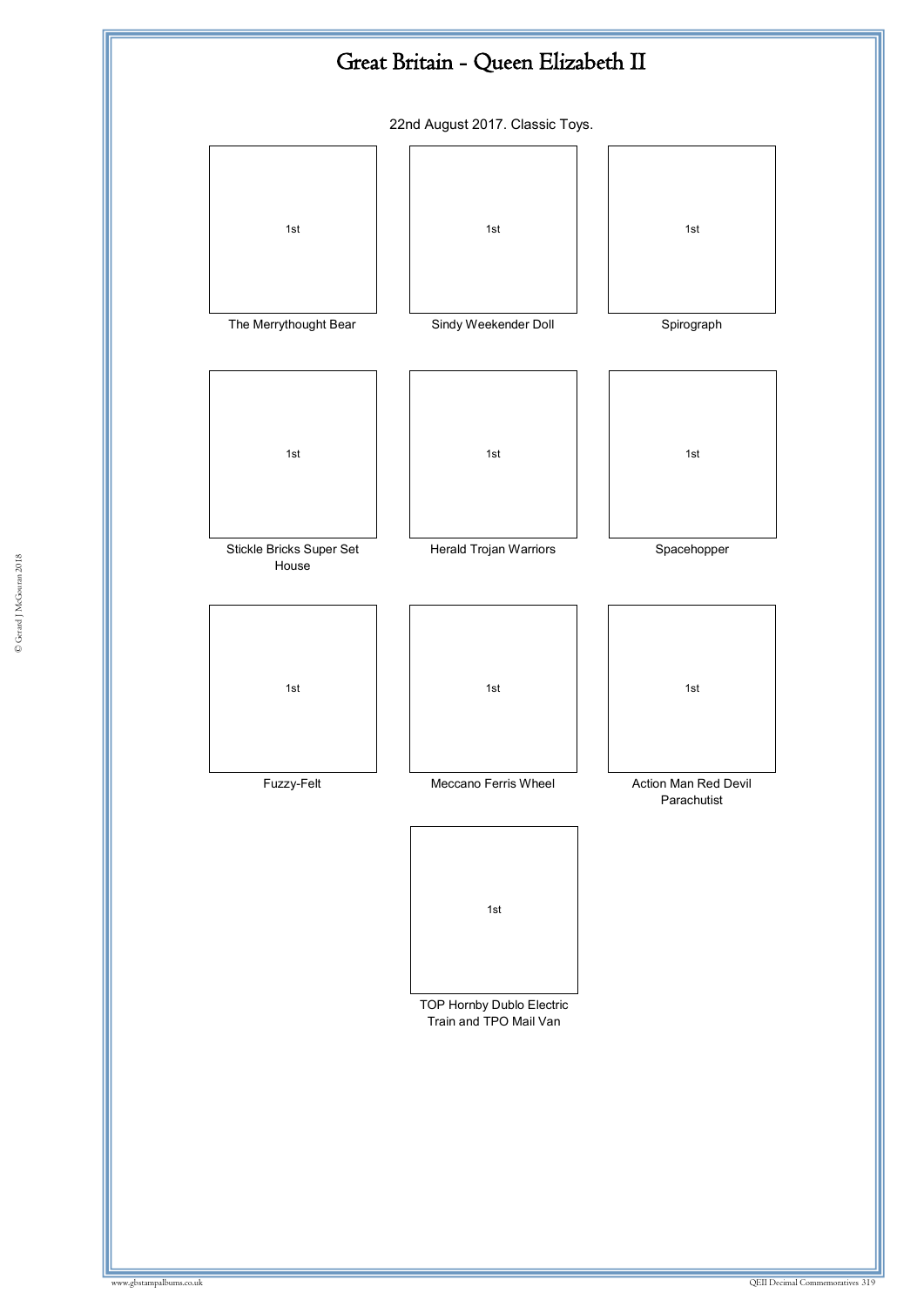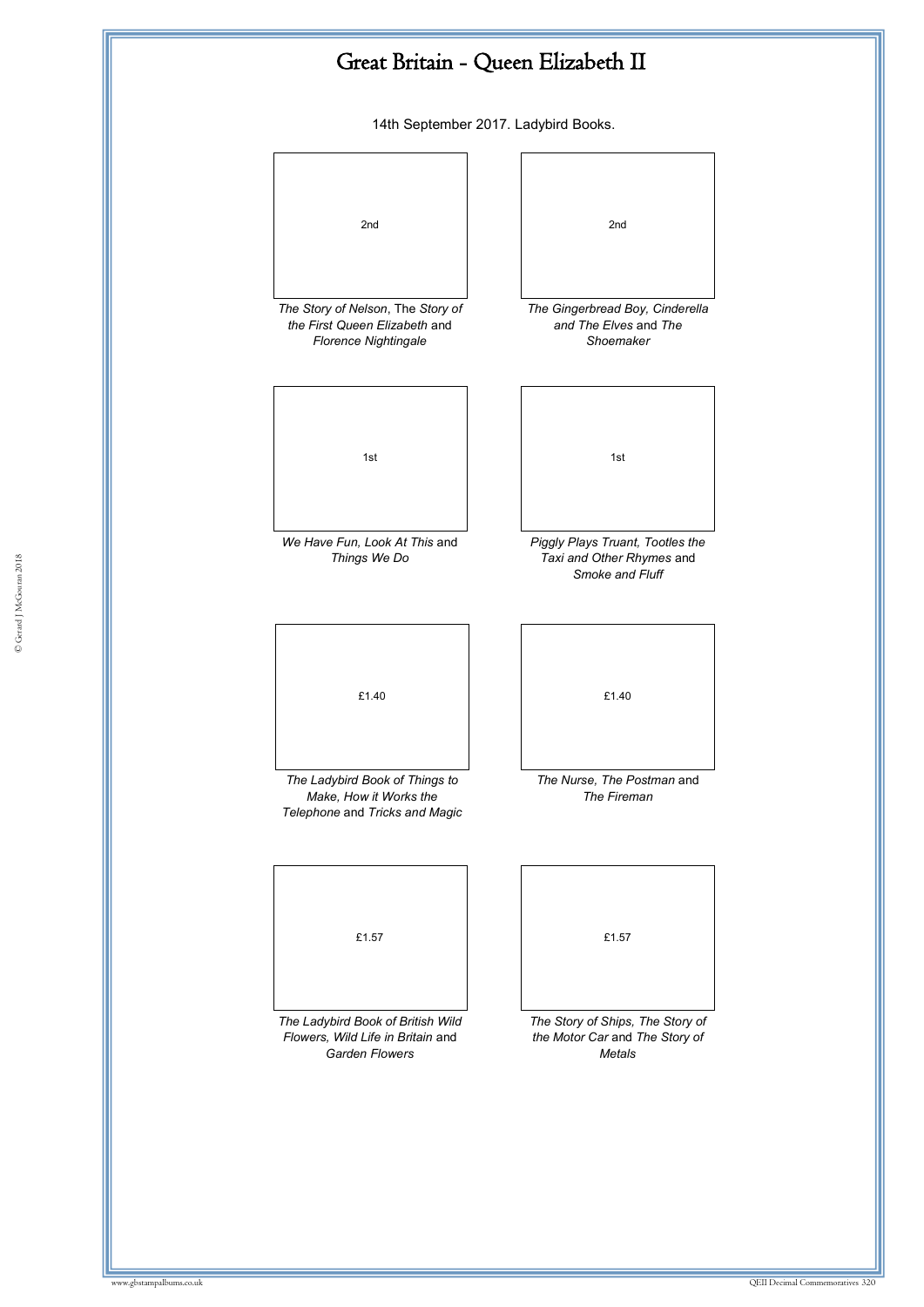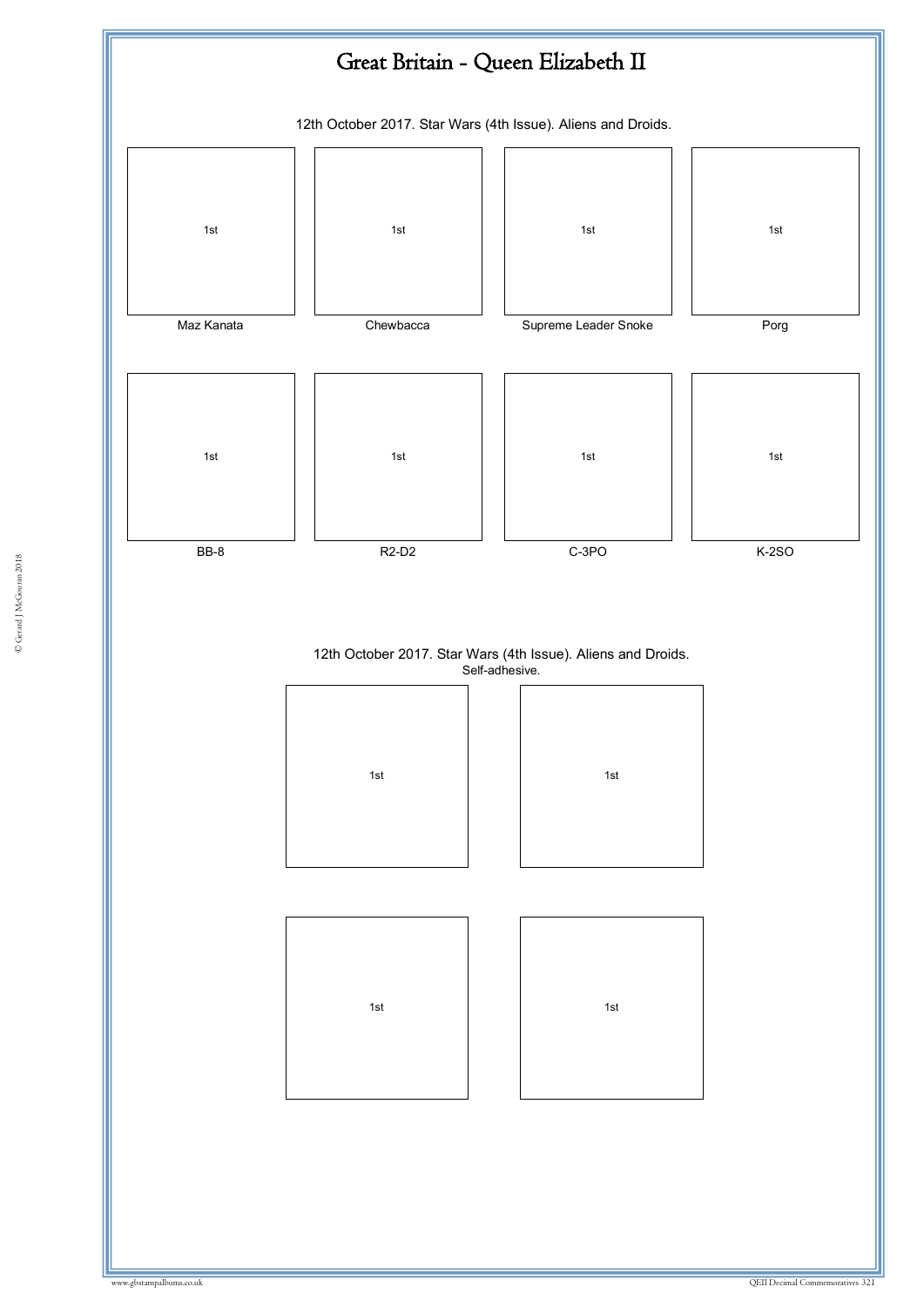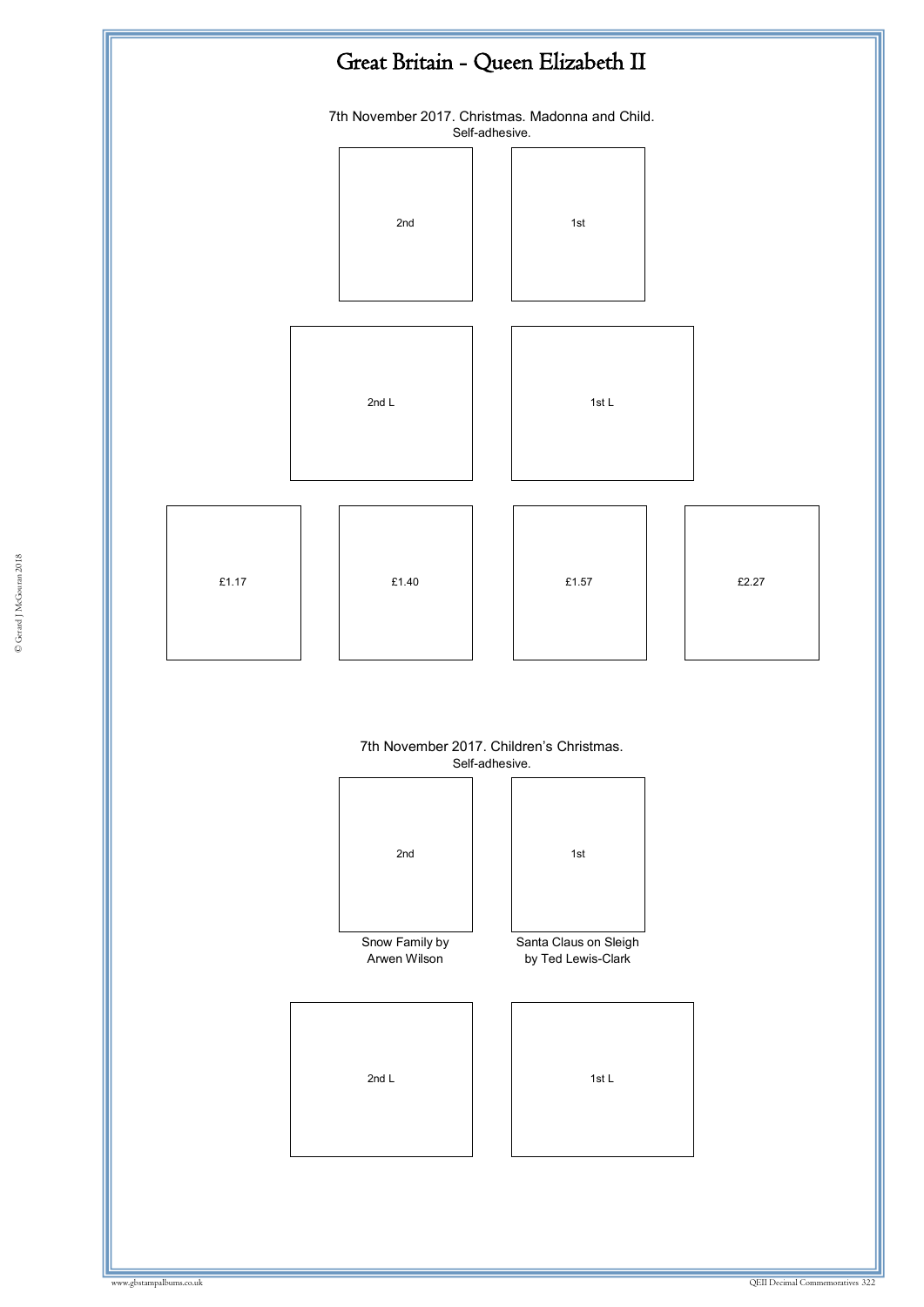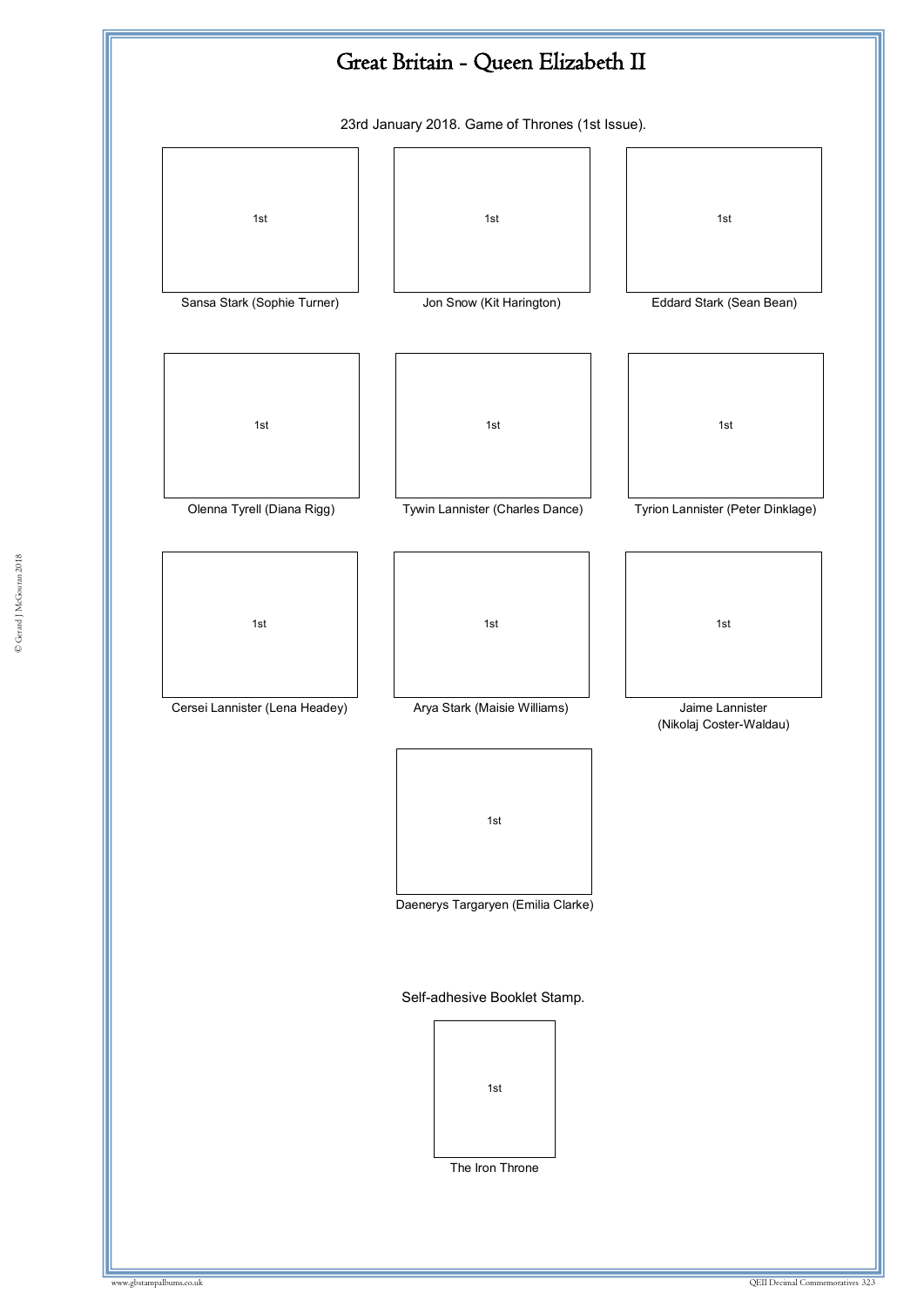

23rd January 2018. Game of Thrones (3rd Issue).

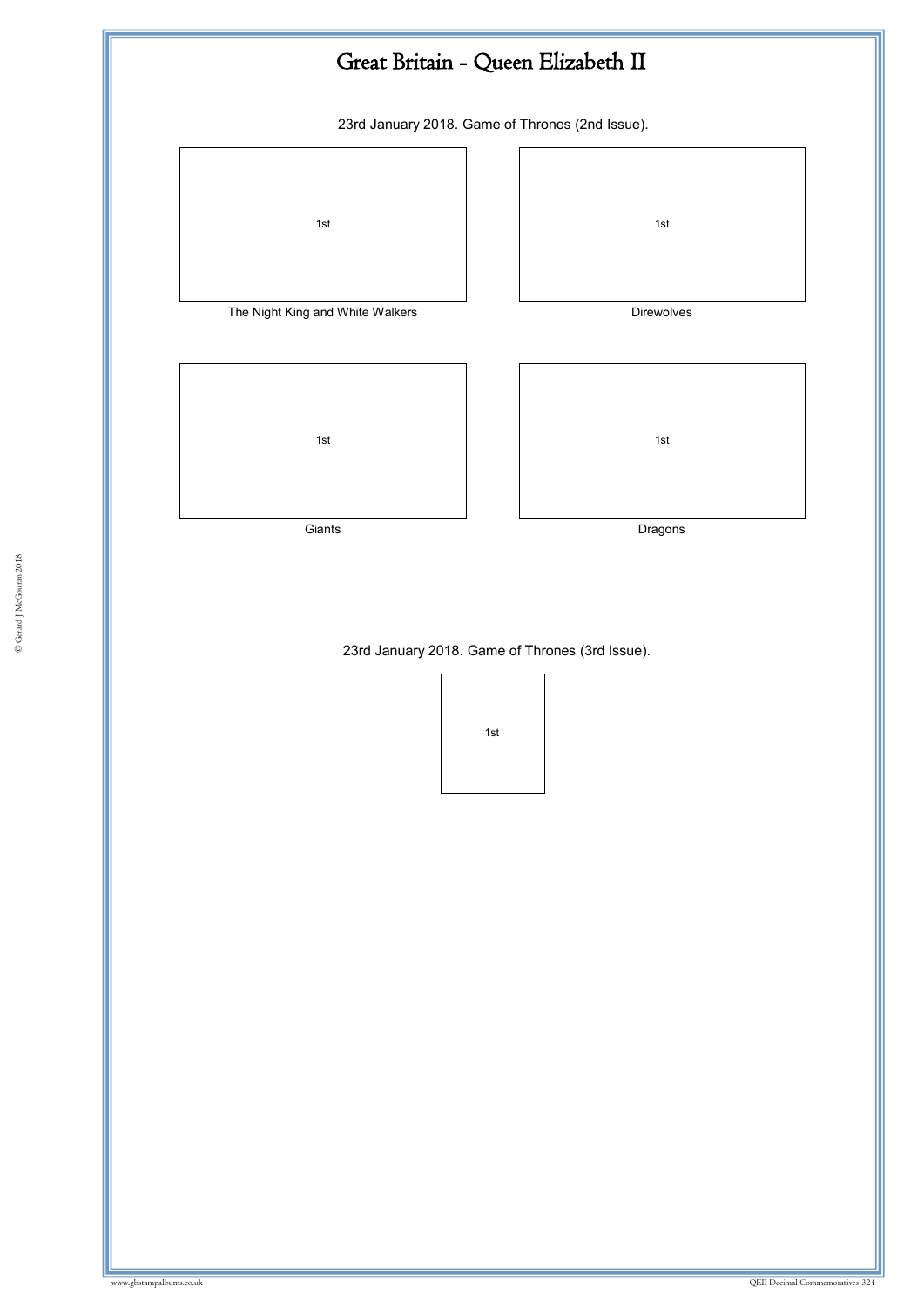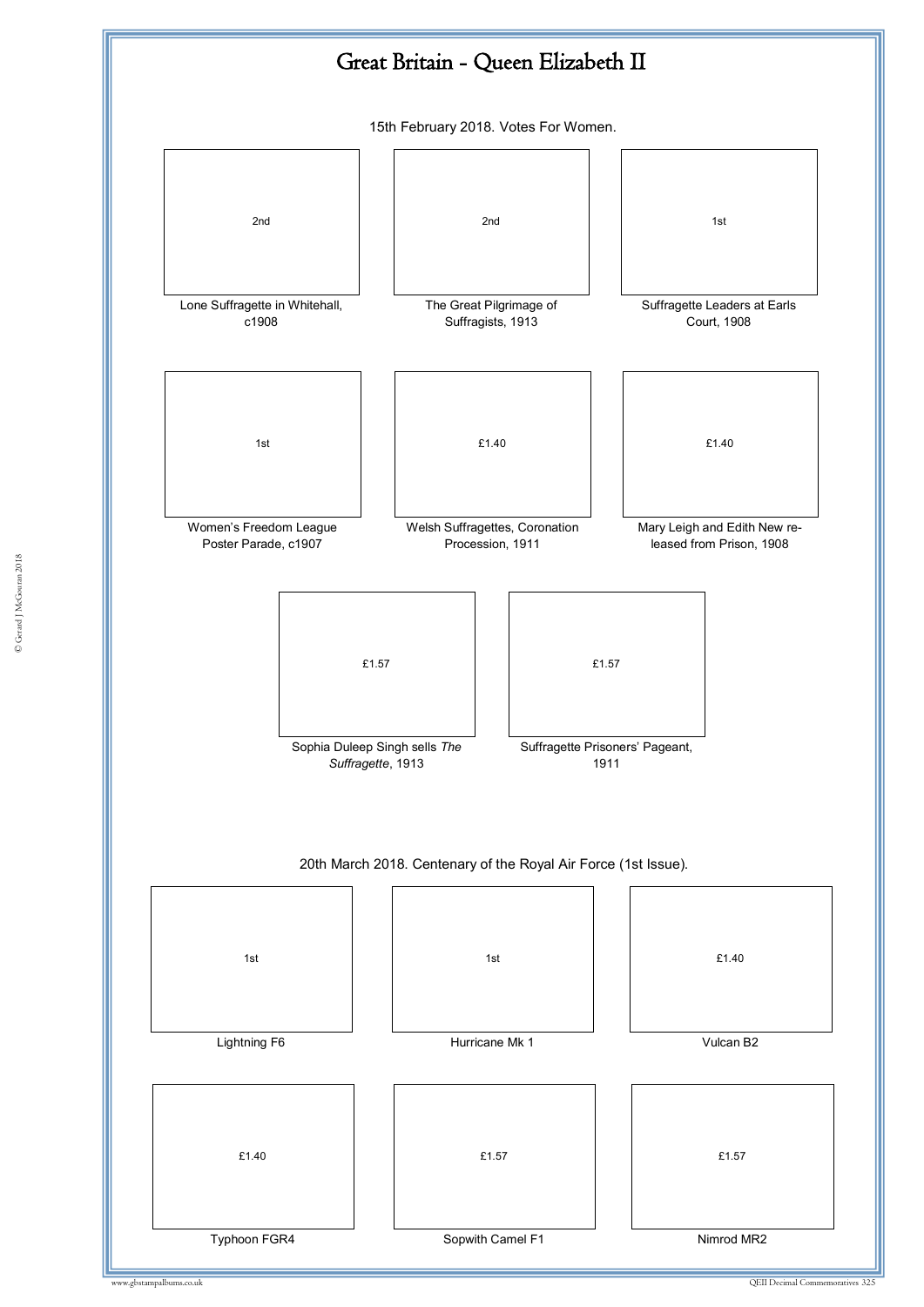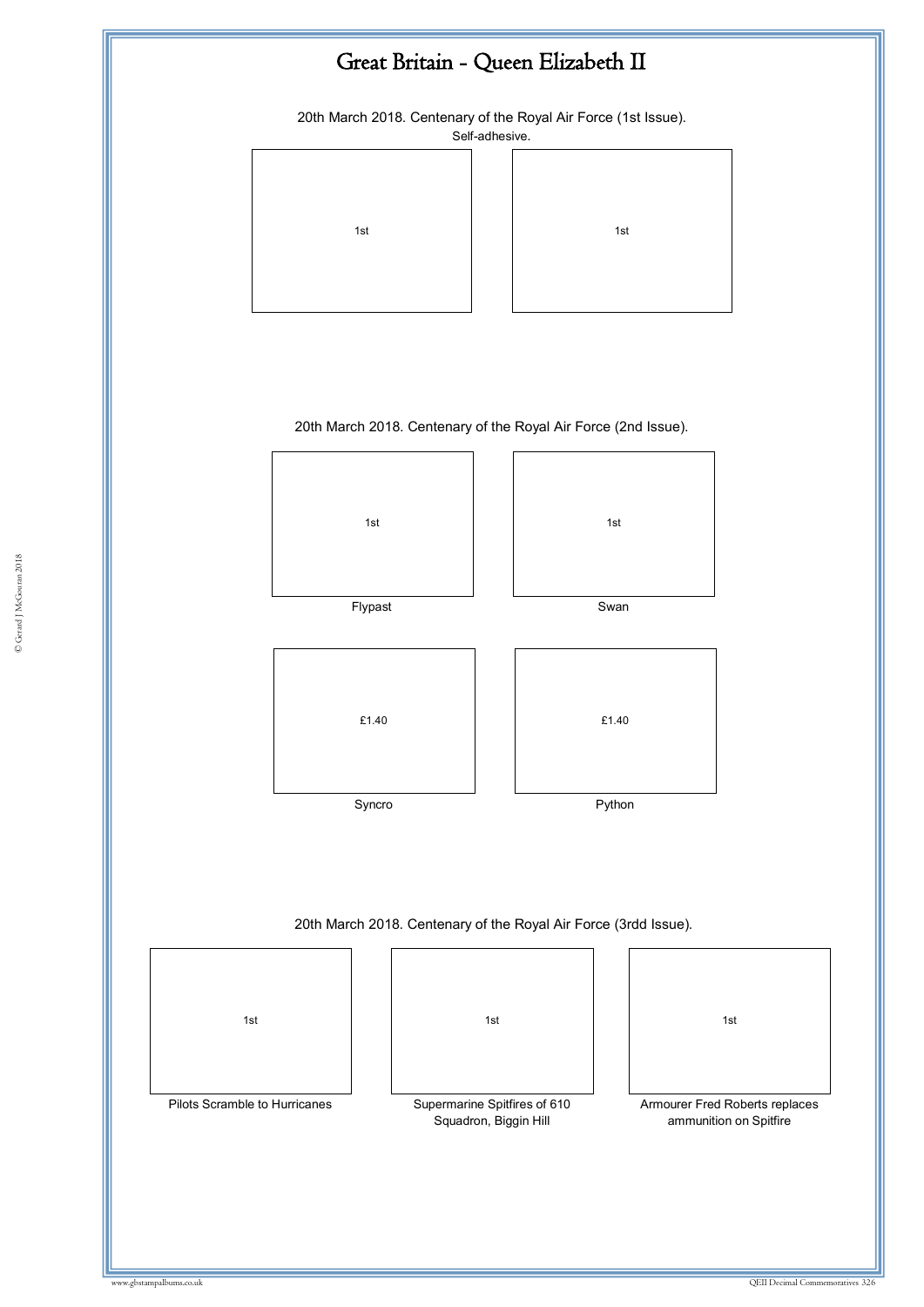

Self-adhesive.

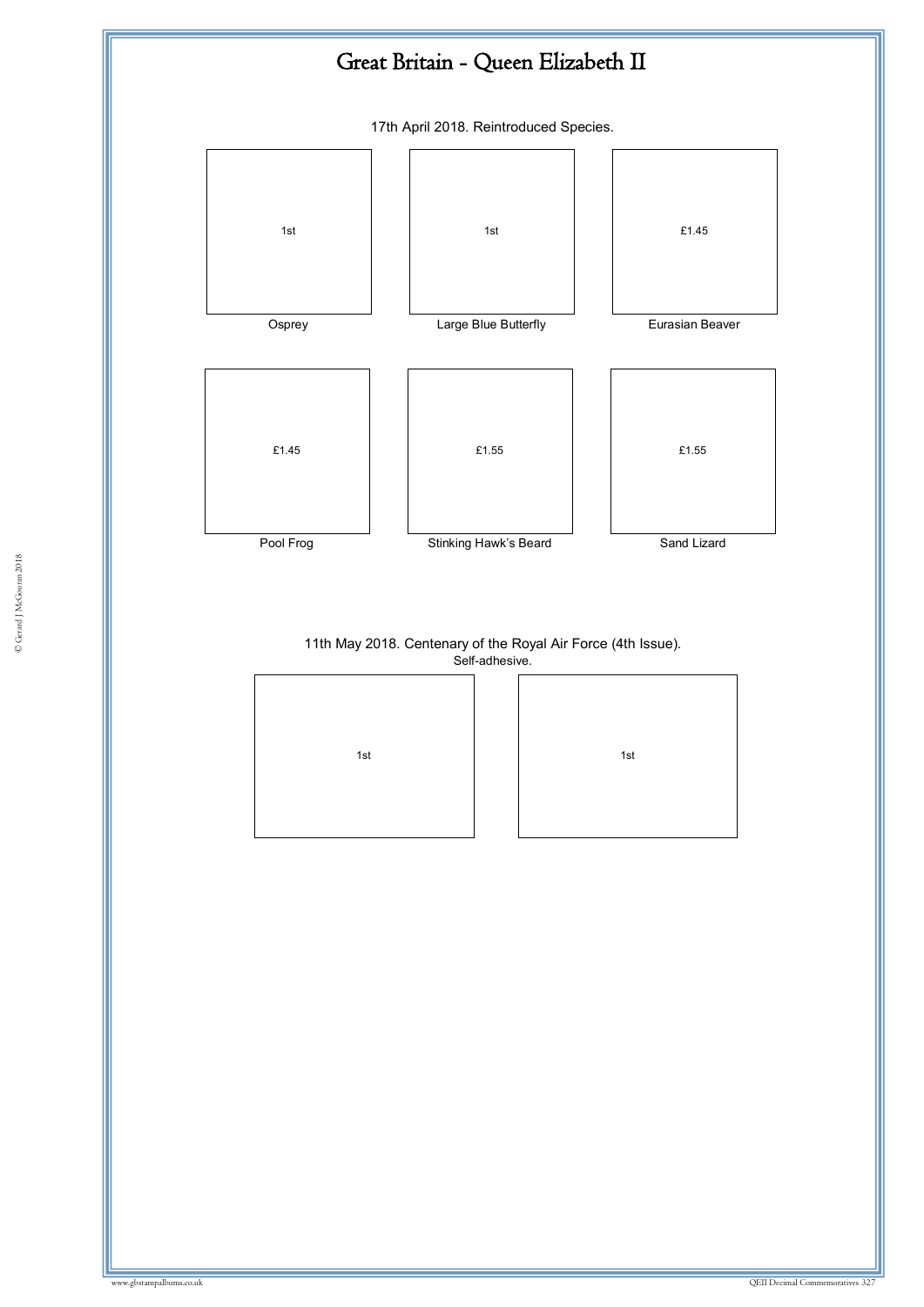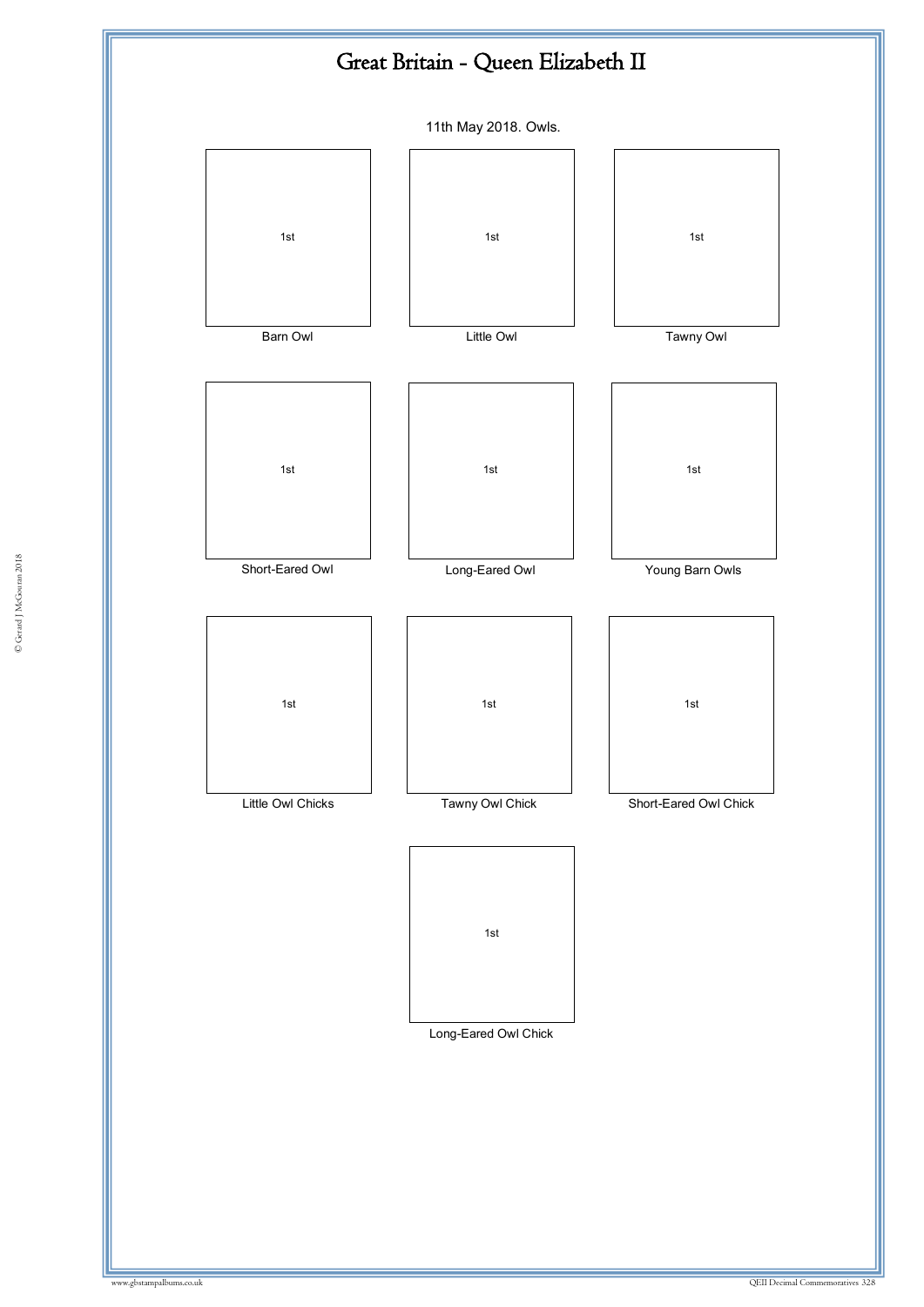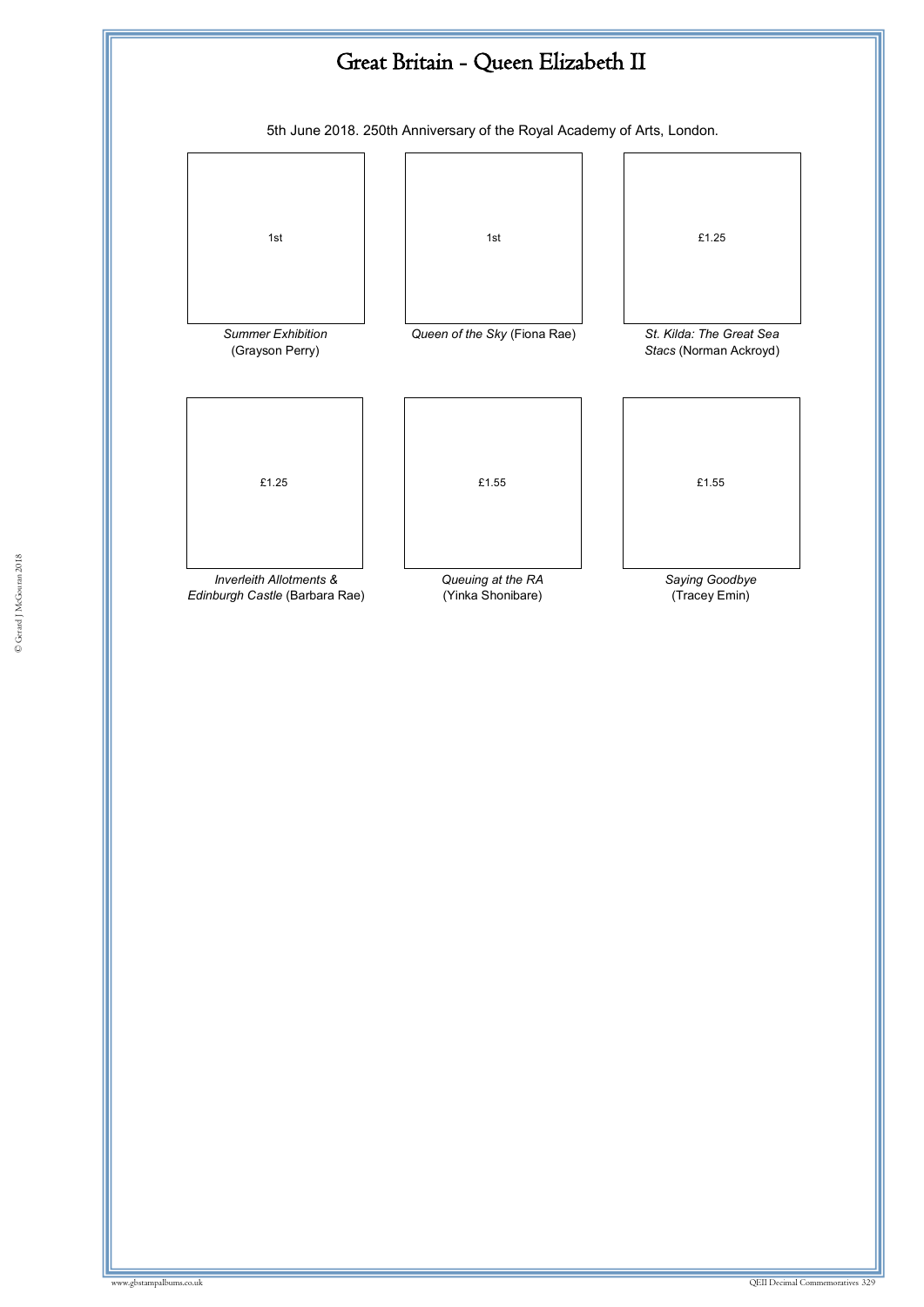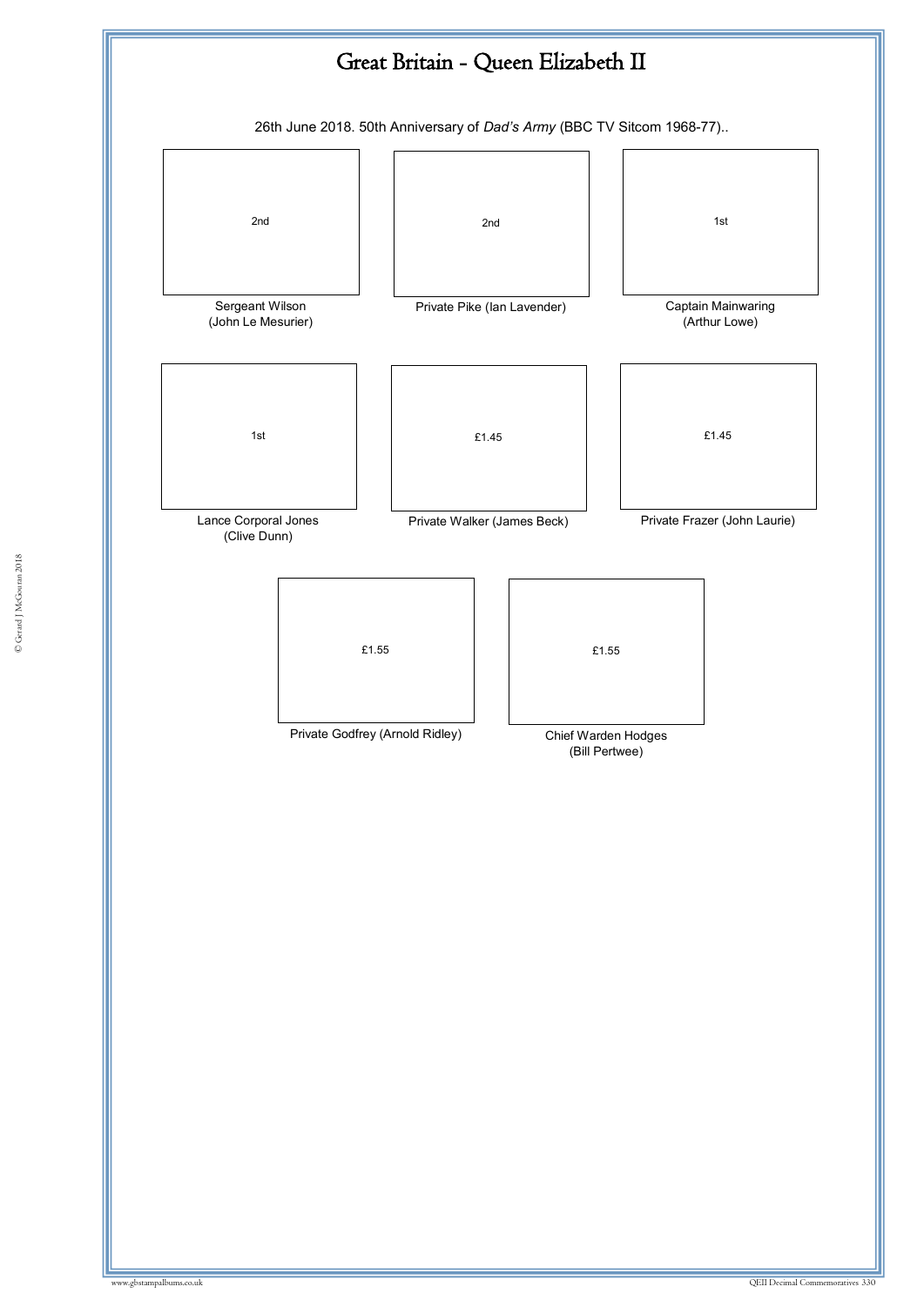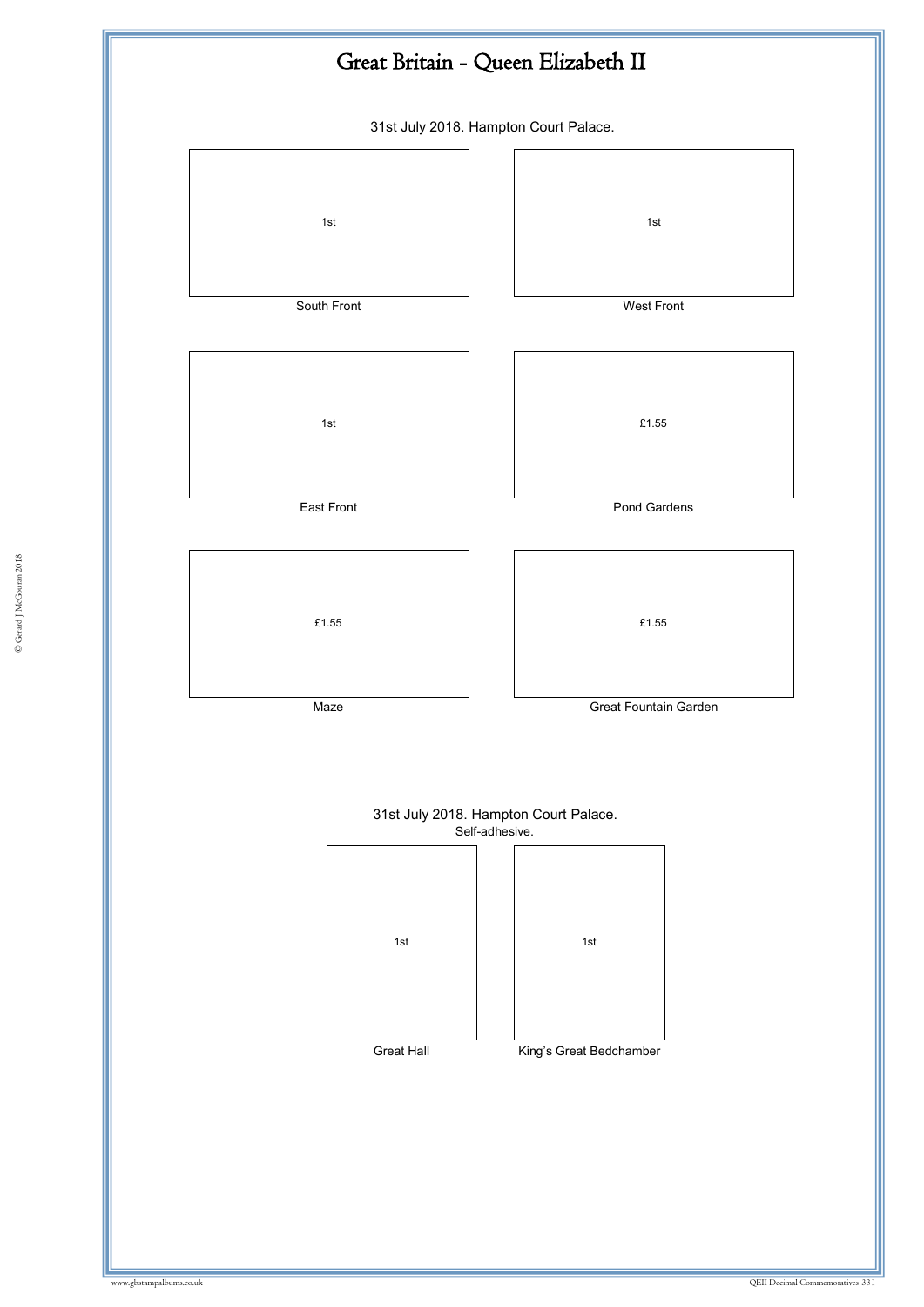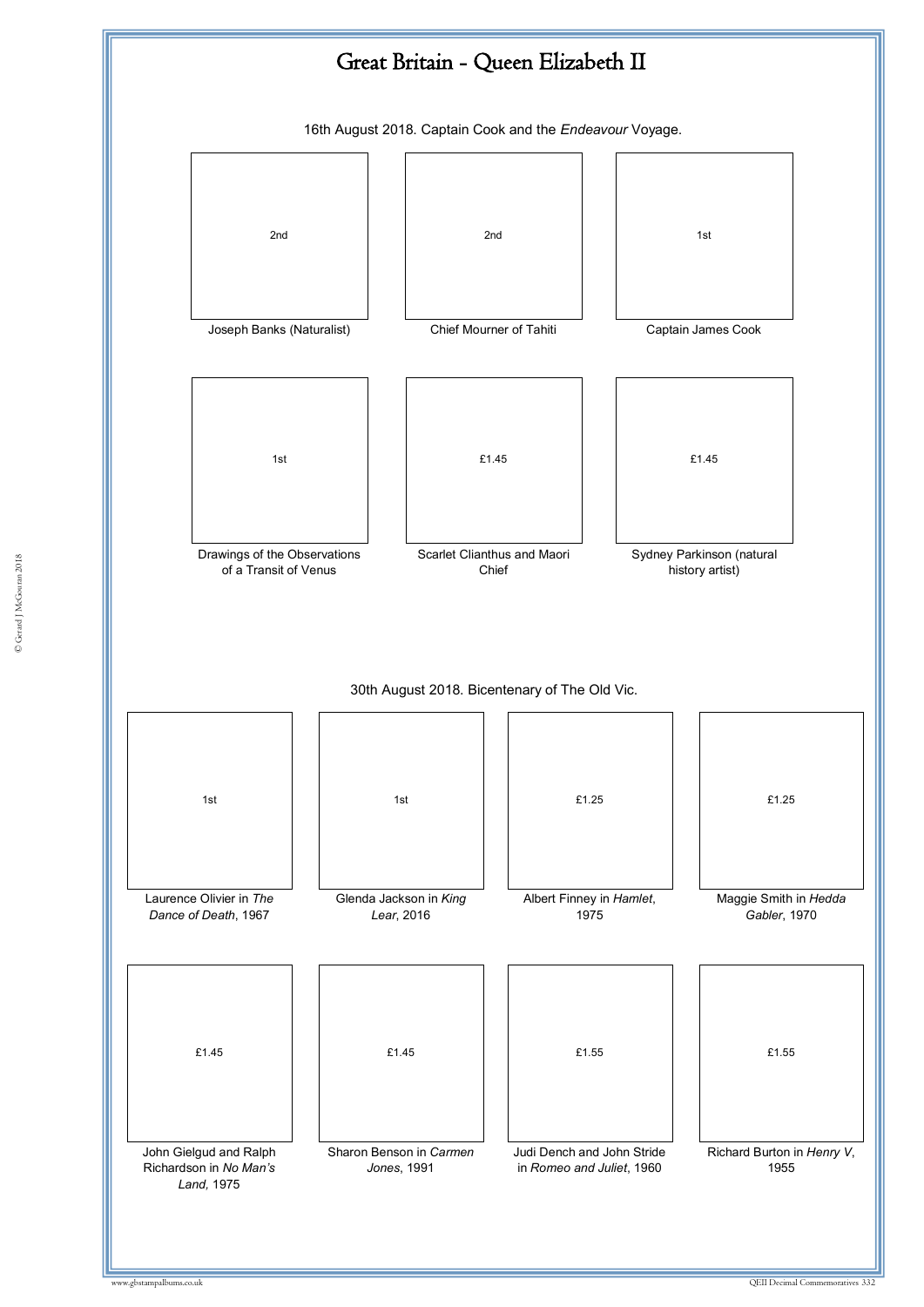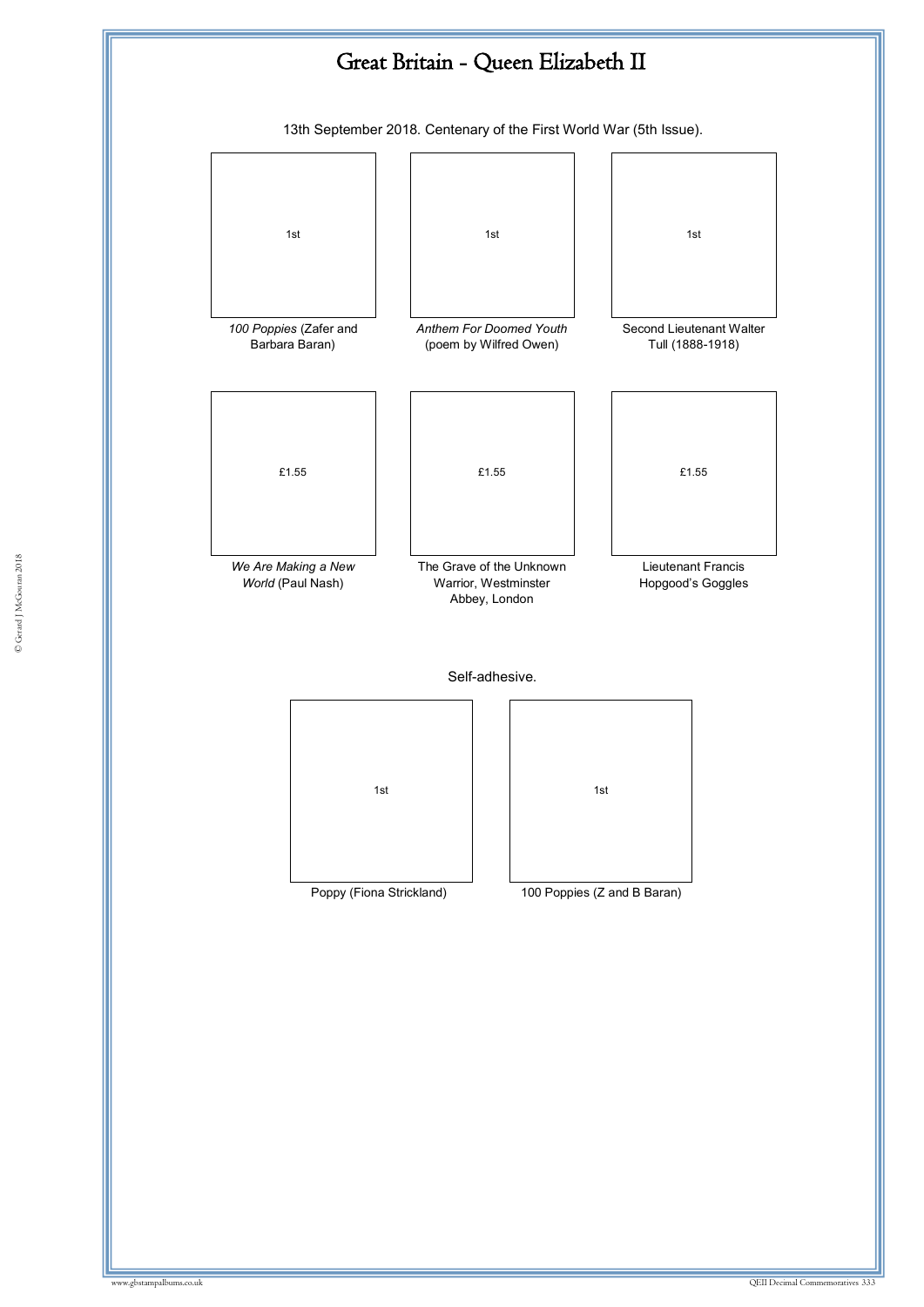

© Gerard J McGouran 2018 © Gerard J McGouran 2018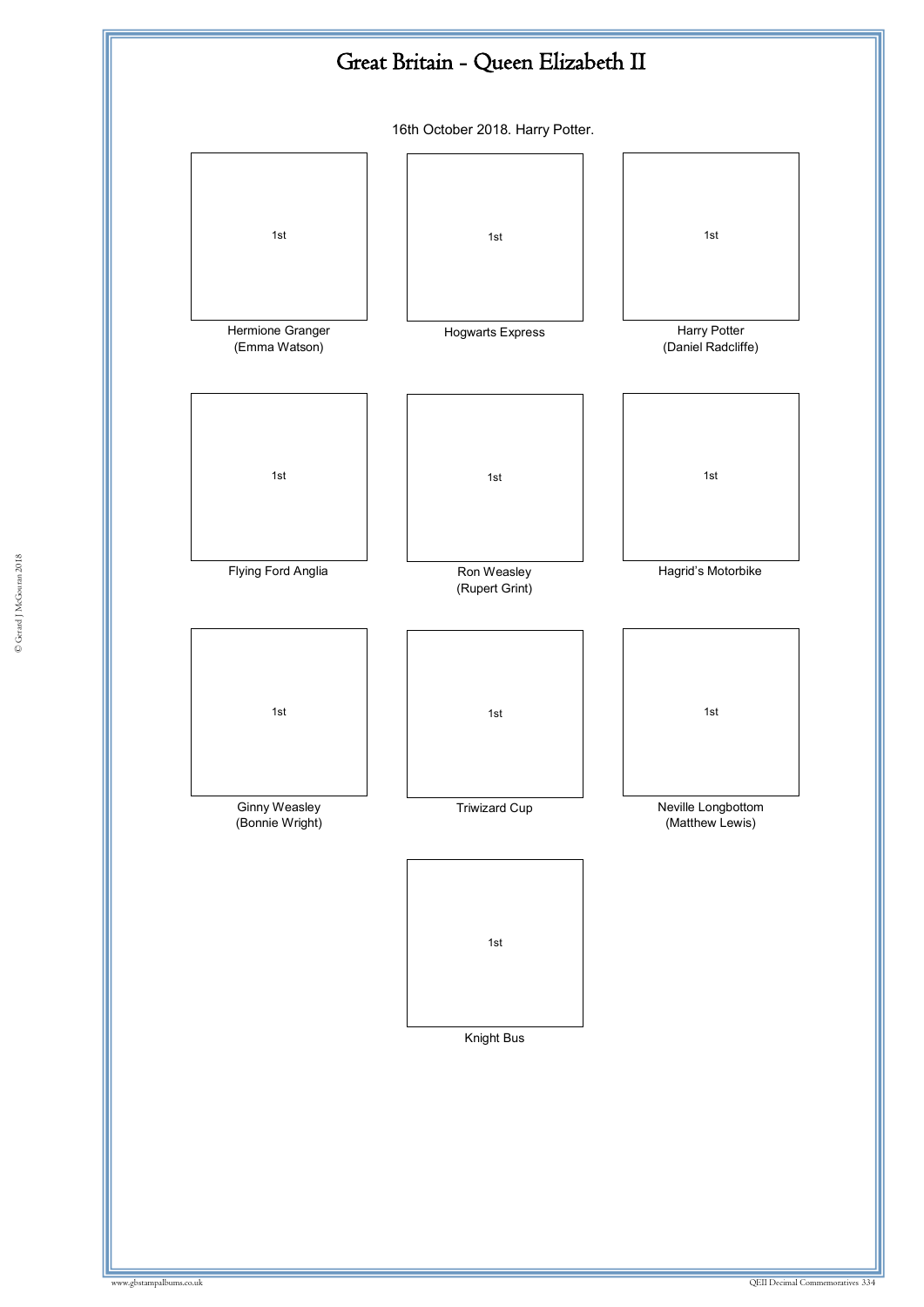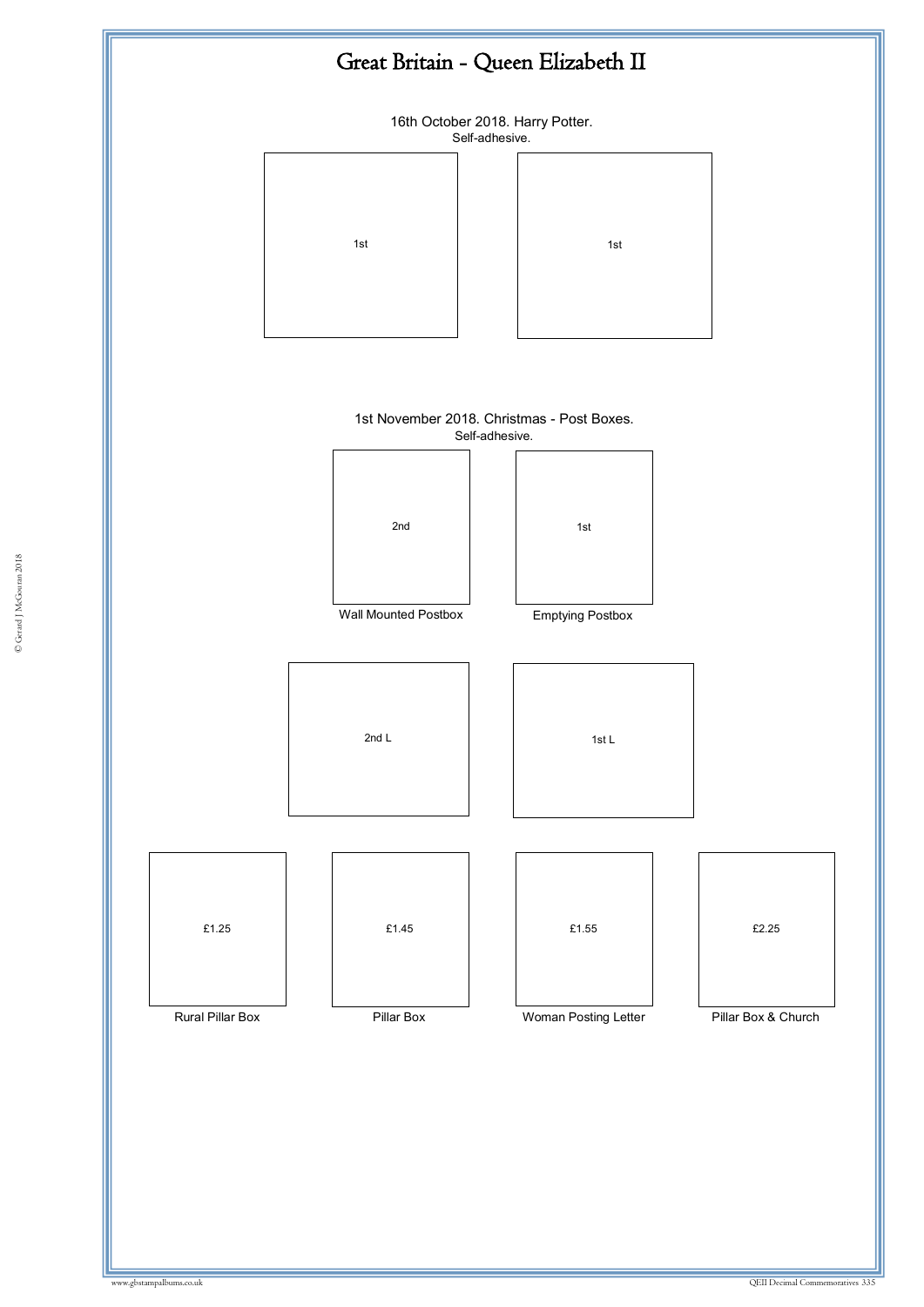

© Gerard J McGouran 2018 © Gerard J McGouran 2018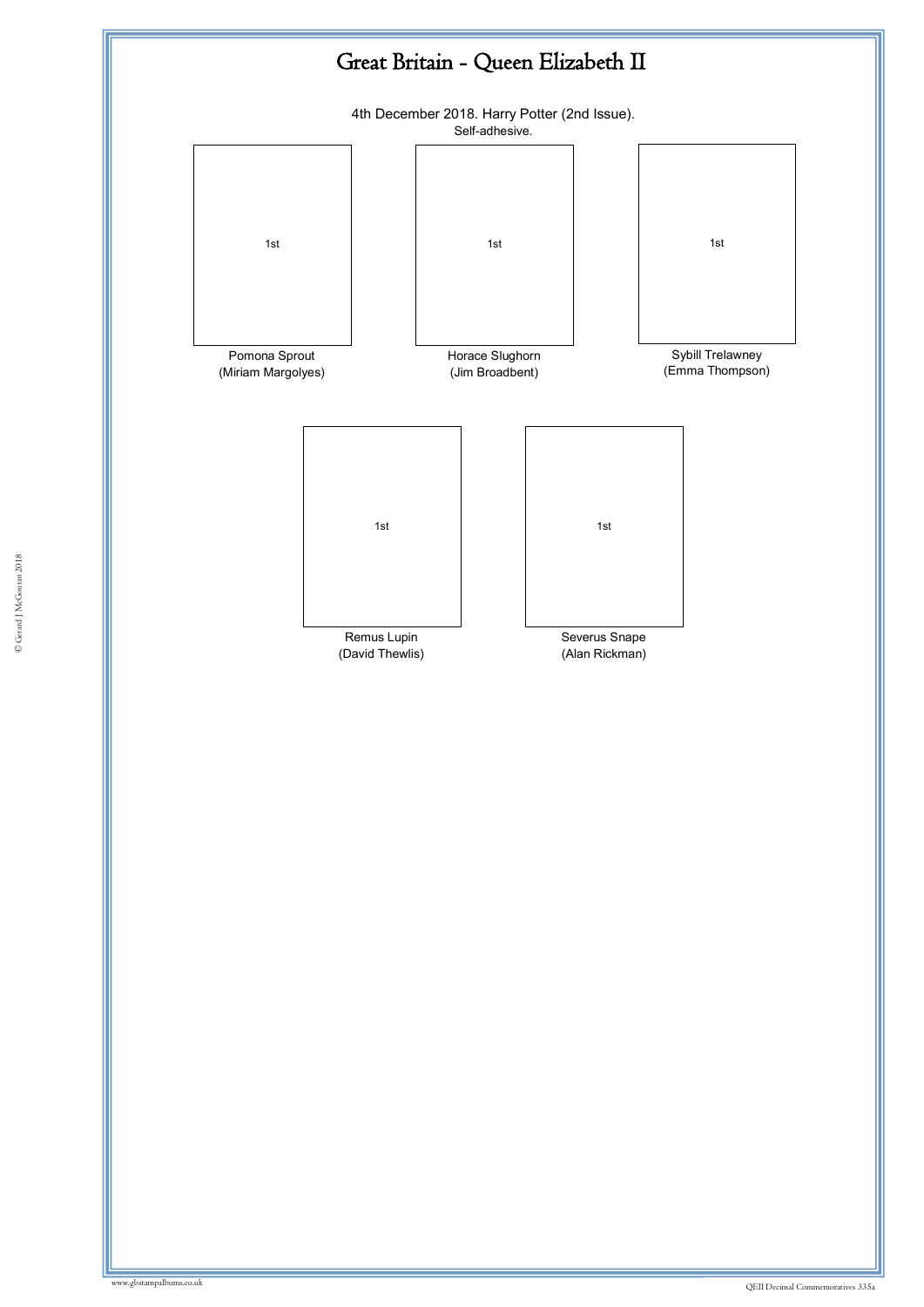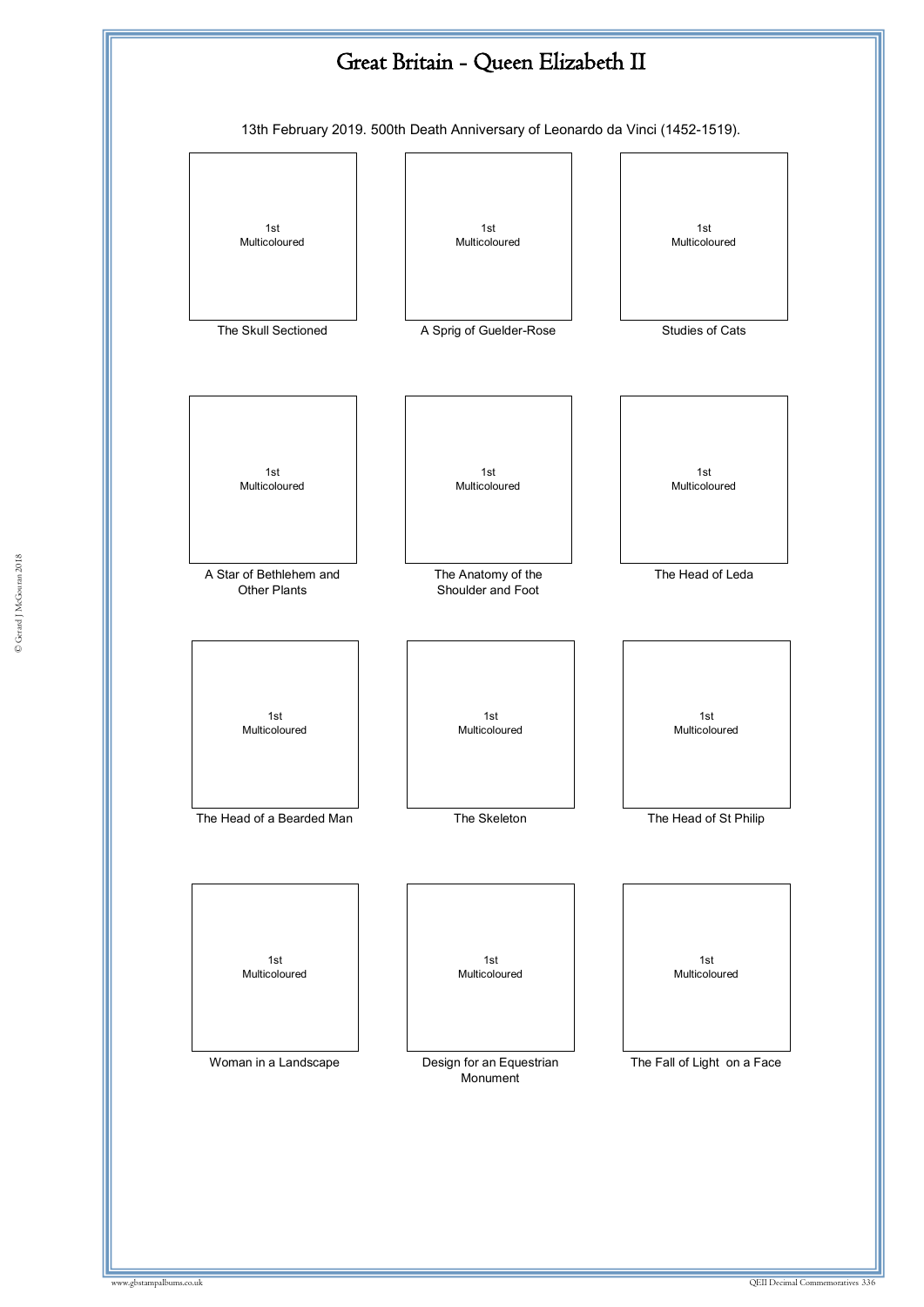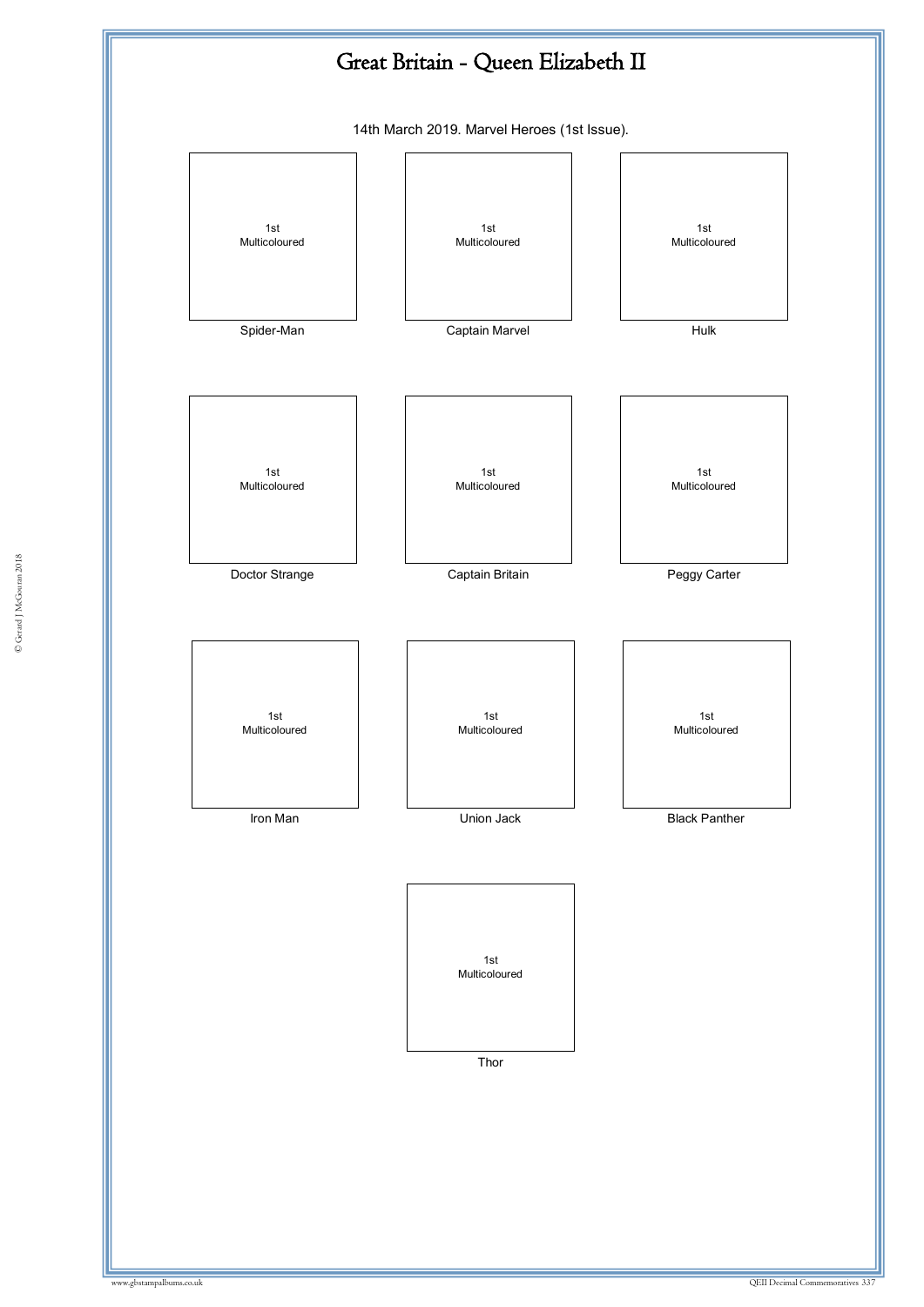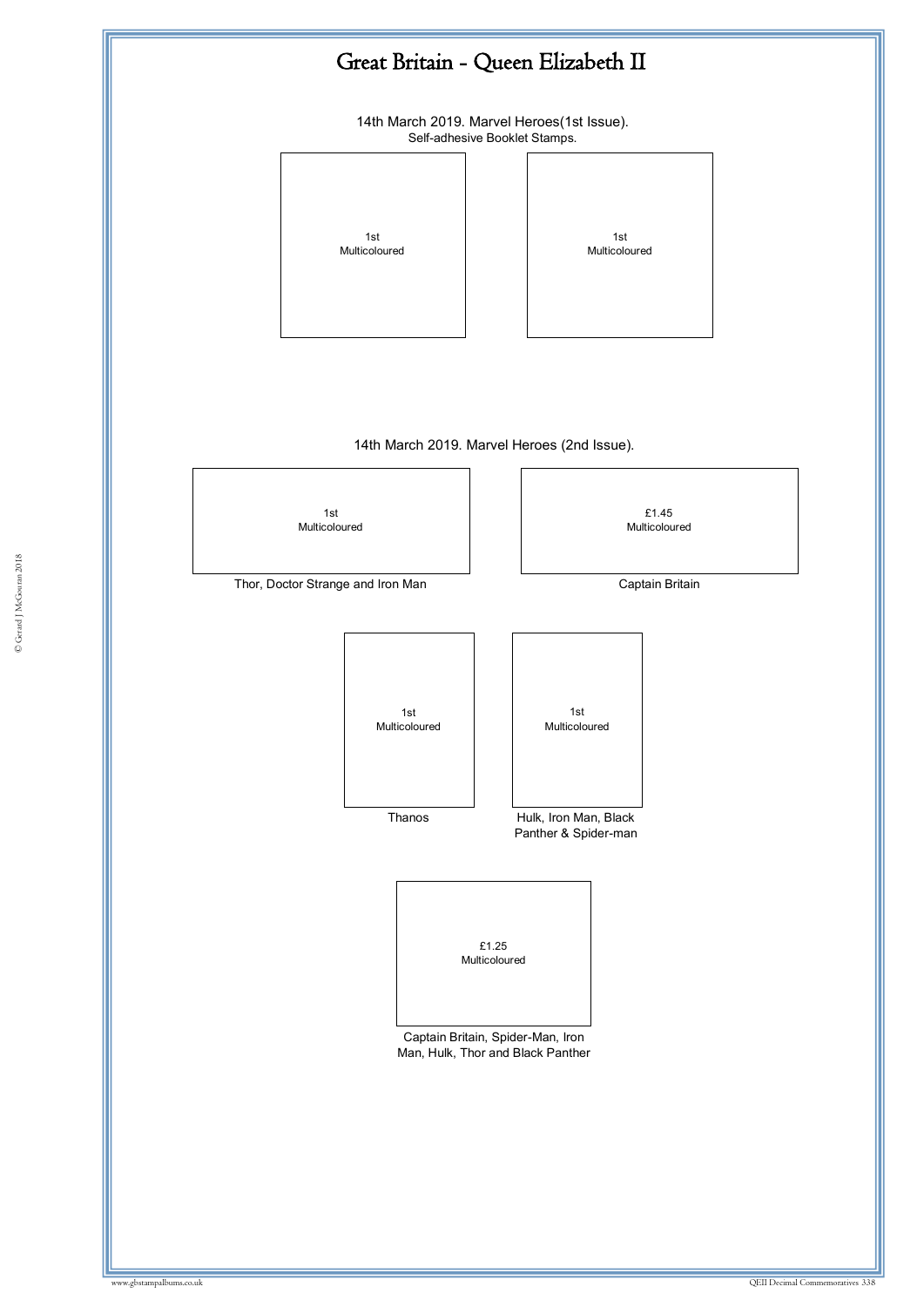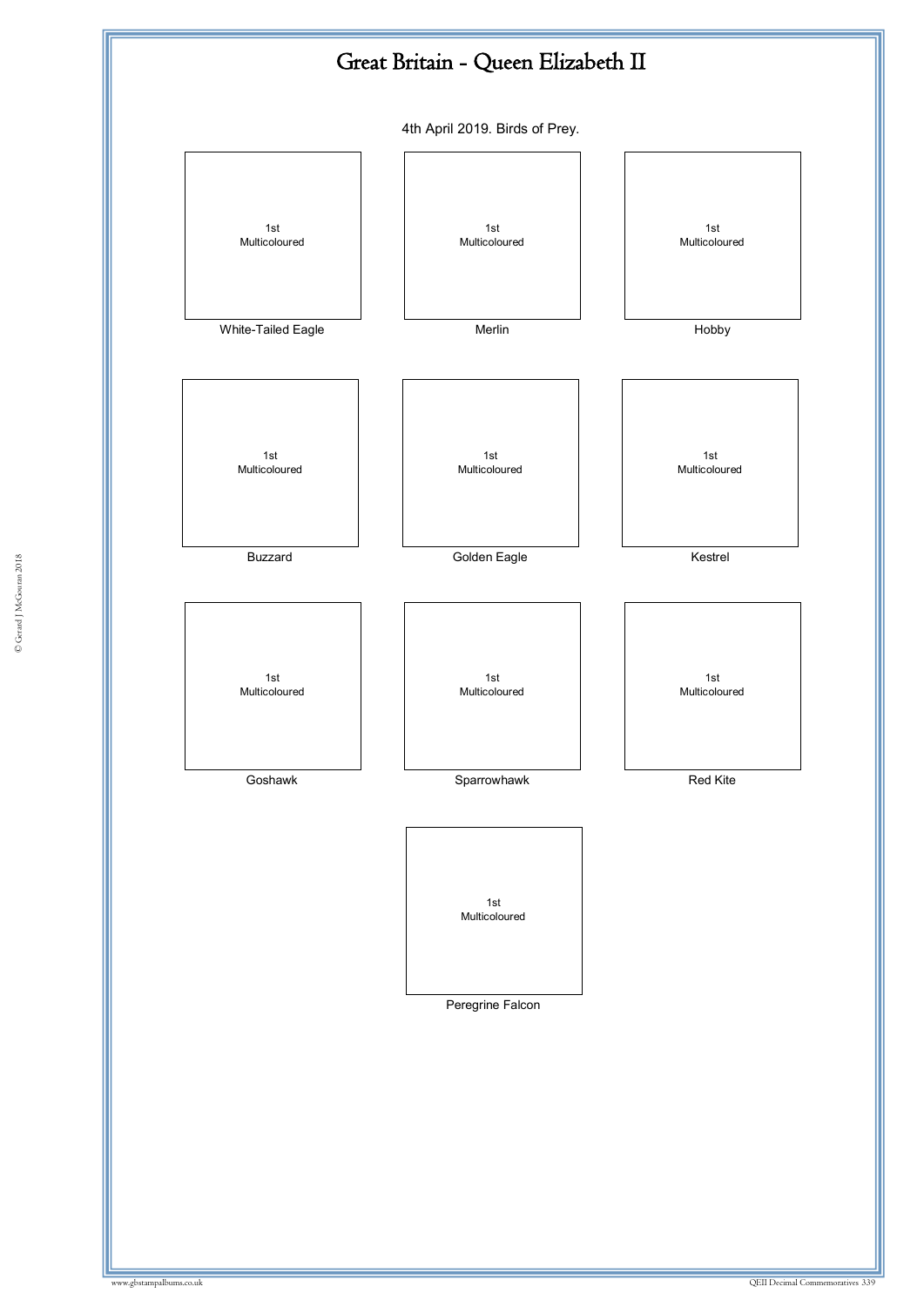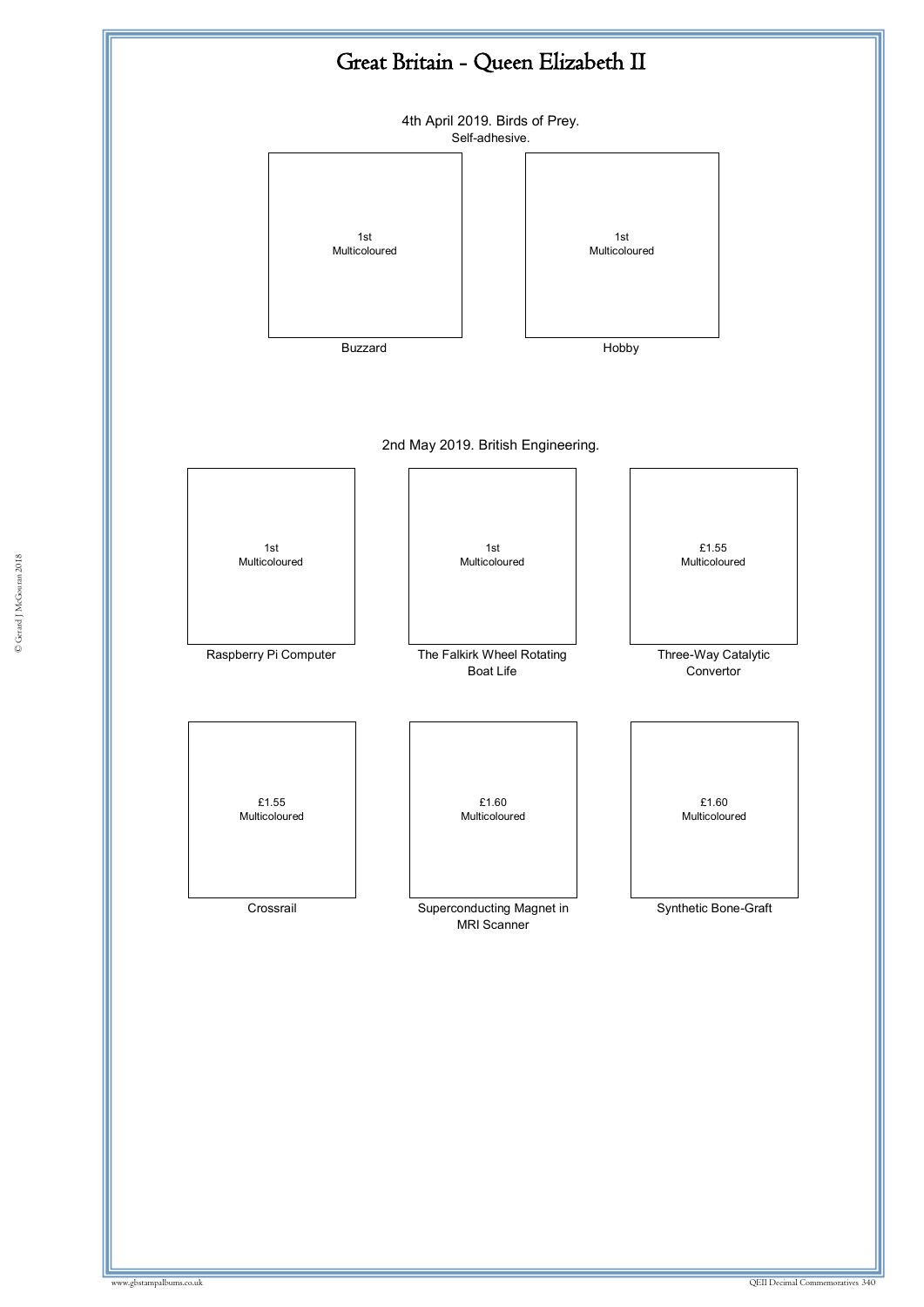

1st Model Lodge, Kennington Balmoral Castle, Scotland £1.55

The New Crystal Palace, Sydenham

1st

£1.55

Royal Albert Hall, London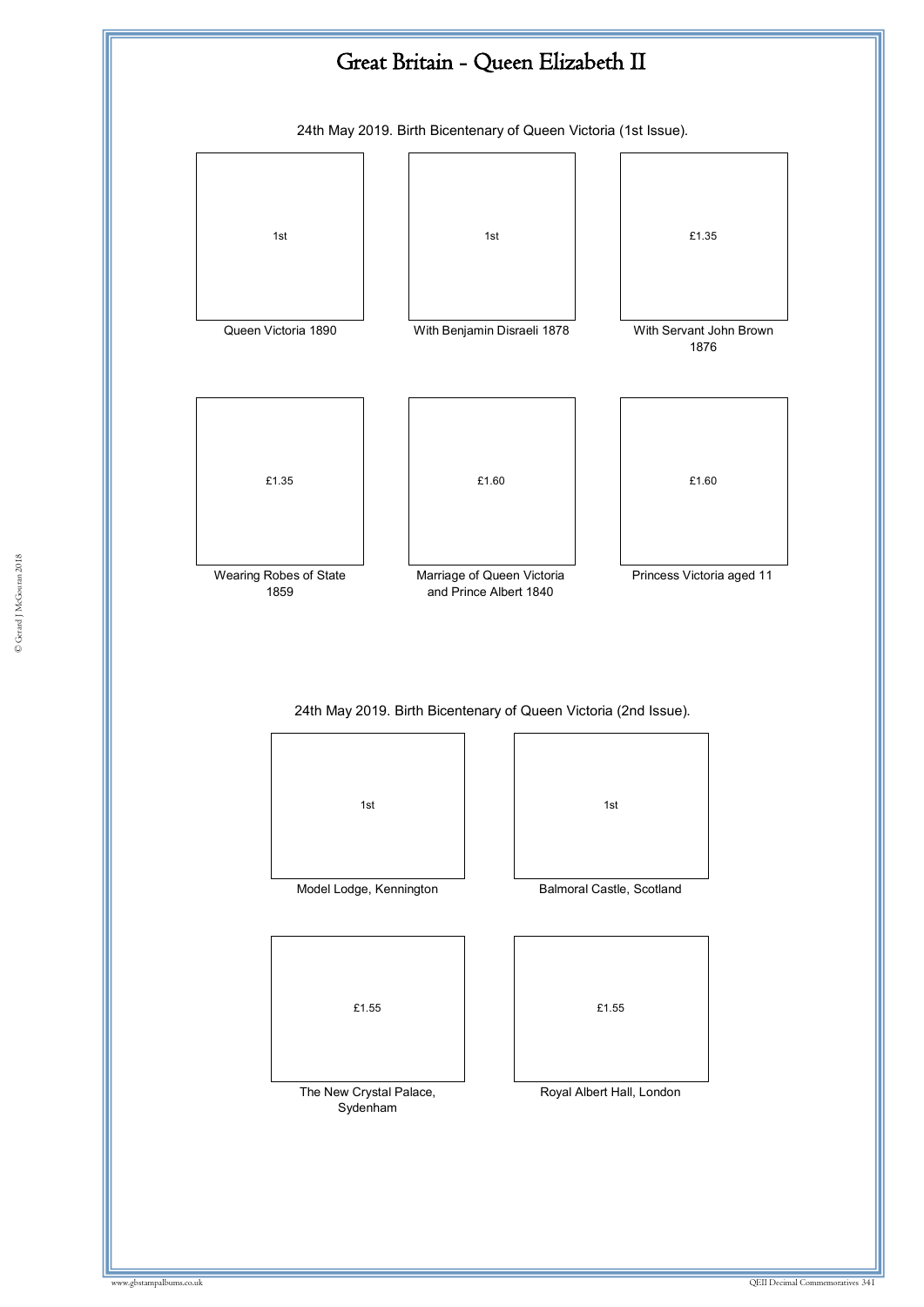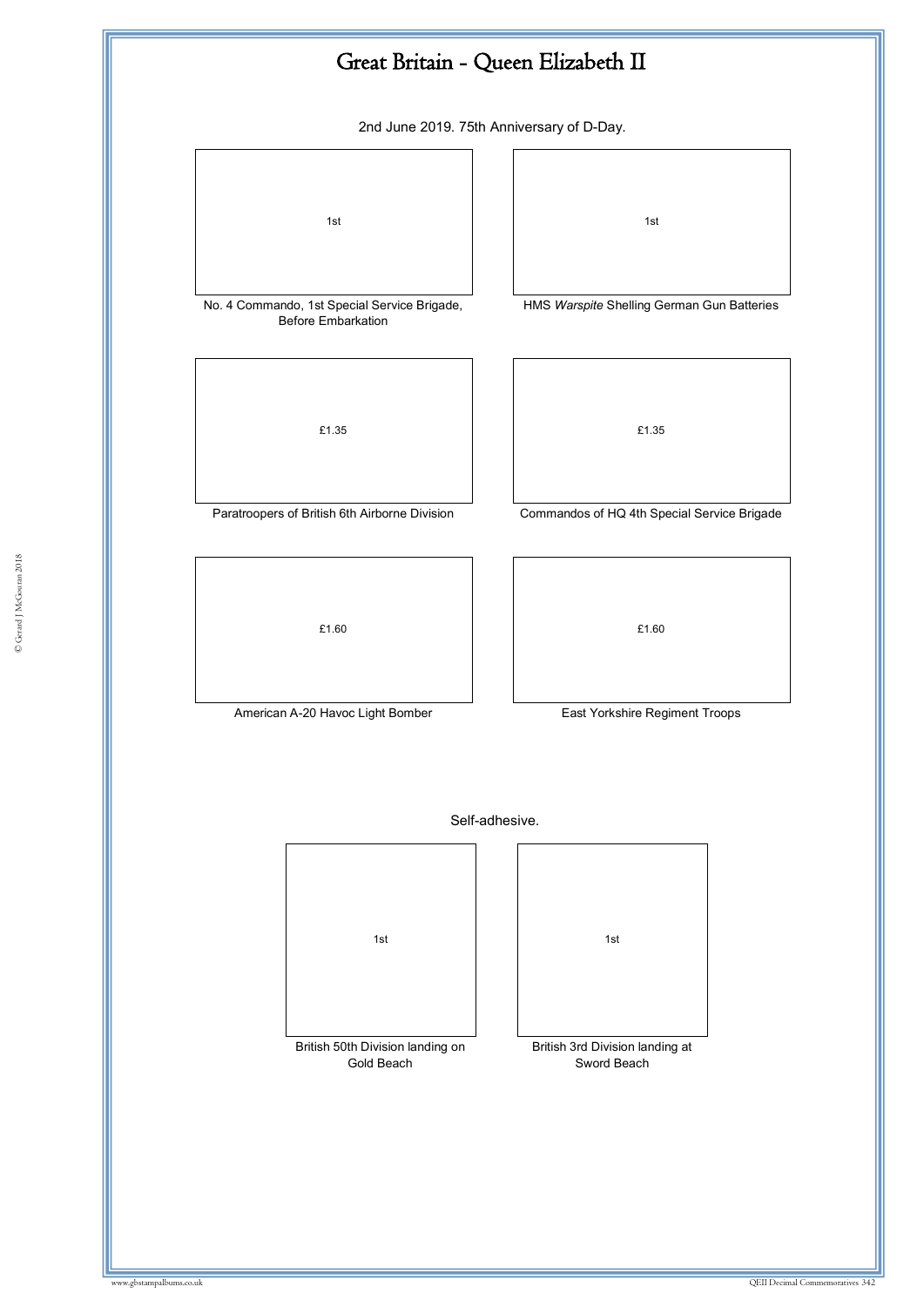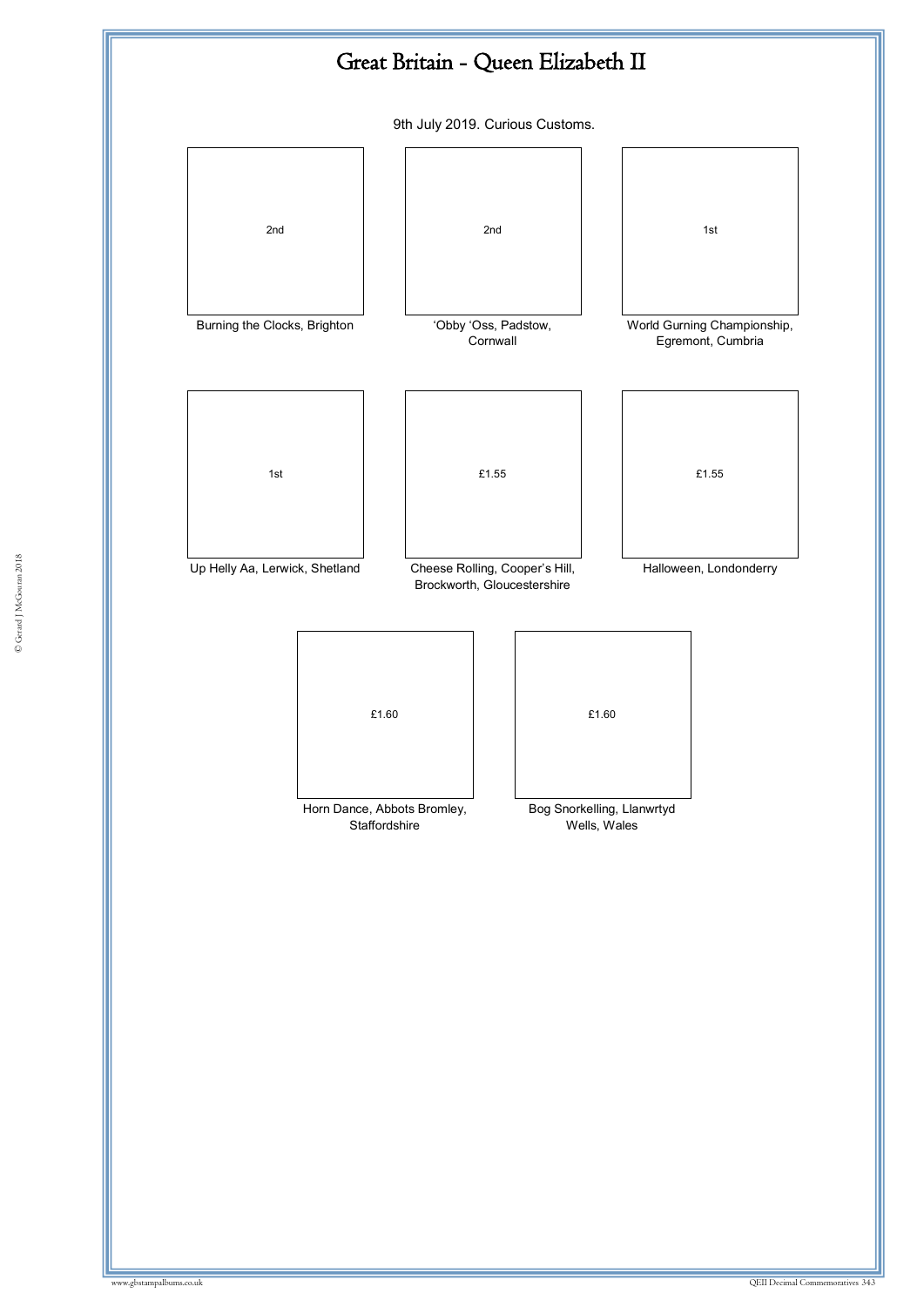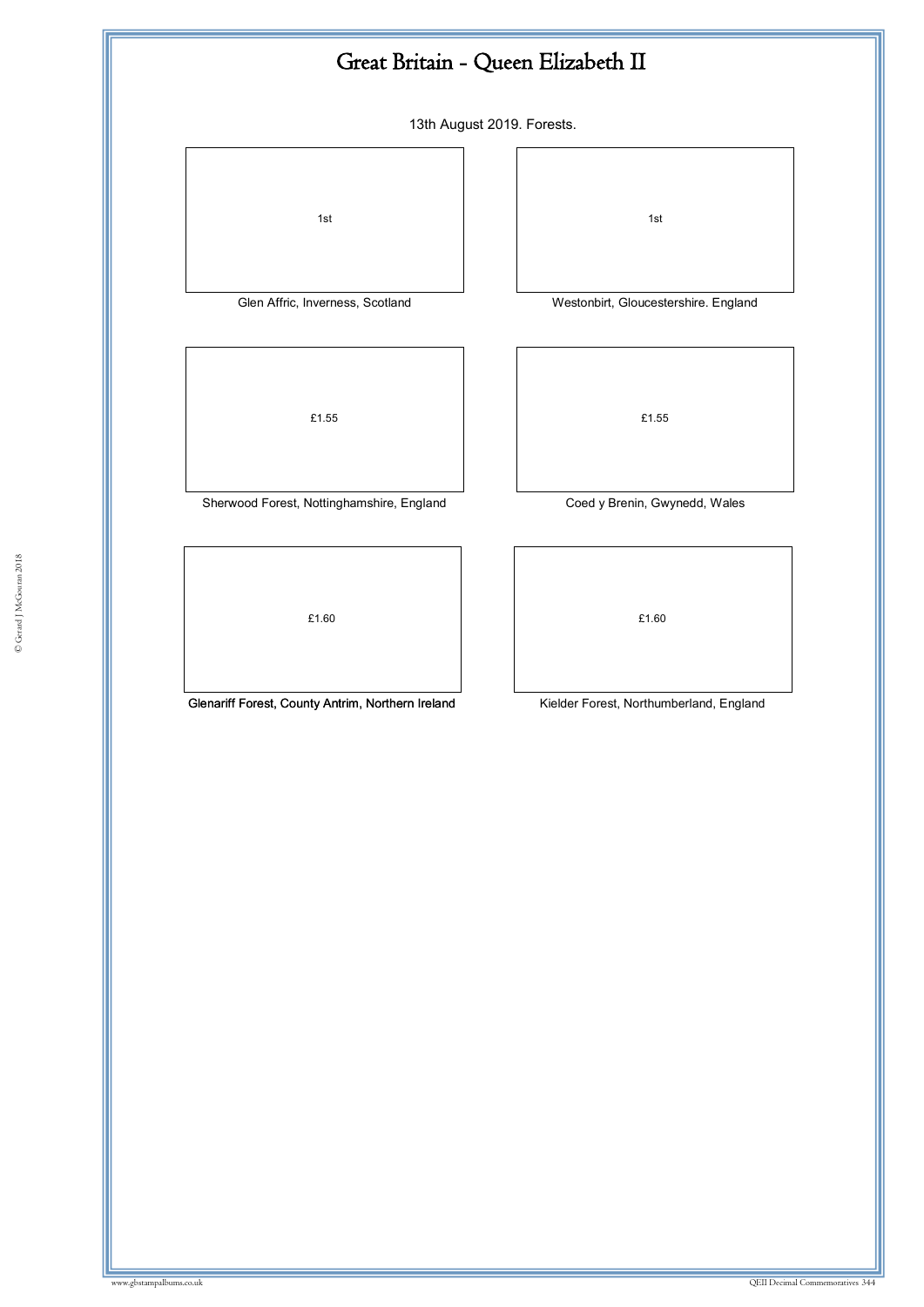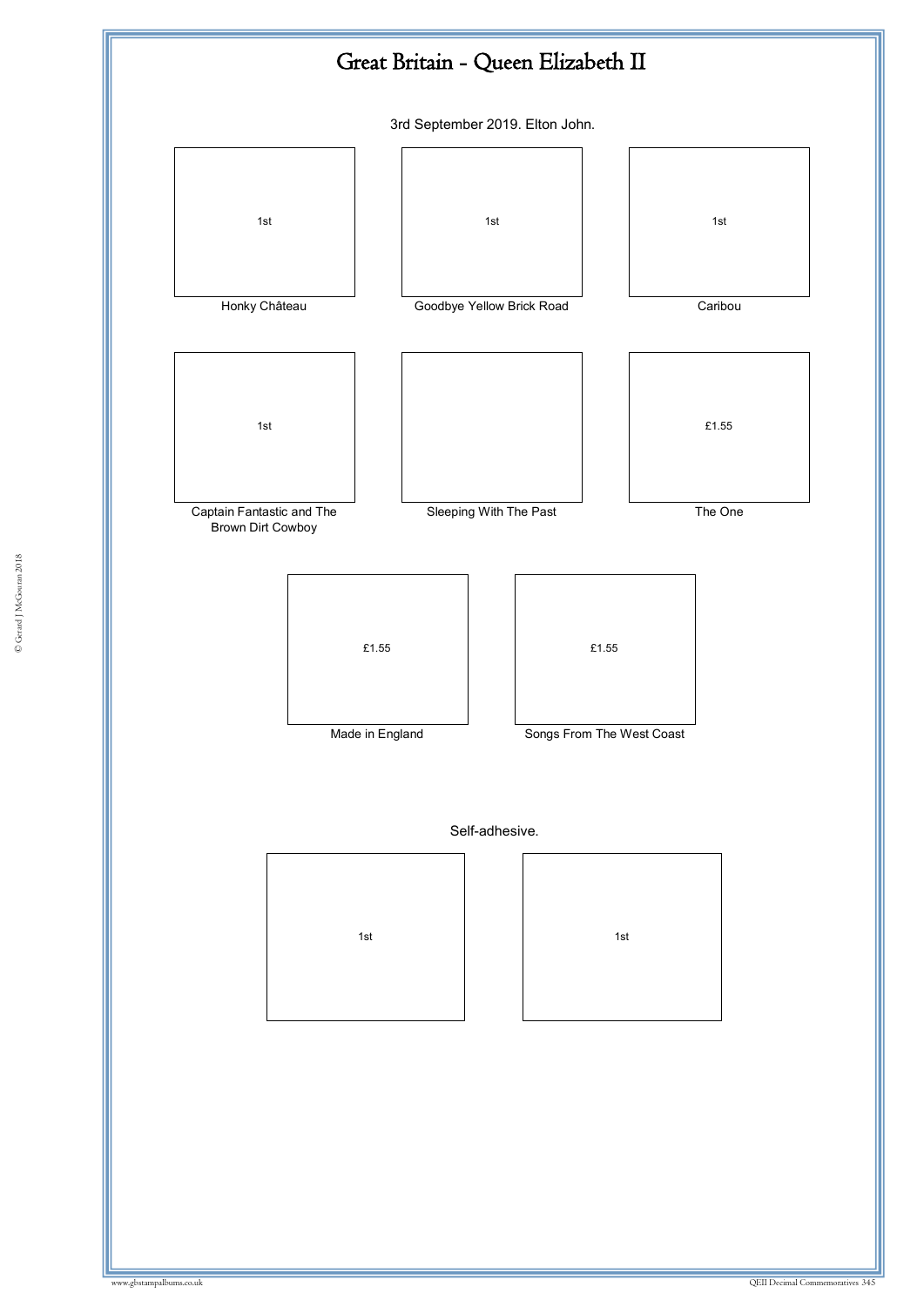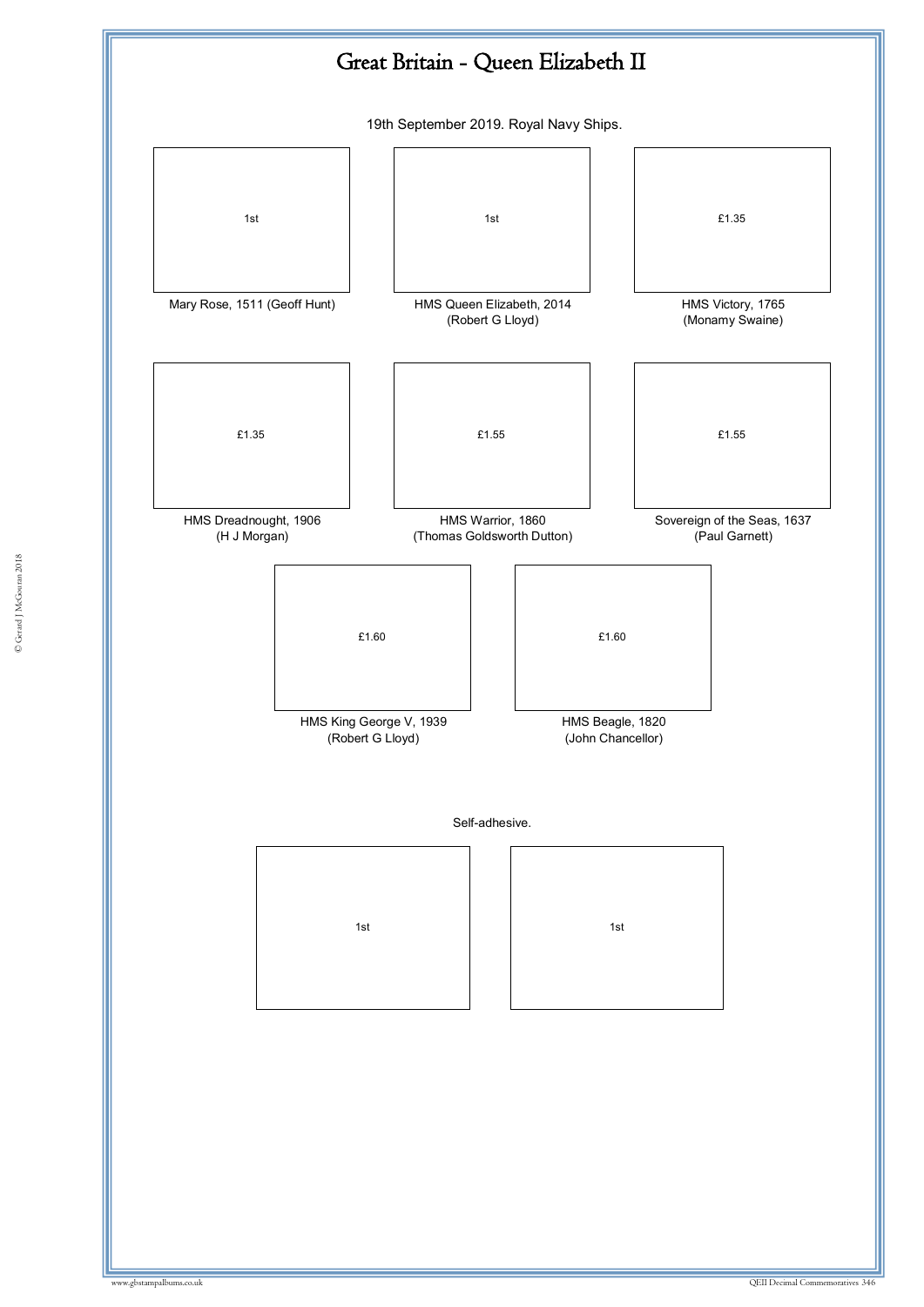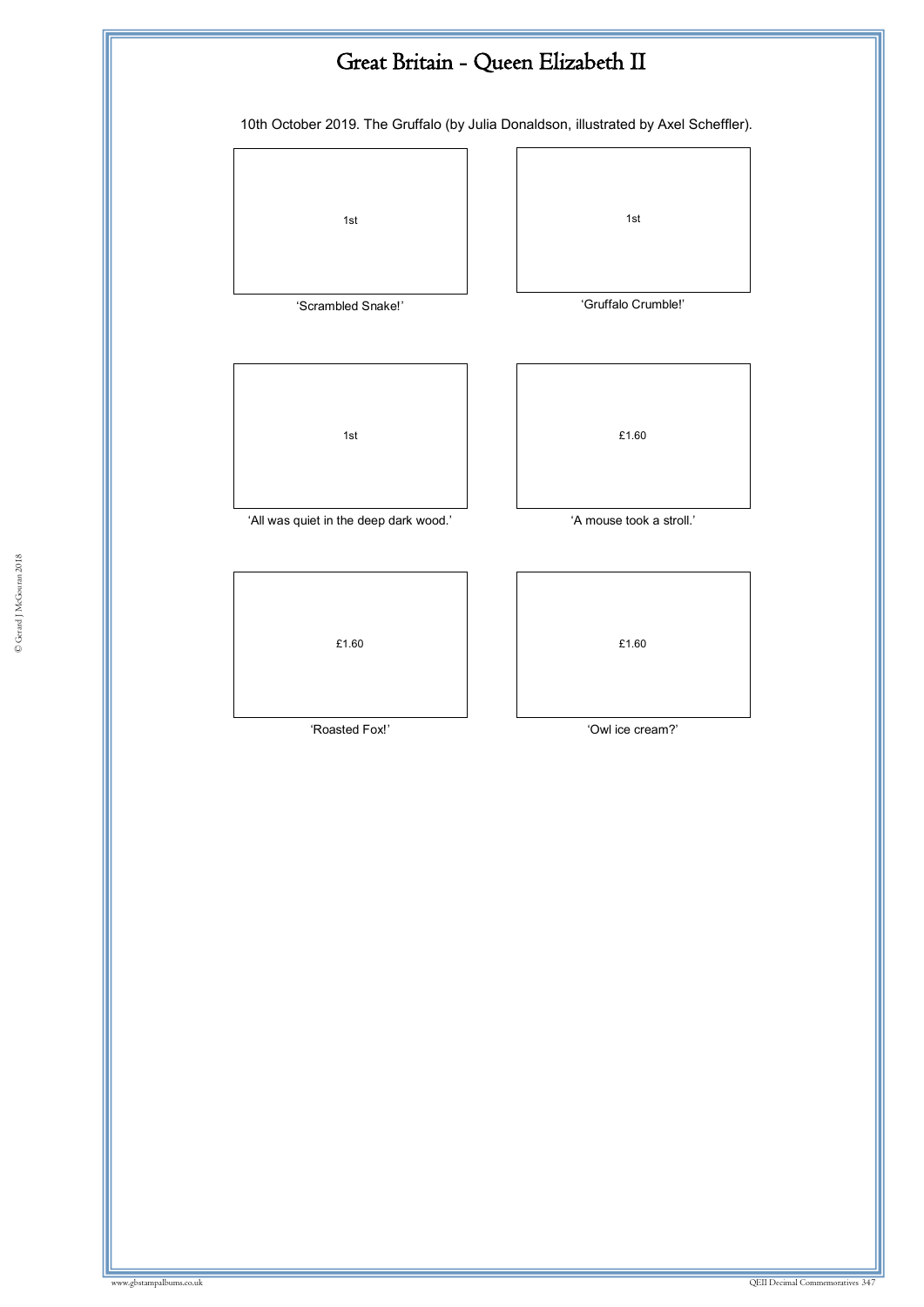## Great Britain - Queen Elizabeth II

5th November 2019. Christmas. Nativity.

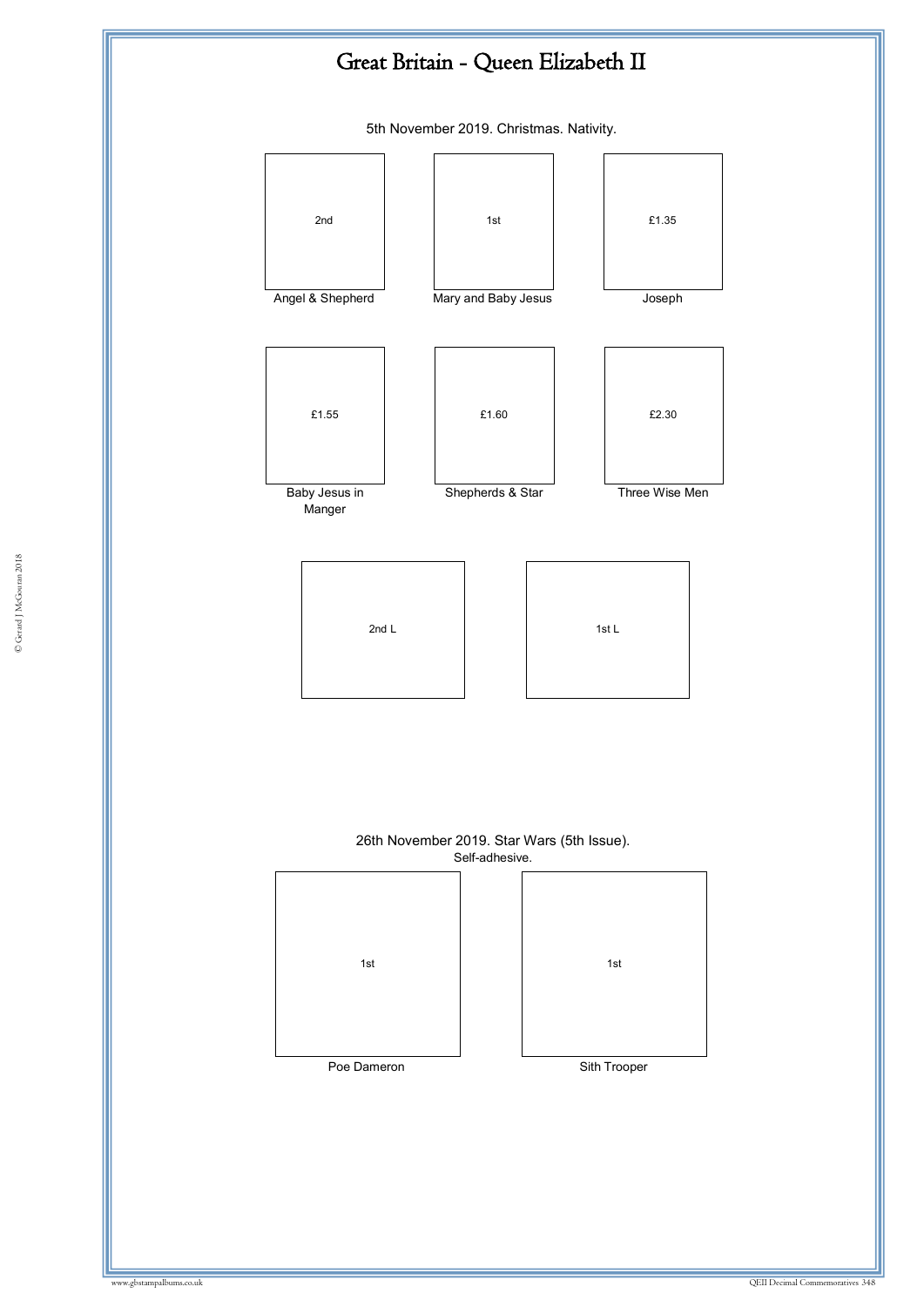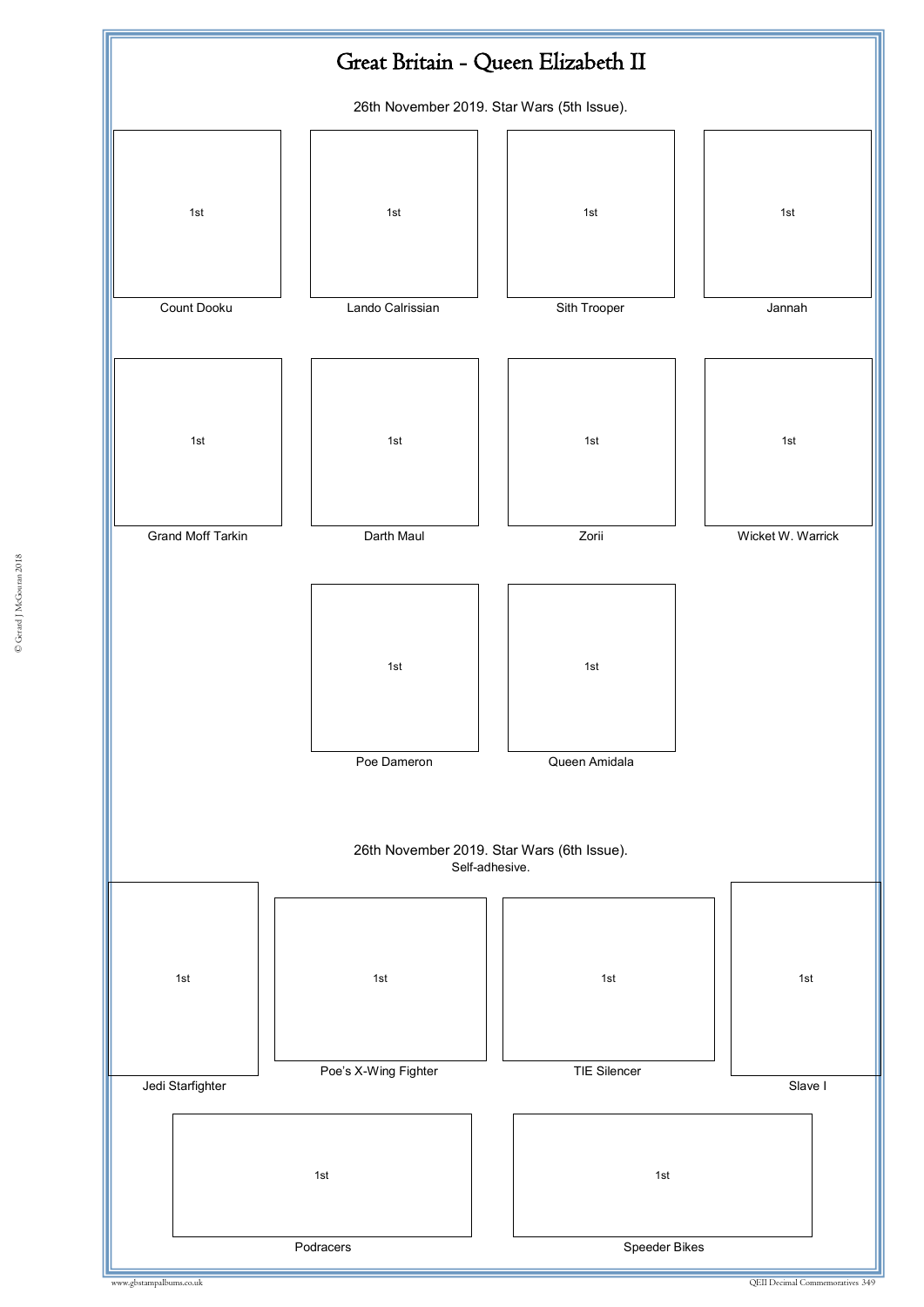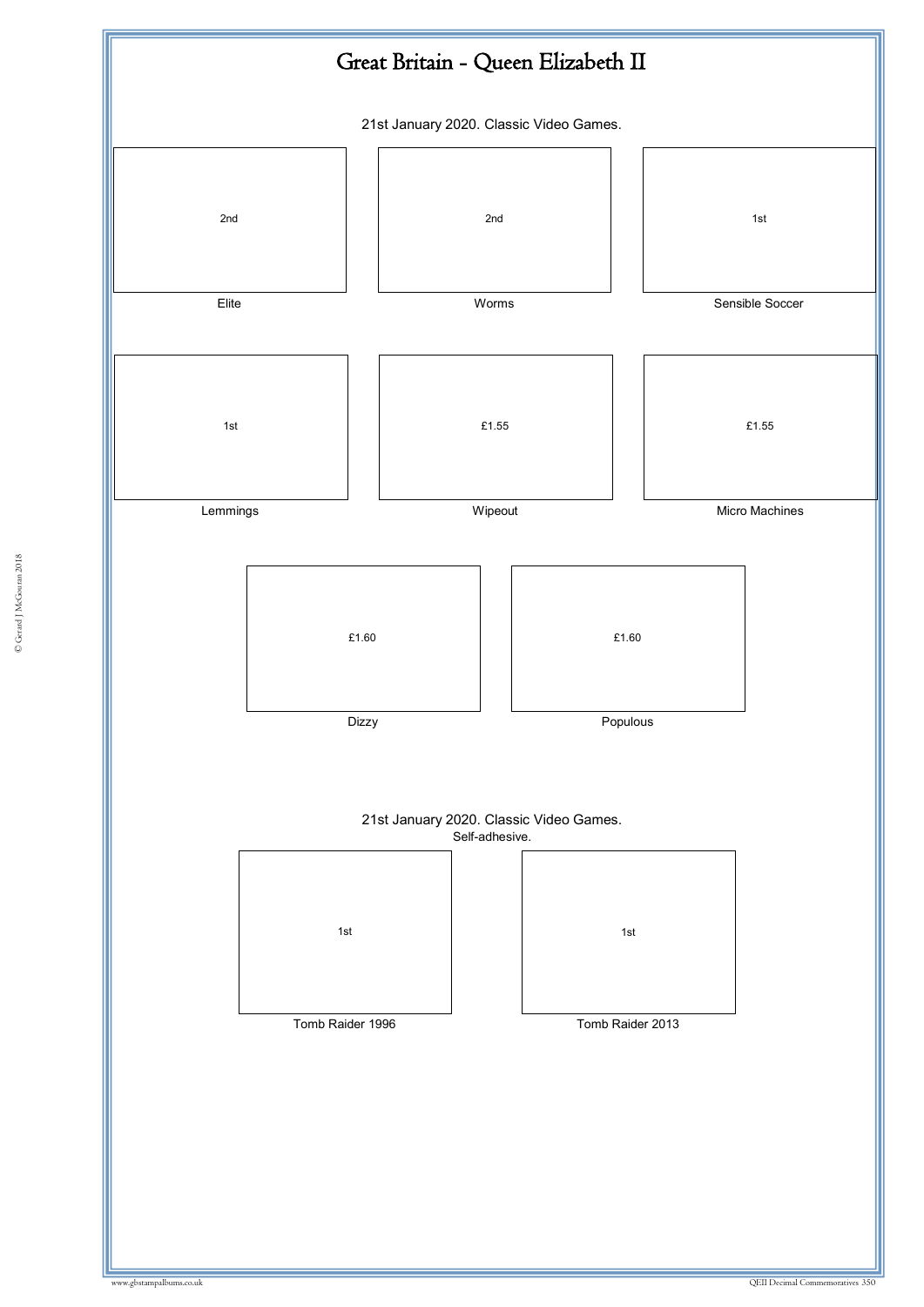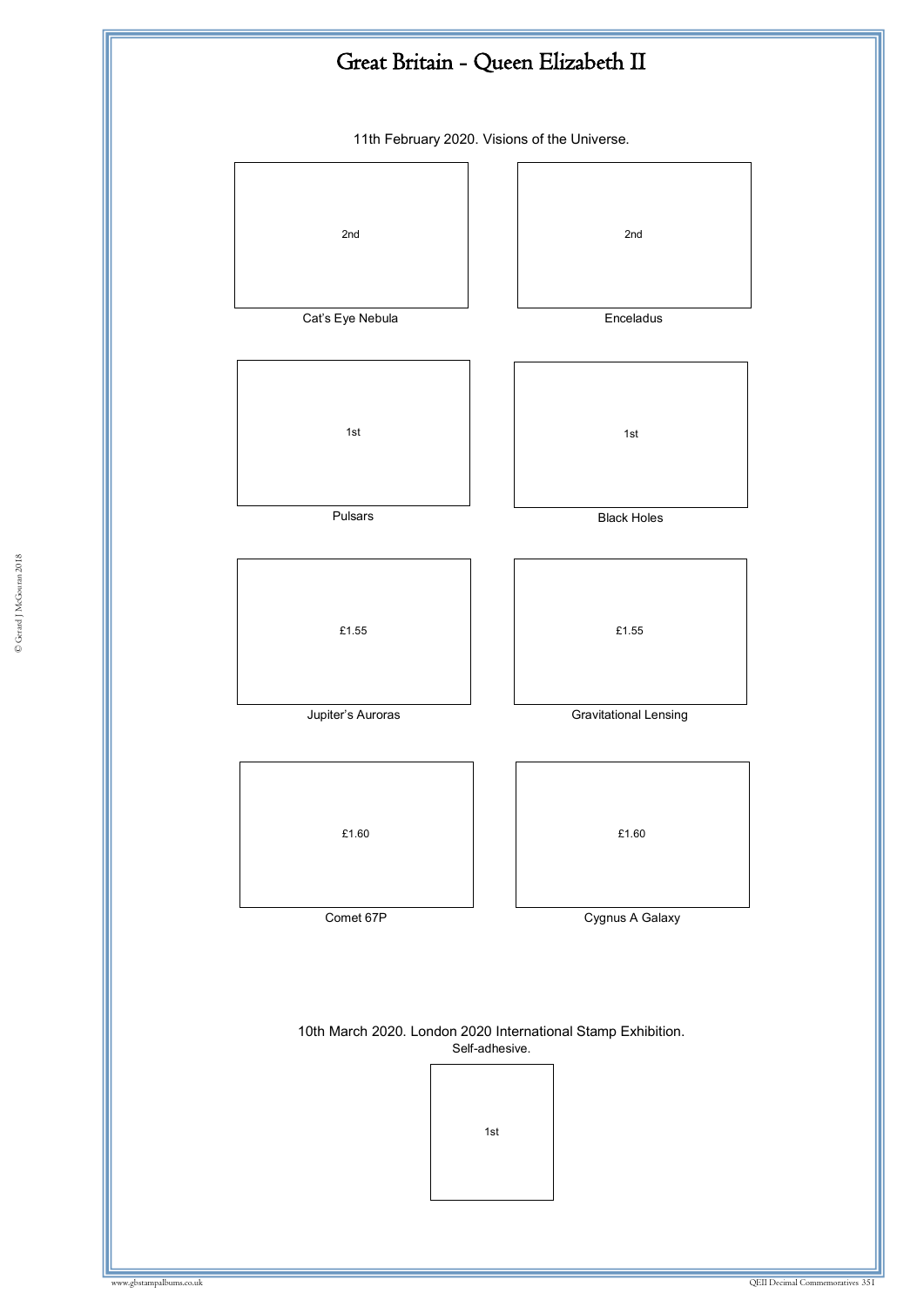![](_page_42_Figure_0.jpeg)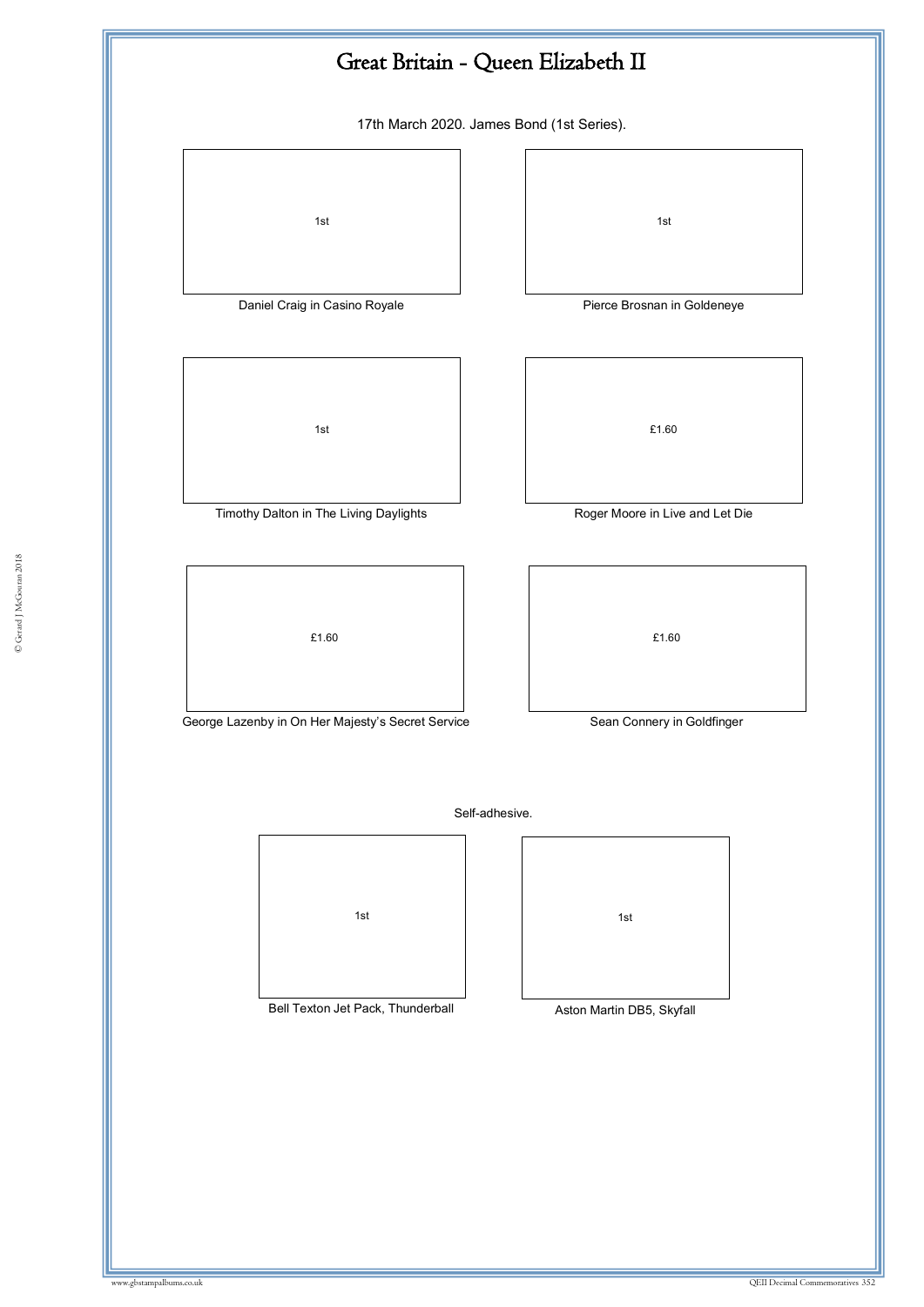![](_page_43_Figure_0.jpeg)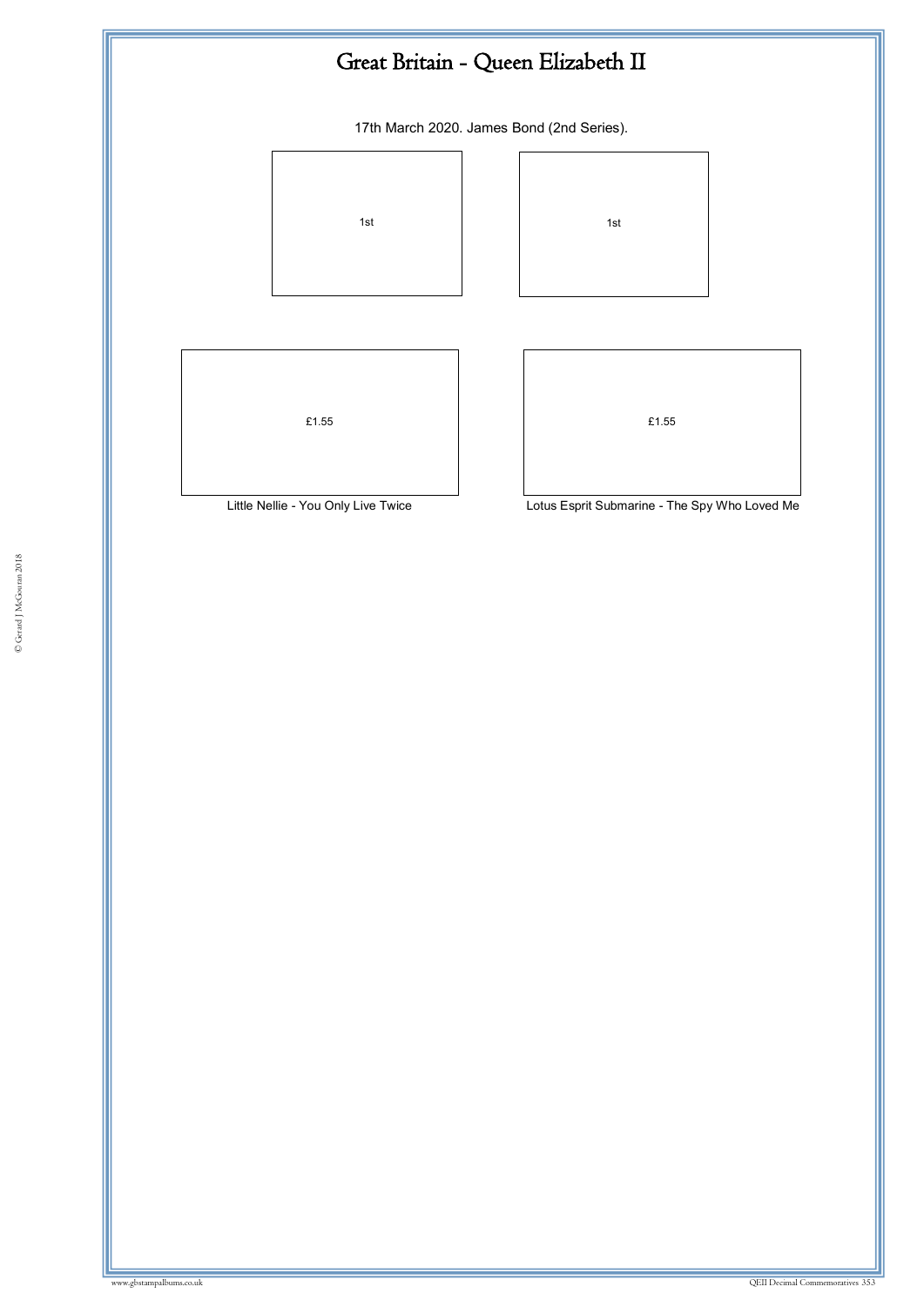![](_page_44_Figure_0.jpeg)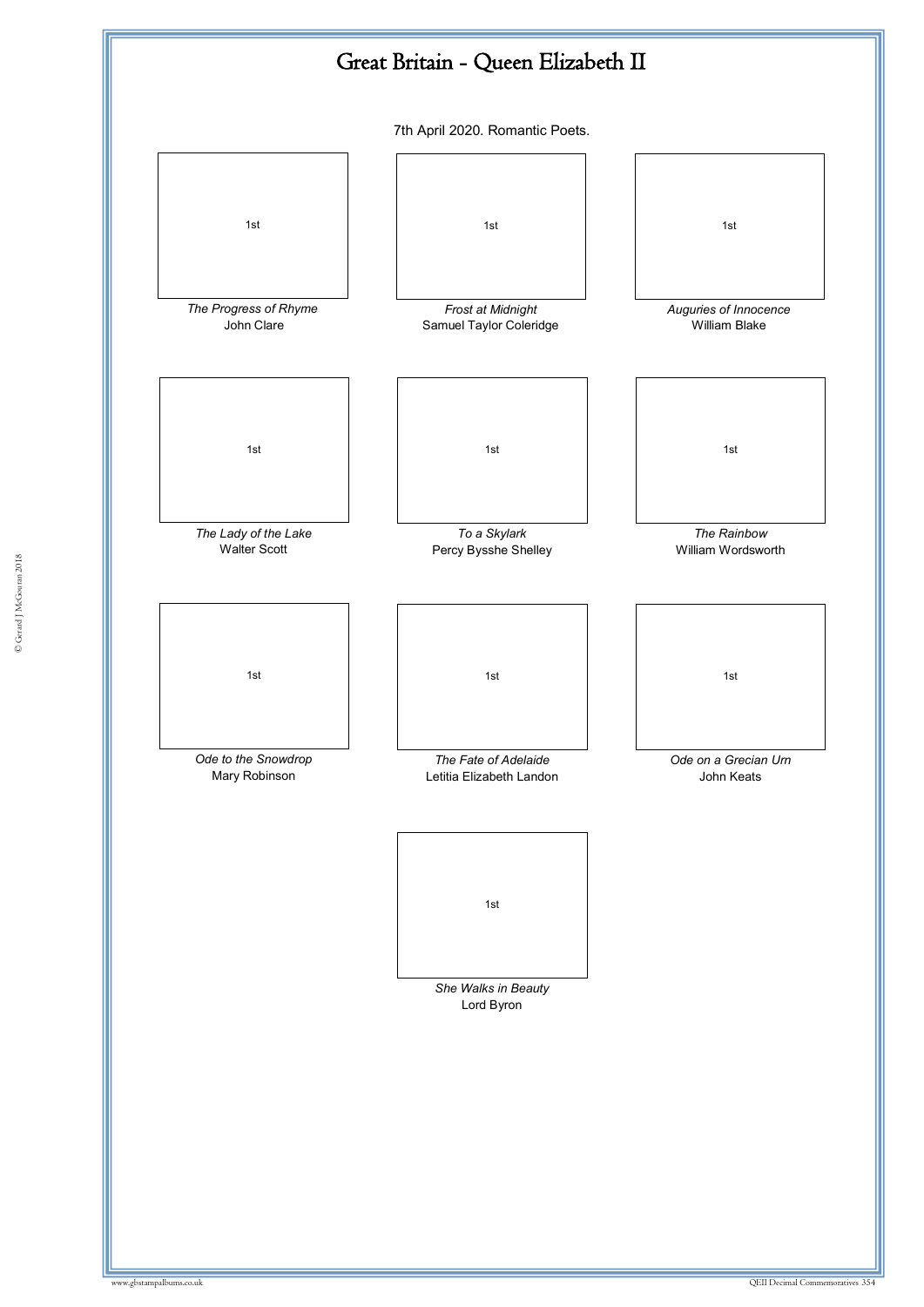![](_page_45_Figure_0.jpeg)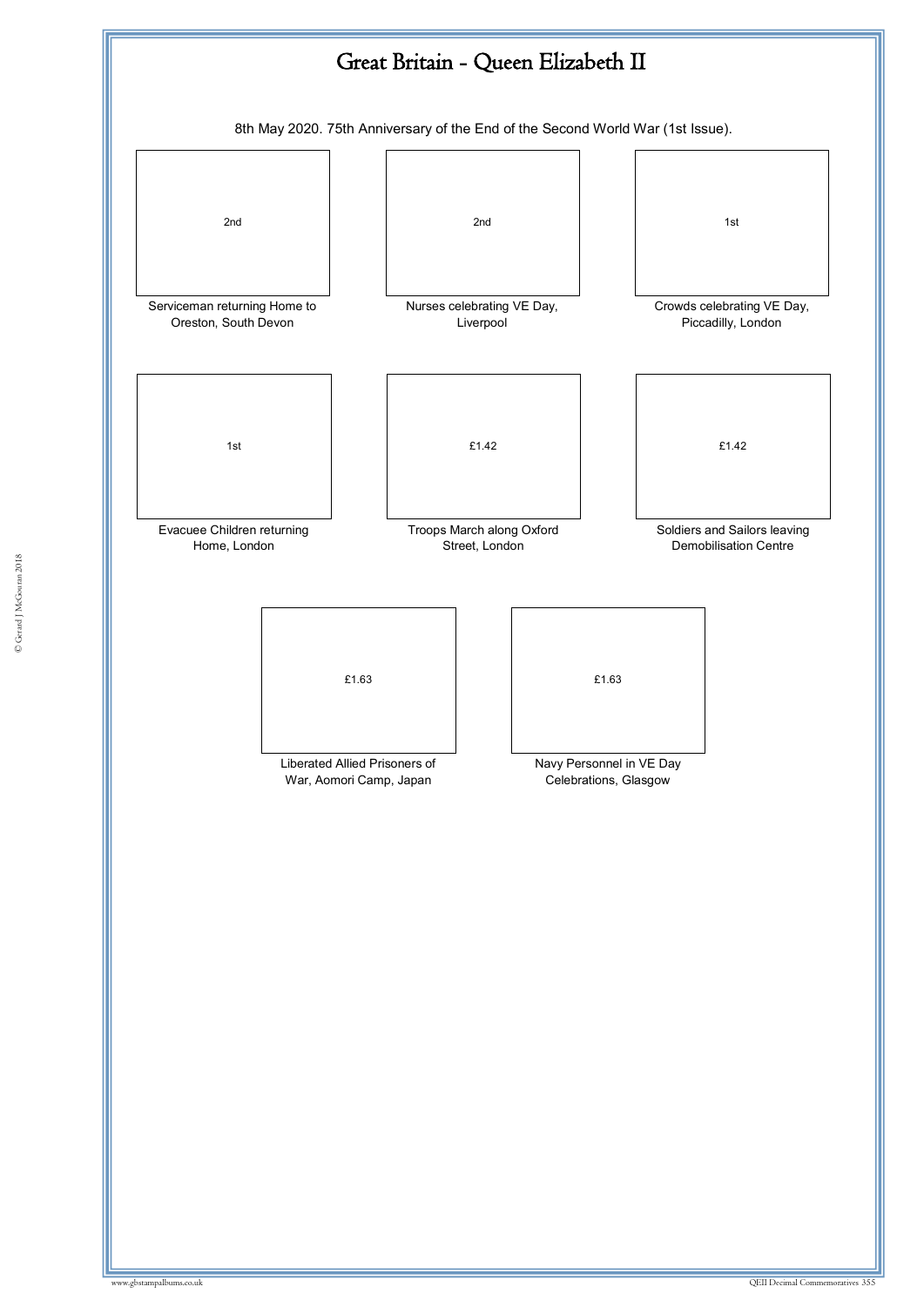![](_page_46_Figure_0.jpeg)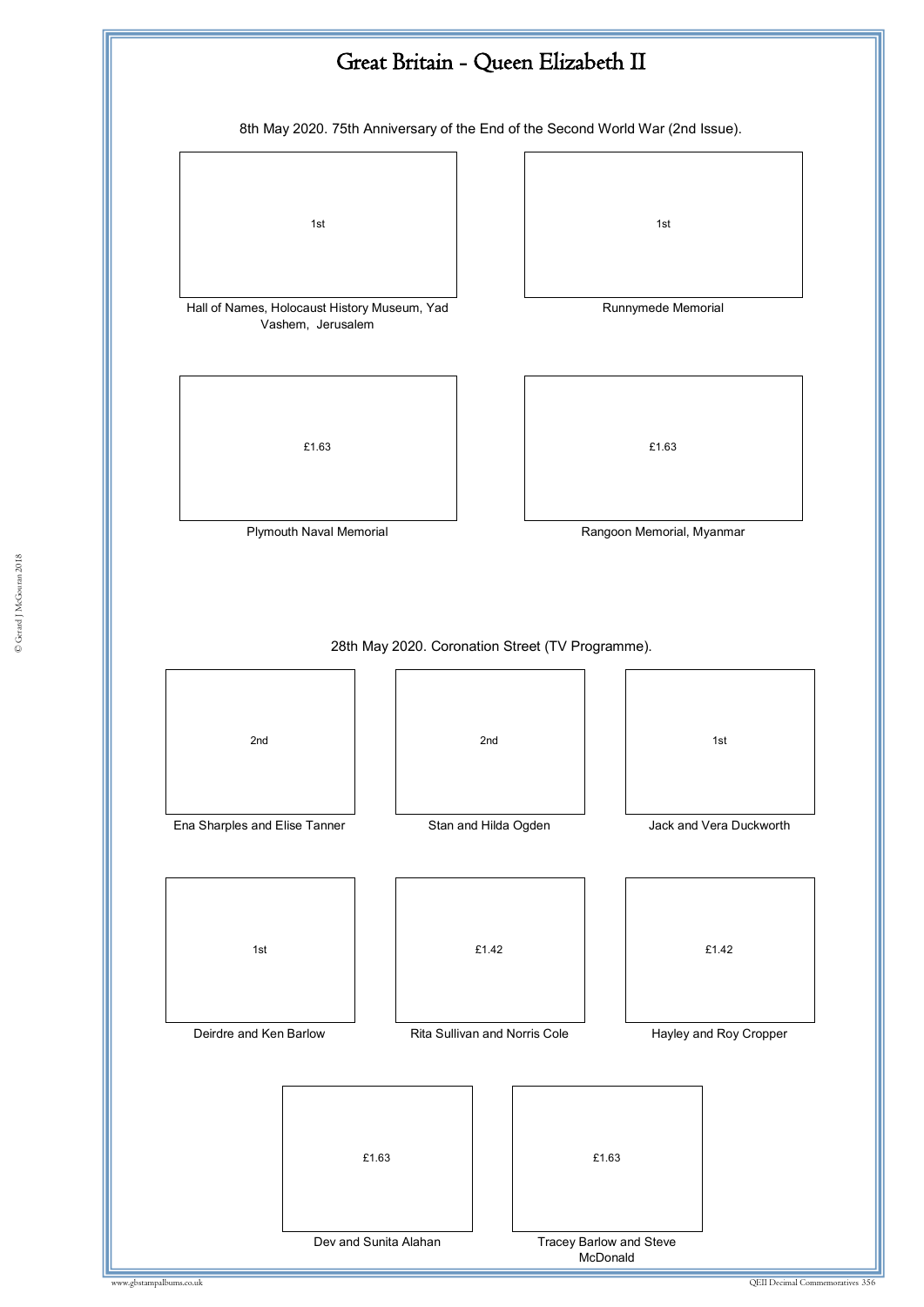![](_page_47_Figure_0.jpeg)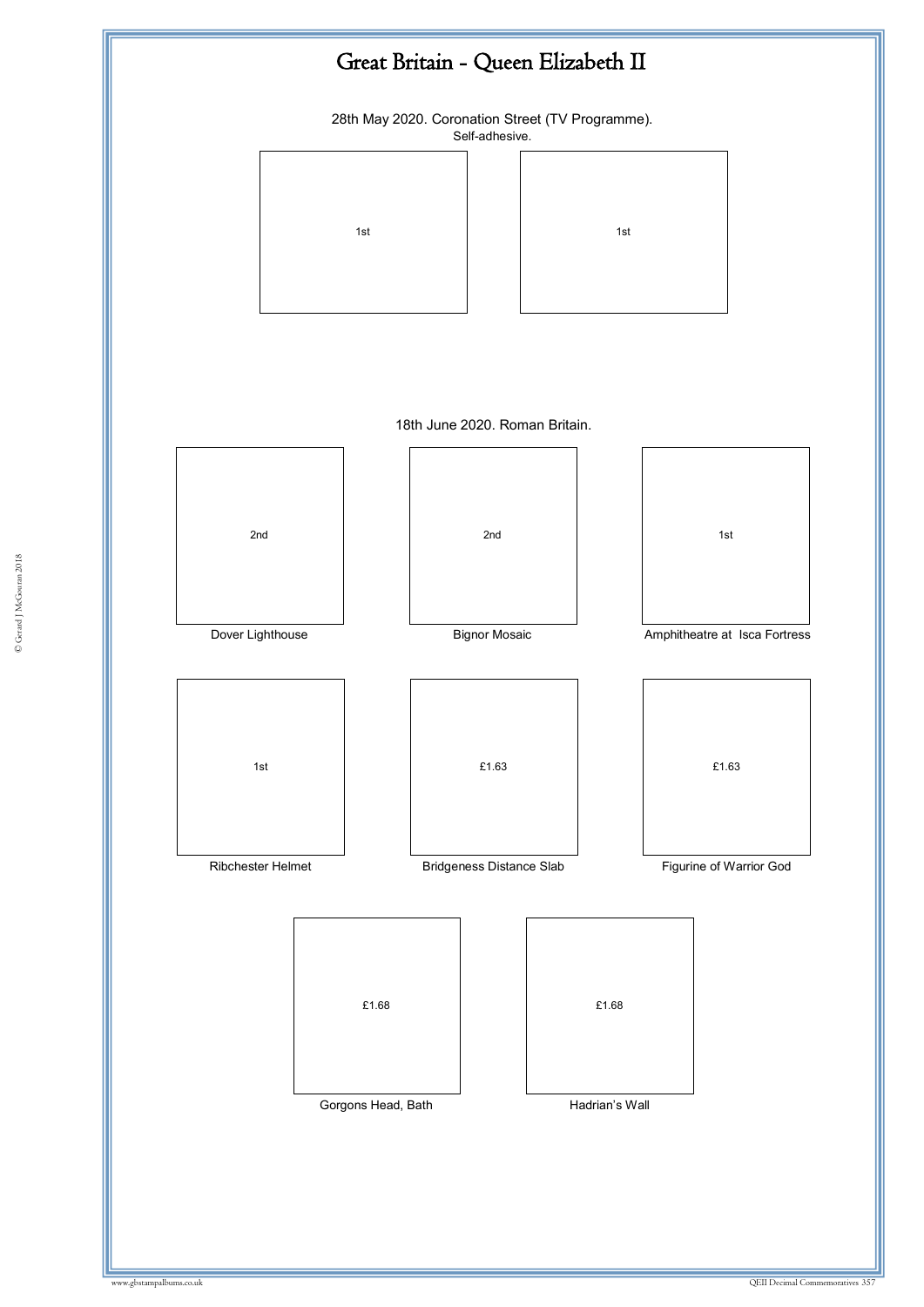![](_page_48_Figure_0.jpeg)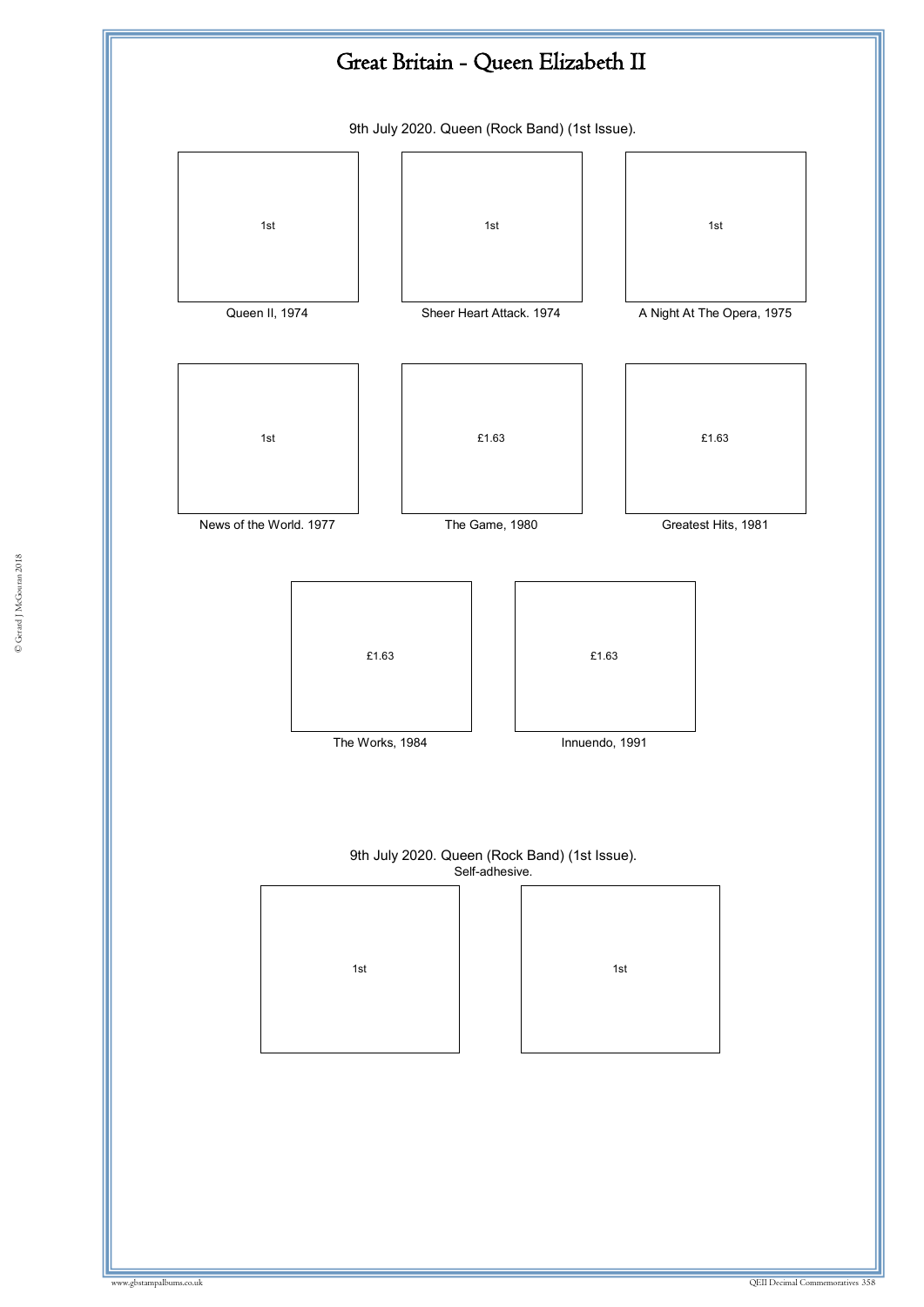![](_page_49_Figure_0.jpeg)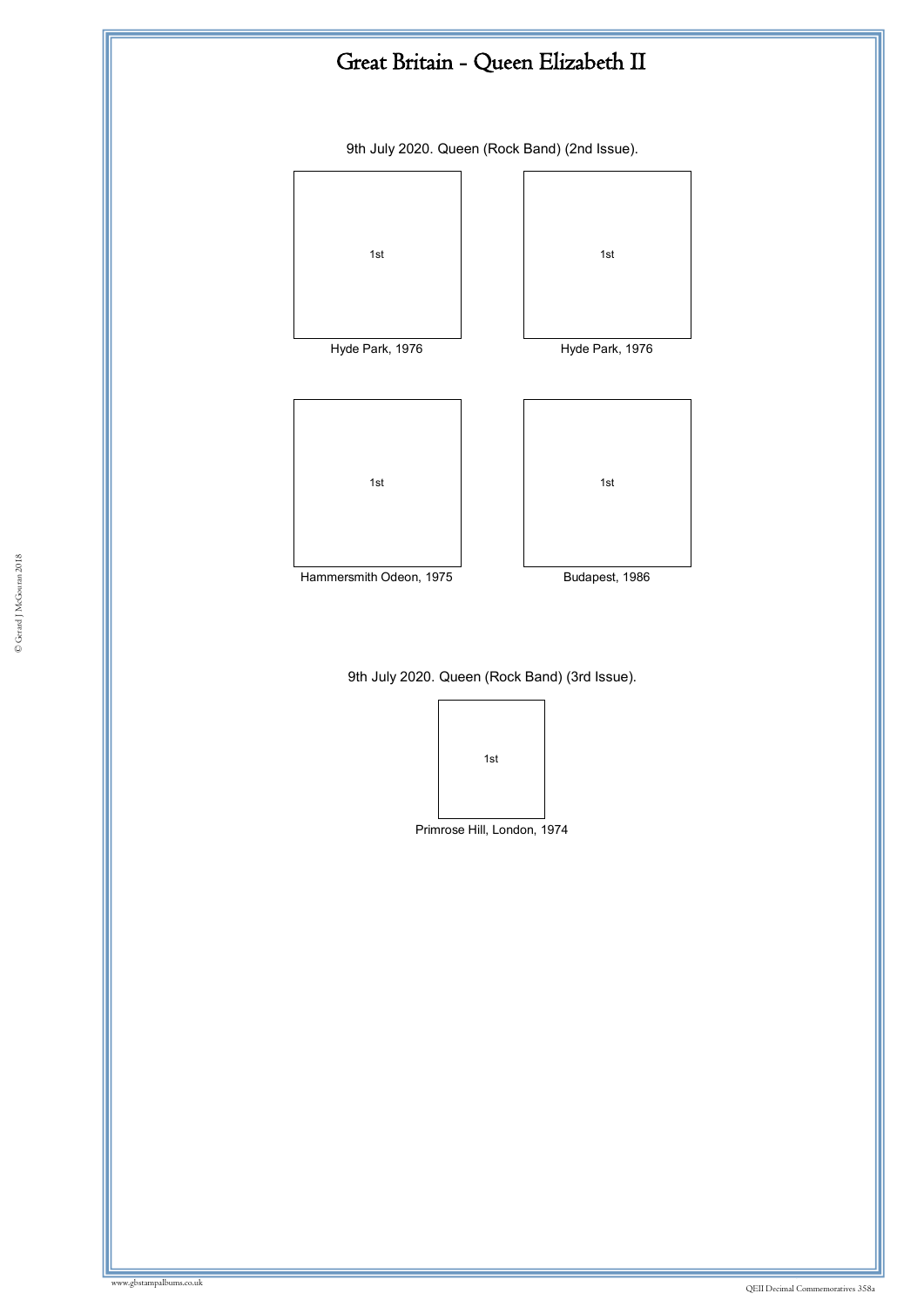![](_page_50_Figure_0.jpeg)

30th July 2020. Palace of Westminster.

![](_page_50_Figure_2.jpeg)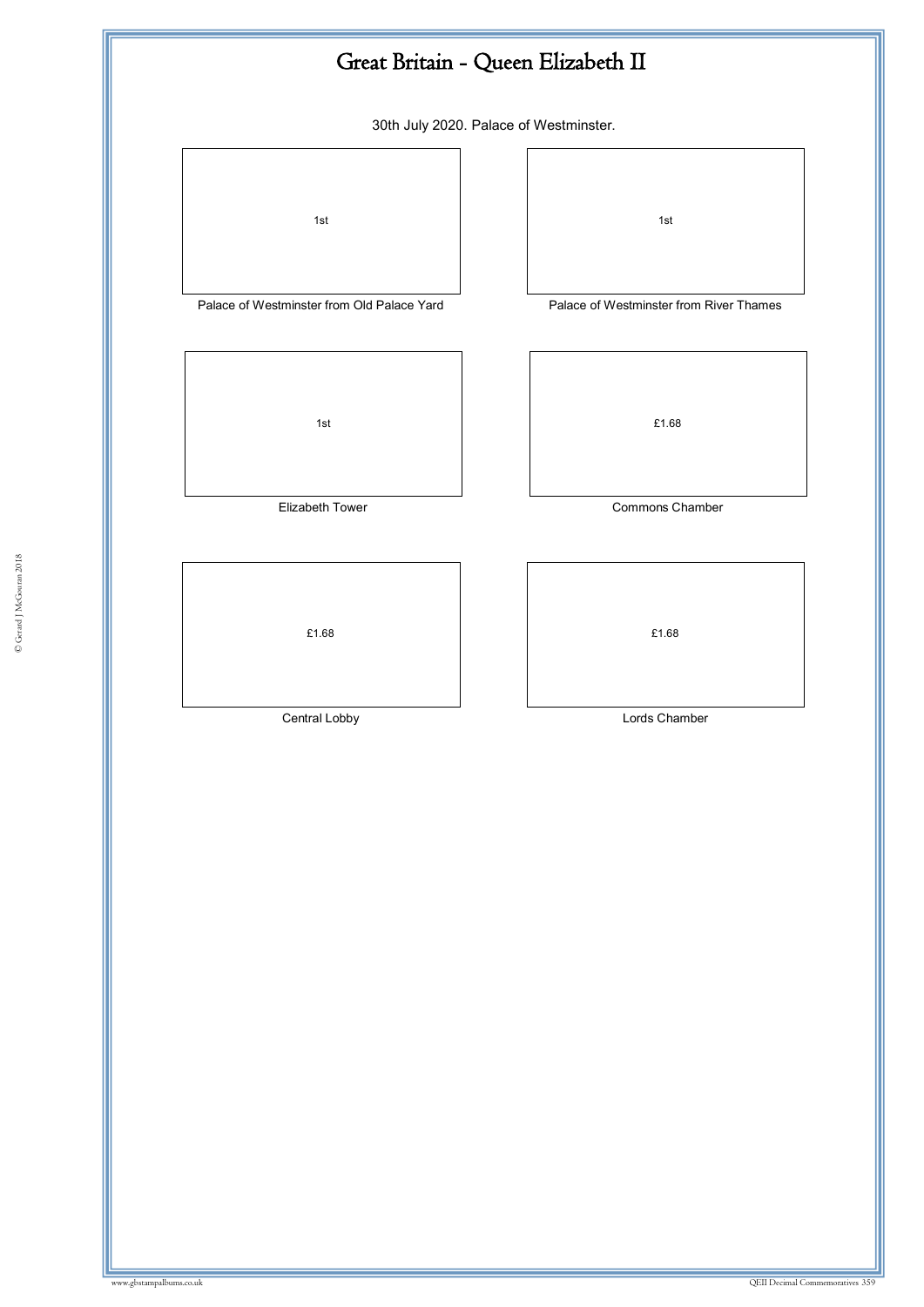![](_page_51_Figure_0.jpeg)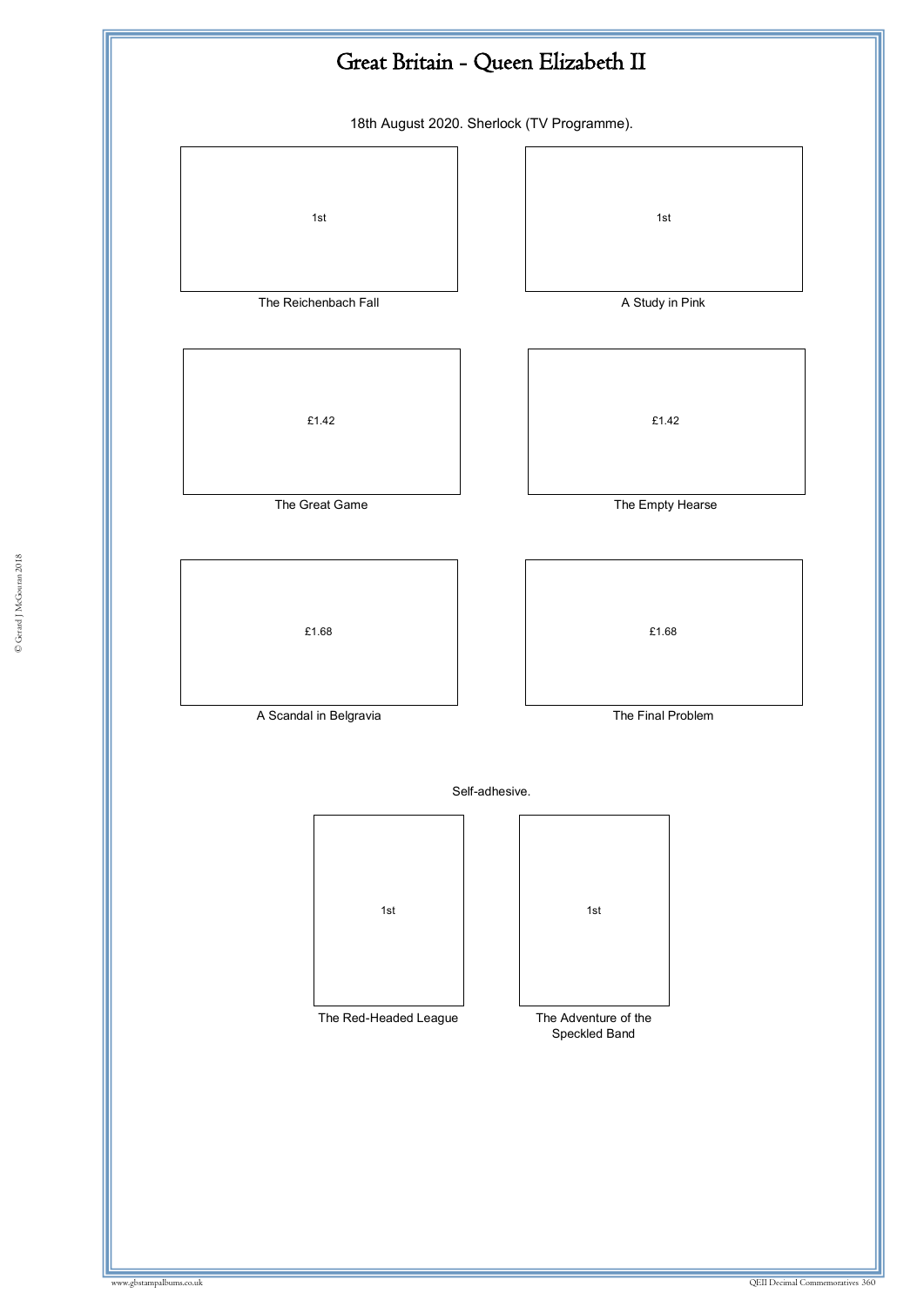![](_page_52_Figure_0.jpeg)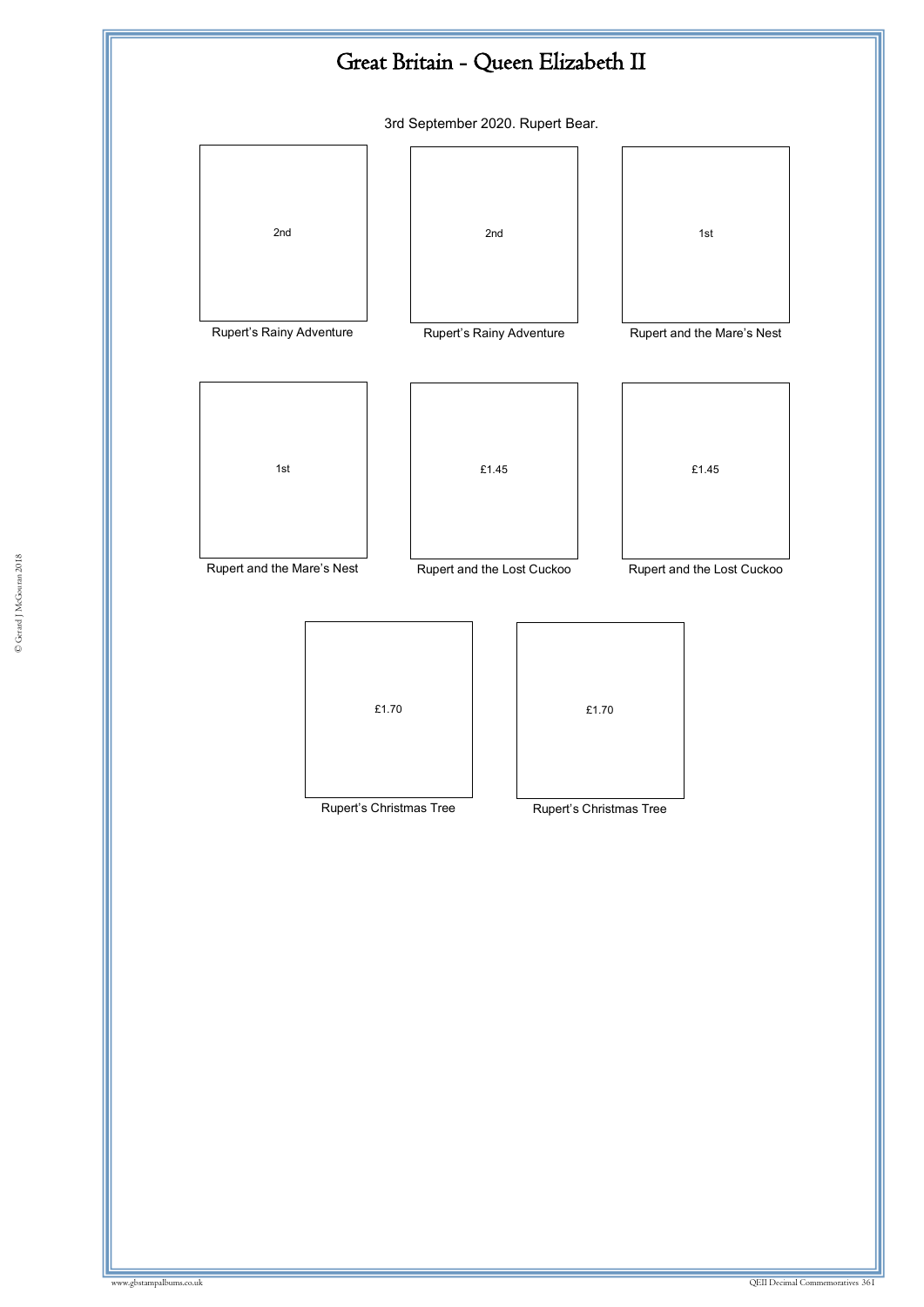![](_page_53_Figure_0.jpeg)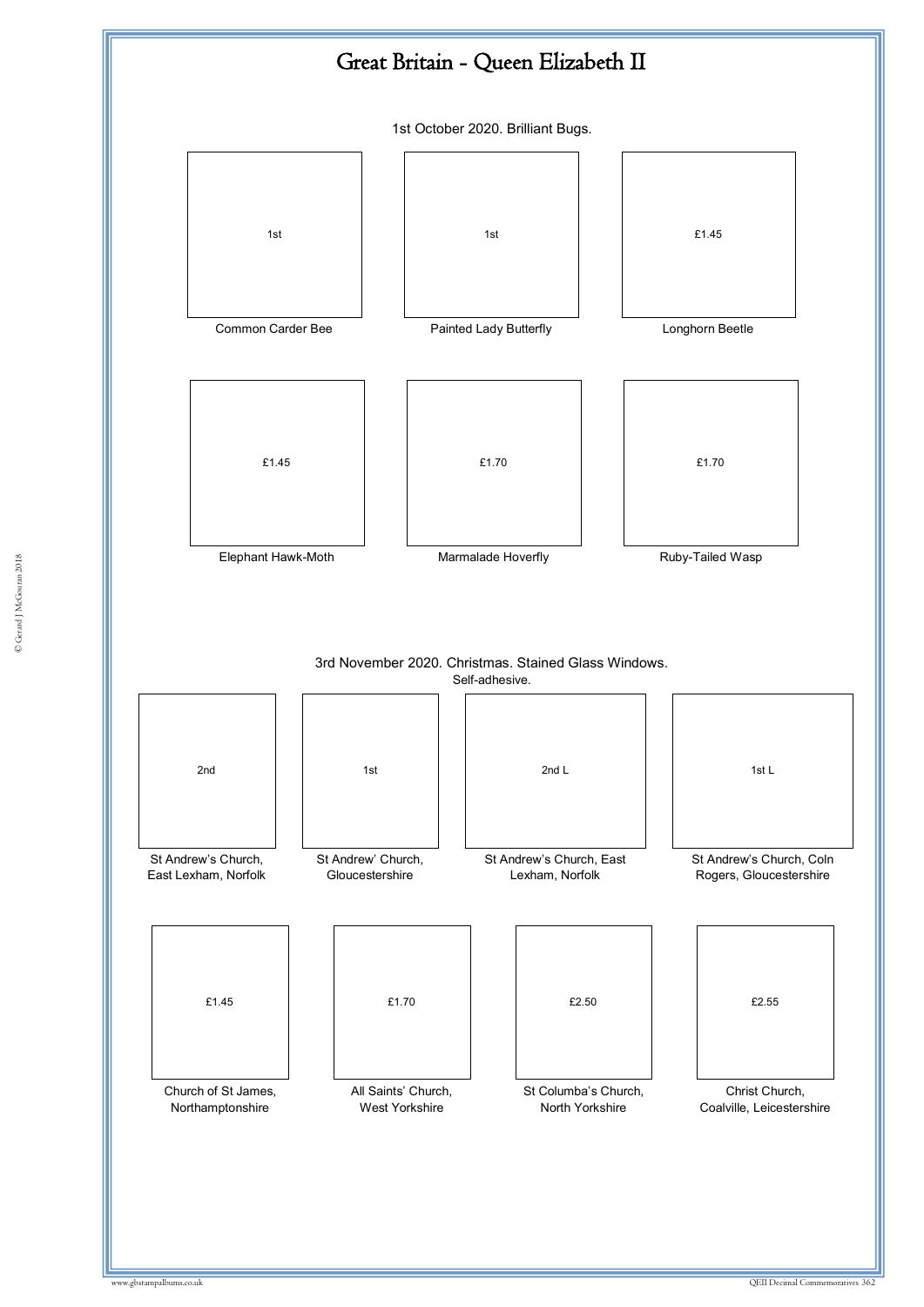![](_page_54_Figure_0.jpeg)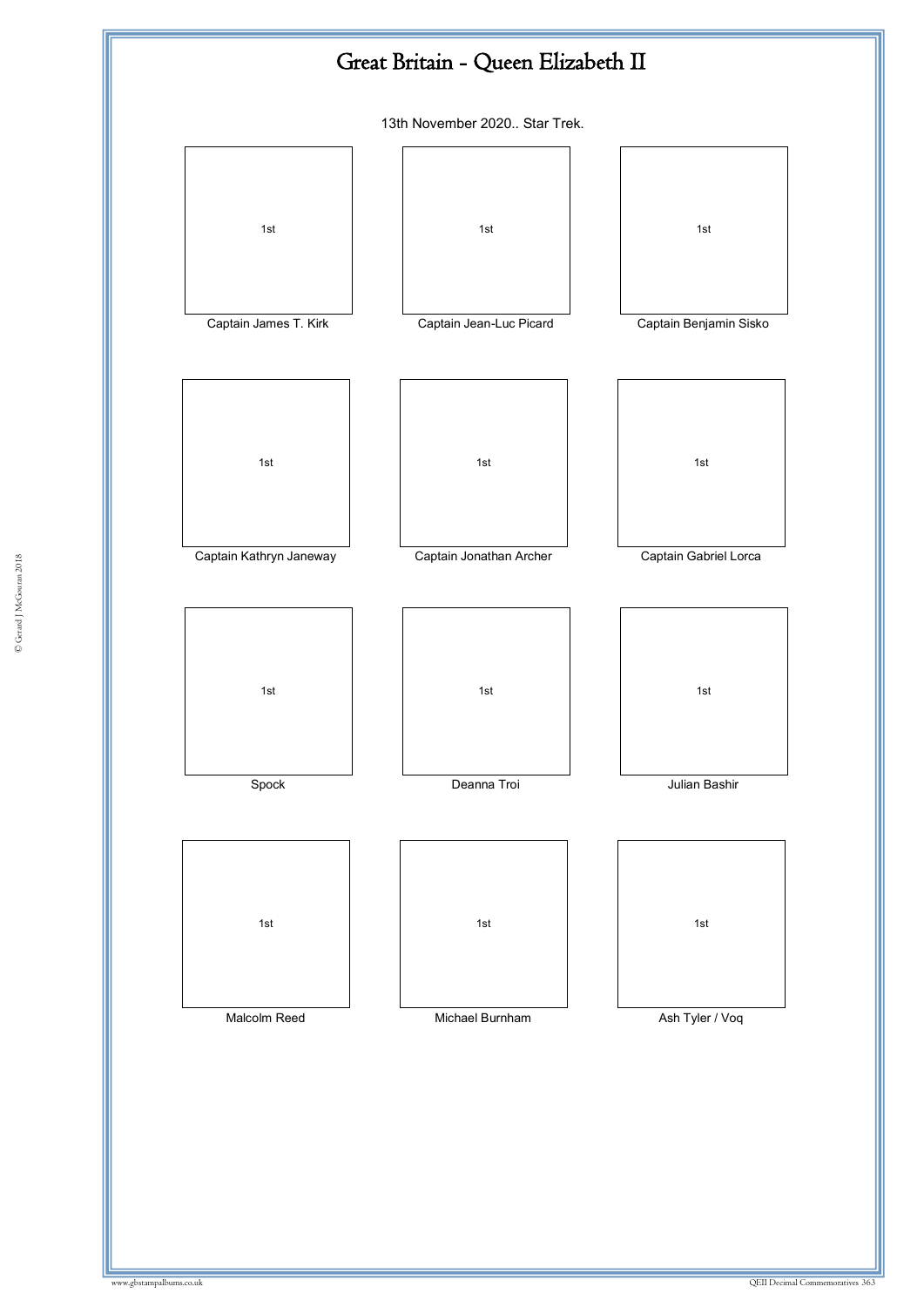![](_page_55_Figure_0.jpeg)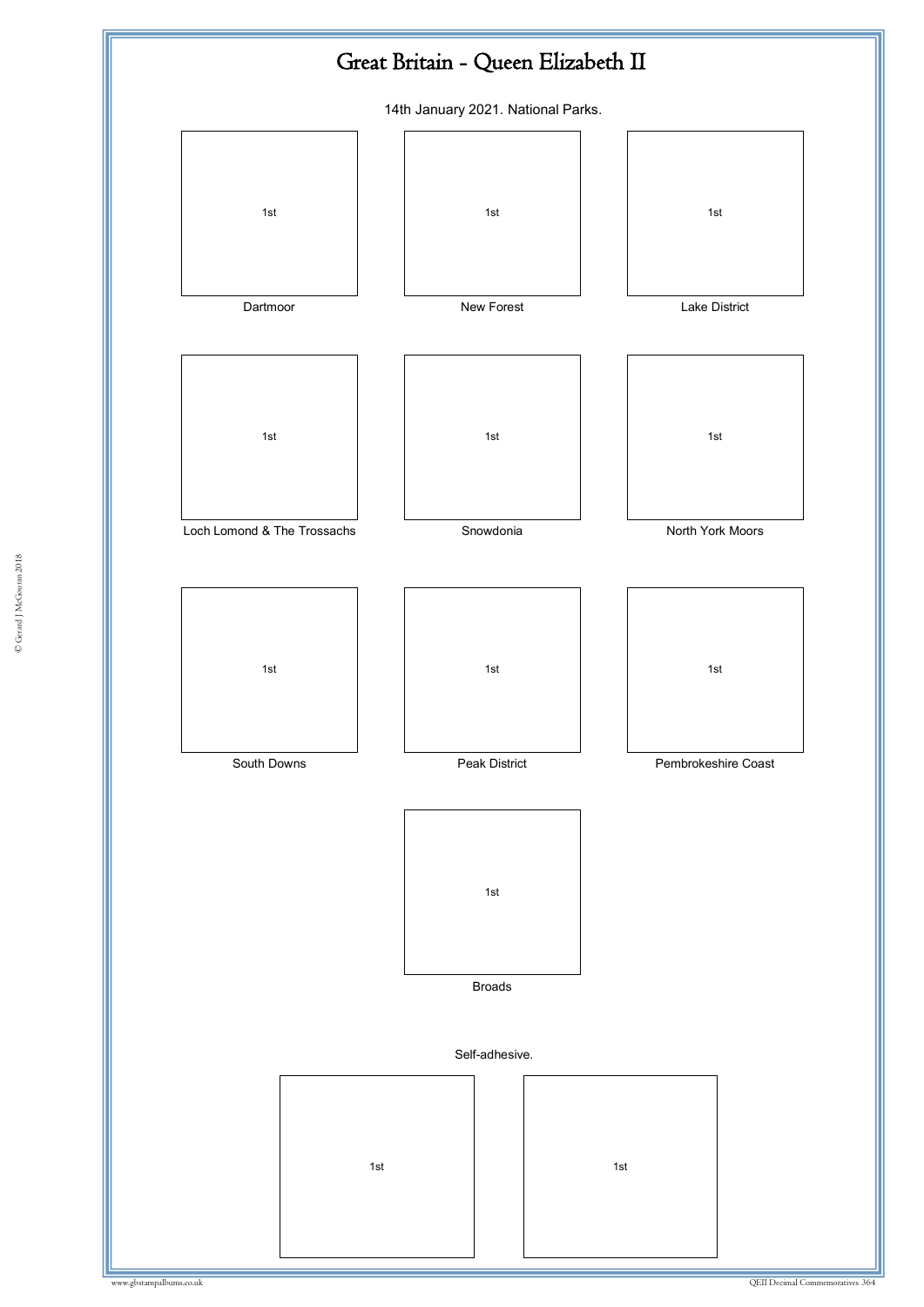![](_page_56_Figure_0.jpeg)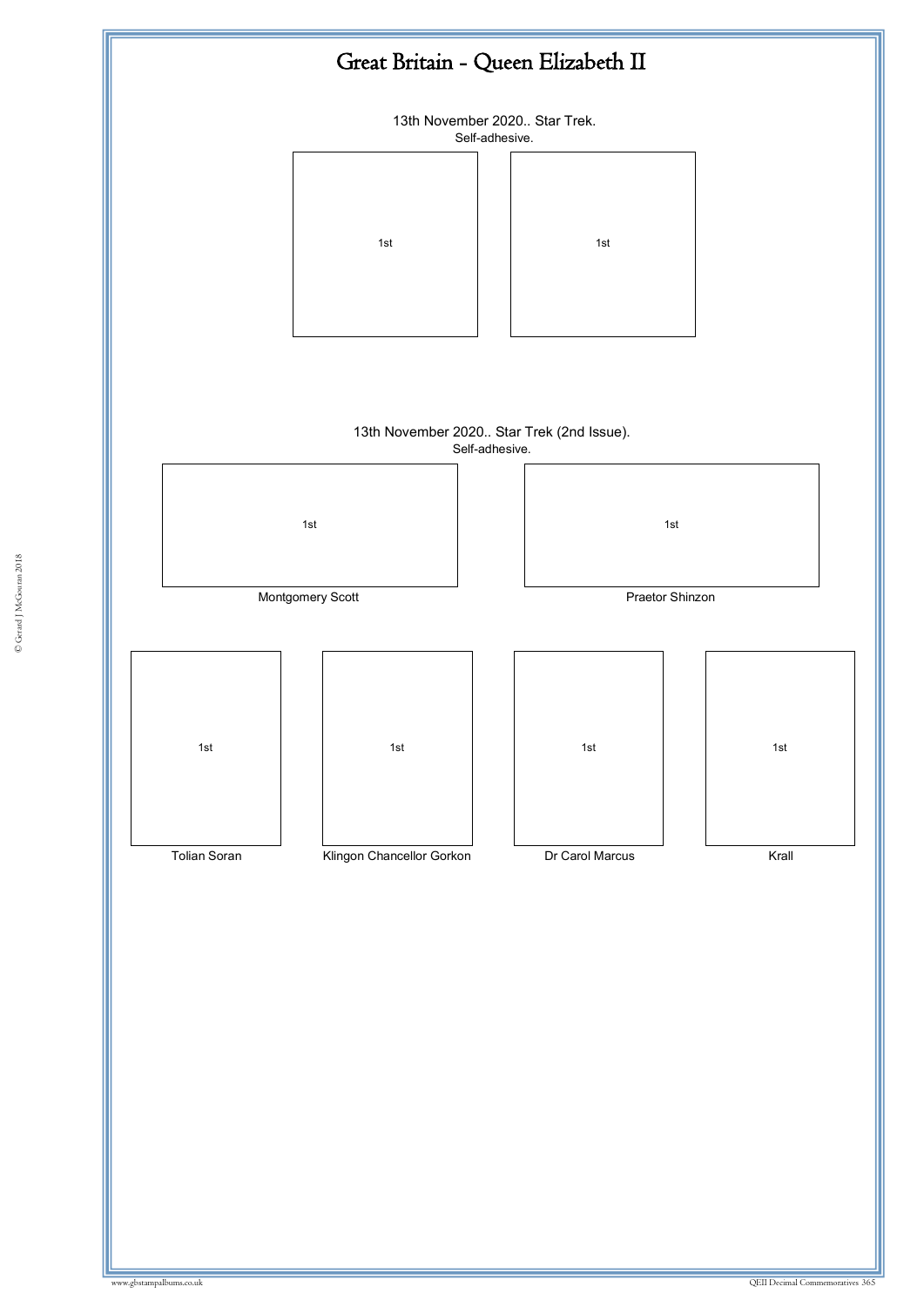![](_page_57_Figure_0.jpeg)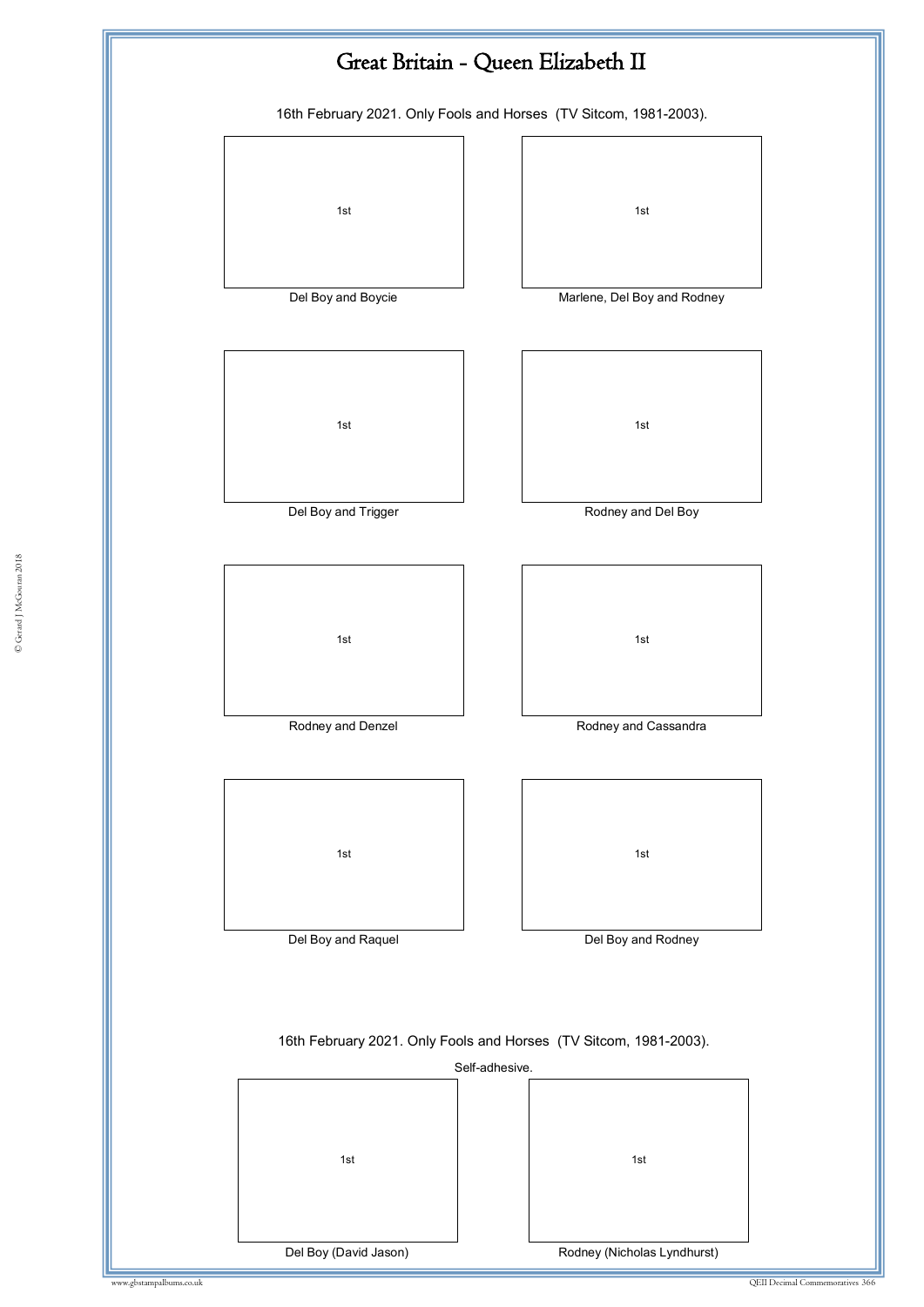![](_page_58_Figure_0.jpeg)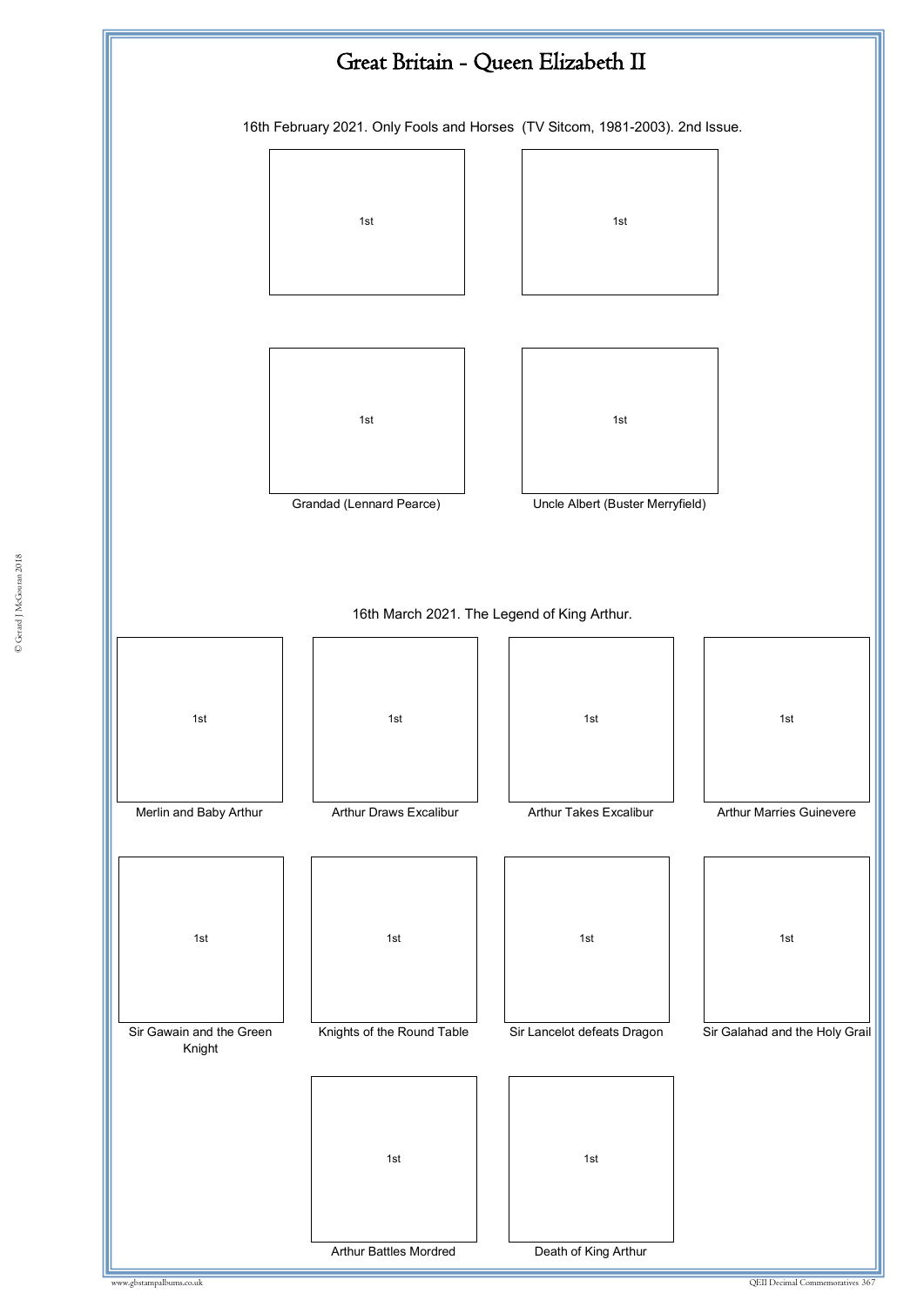![](_page_59_Figure_0.jpeg)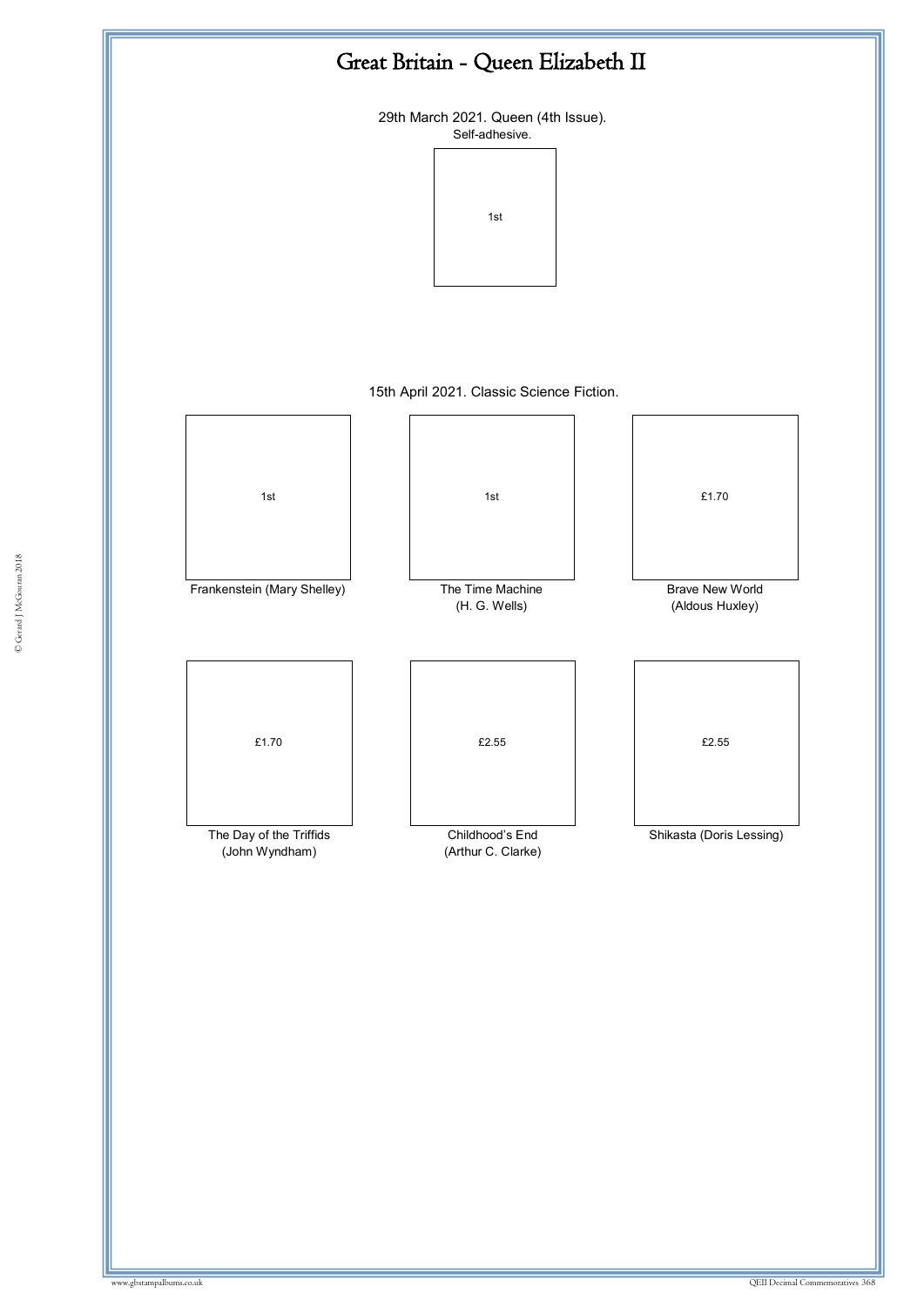![](_page_60_Figure_0.jpeg)

4th May 2021. Wars of the Roses.

![](_page_60_Figure_2.jpeg)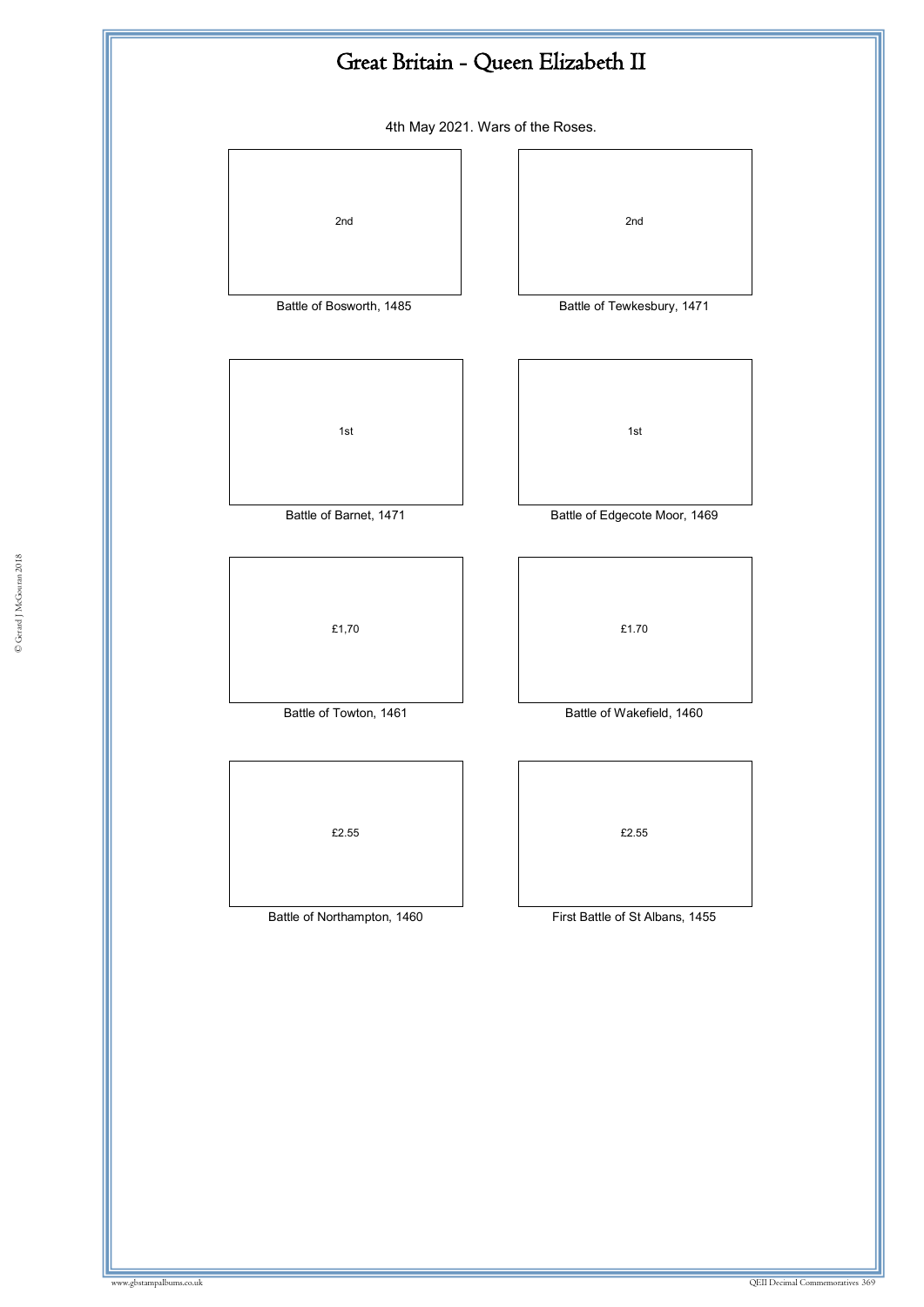![](_page_61_Figure_0.jpeg)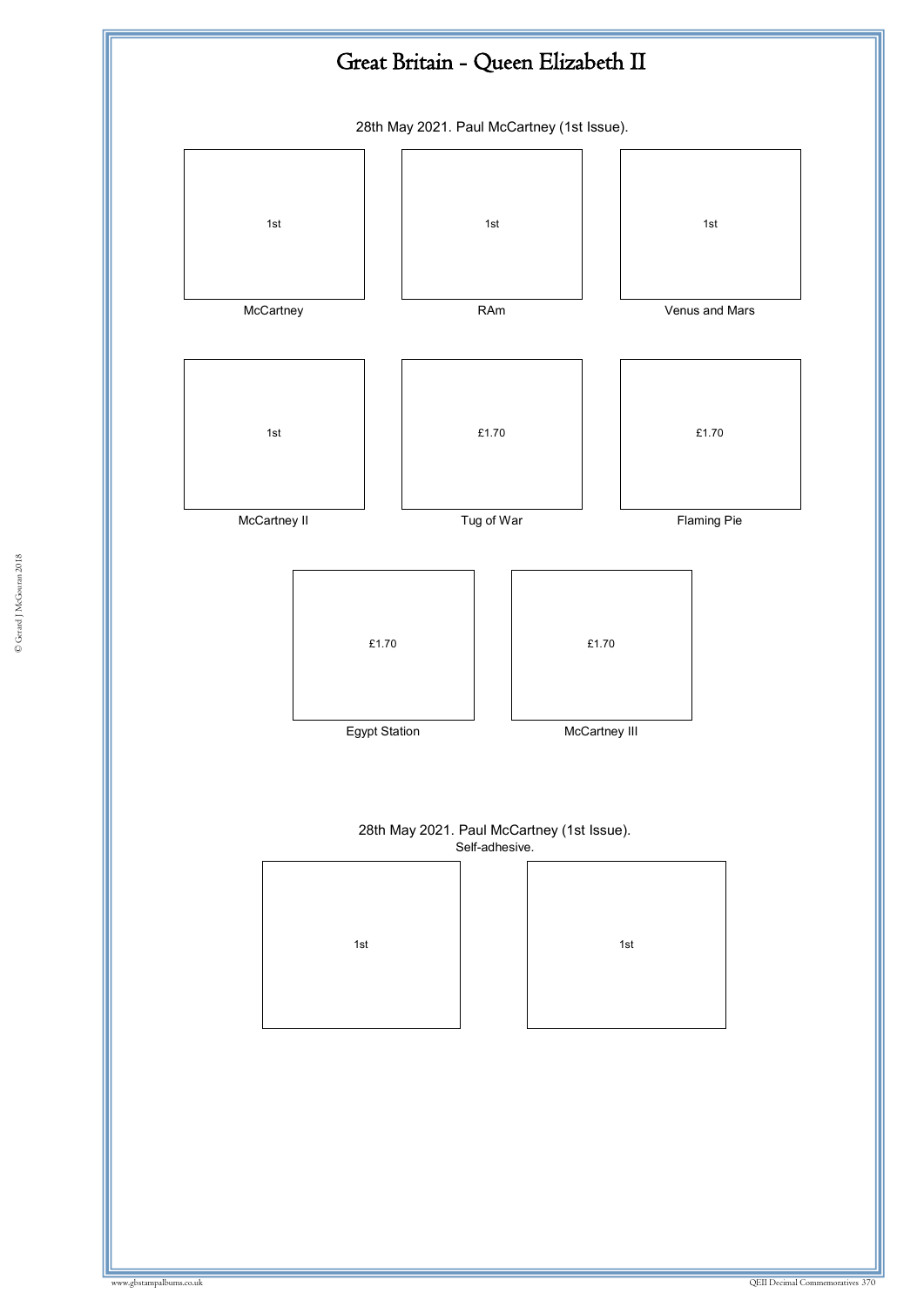![](_page_62_Figure_0.jpeg)

28th May 2021. Paul McCartney (2nd Issue).

![](_page_62_Figure_2.jpeg)

24th June 2021. Prince Philip, Duke of Edinburgh (1921-2021) Commemoration.

![](_page_62_Figure_4.jpeg)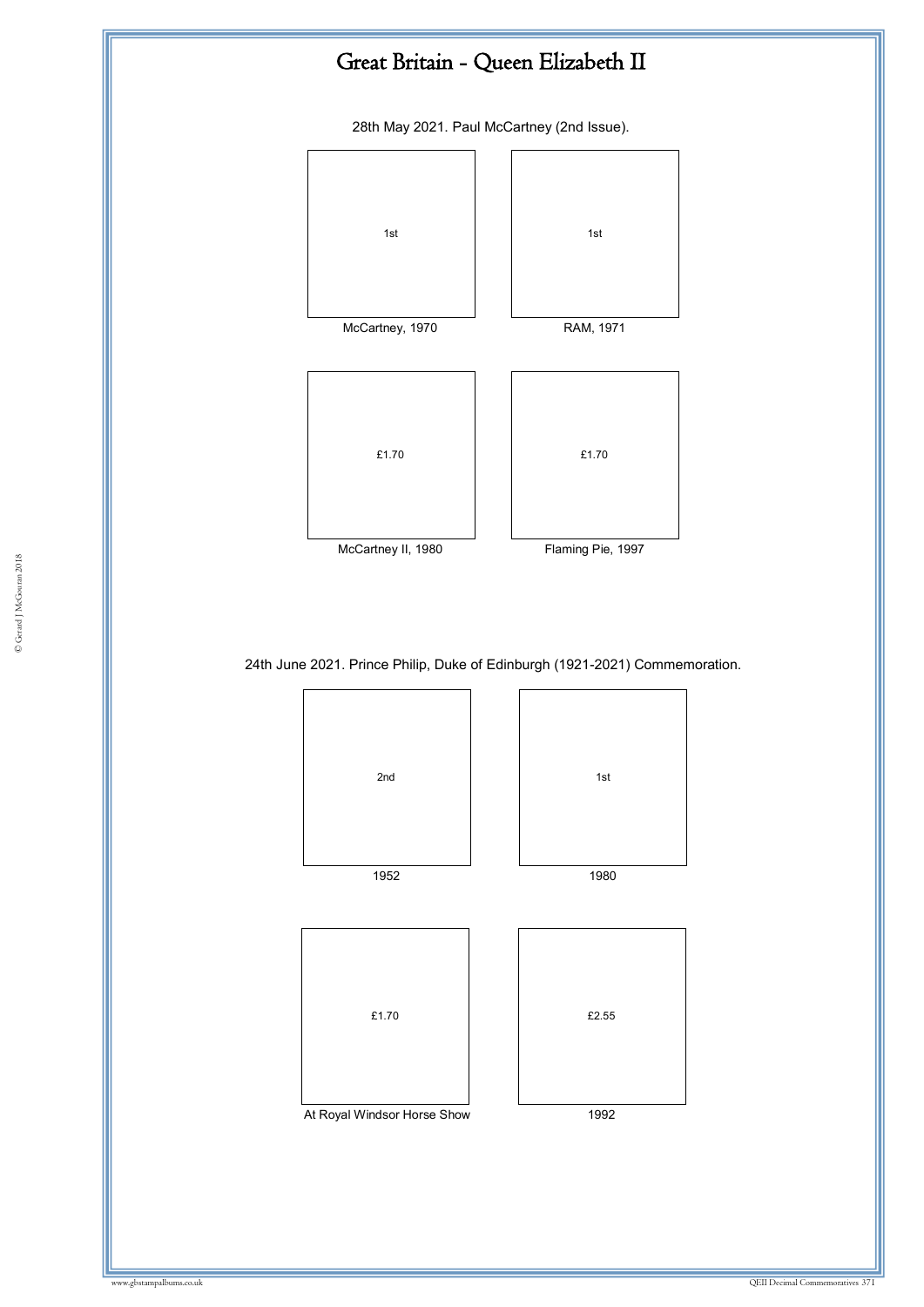![](_page_63_Figure_0.jpeg)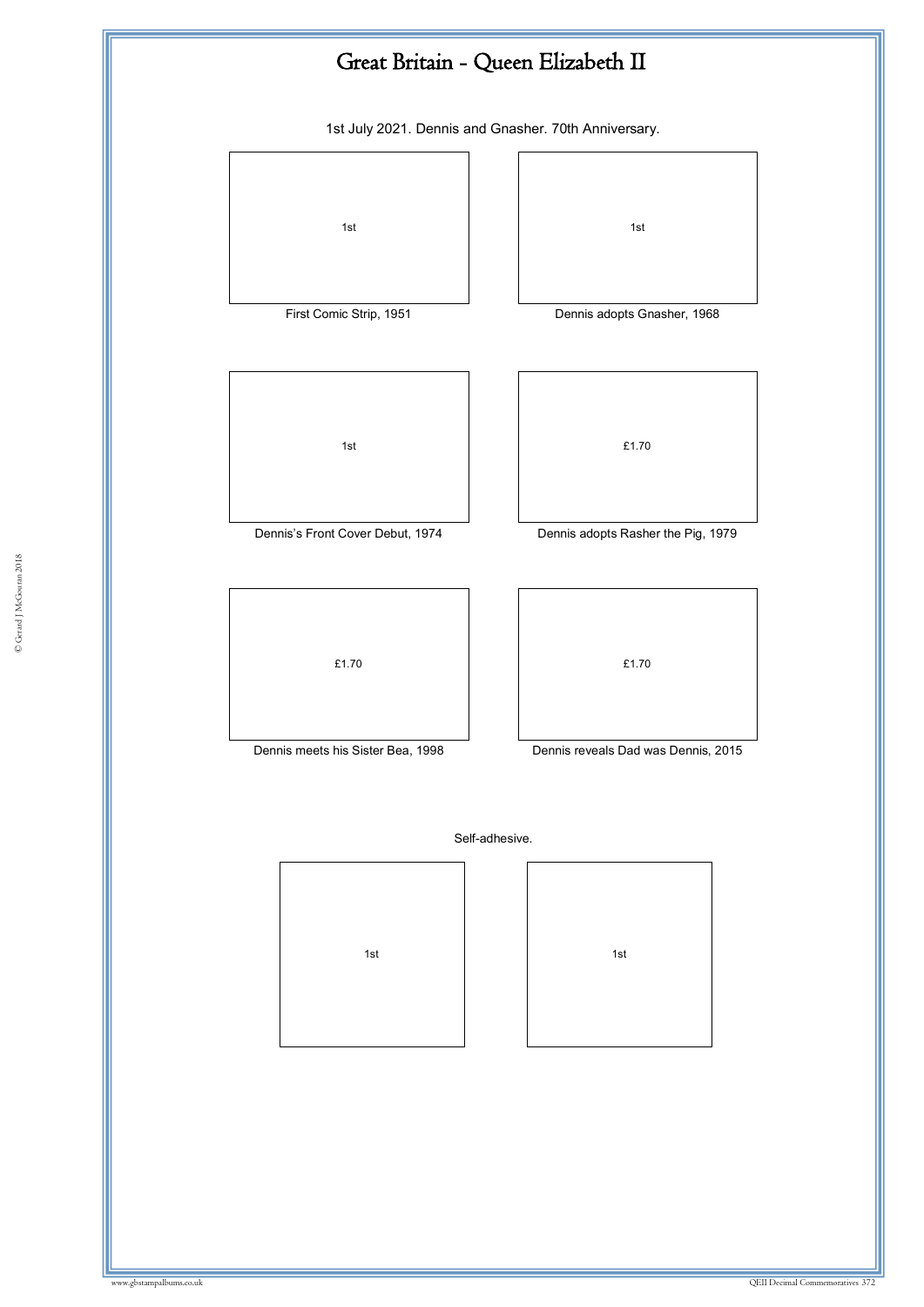![](_page_64_Figure_0.jpeg)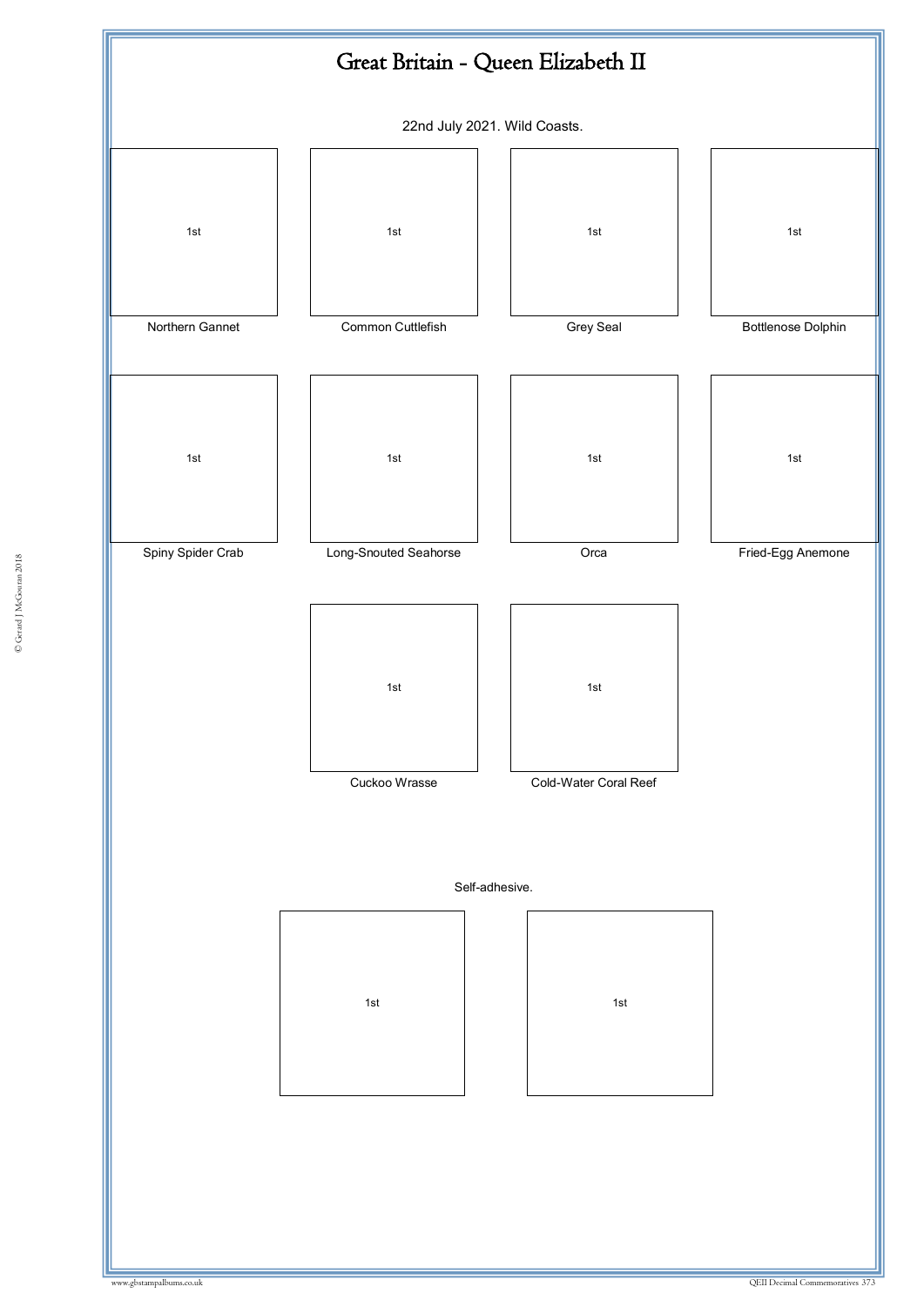![](_page_65_Figure_0.jpeg)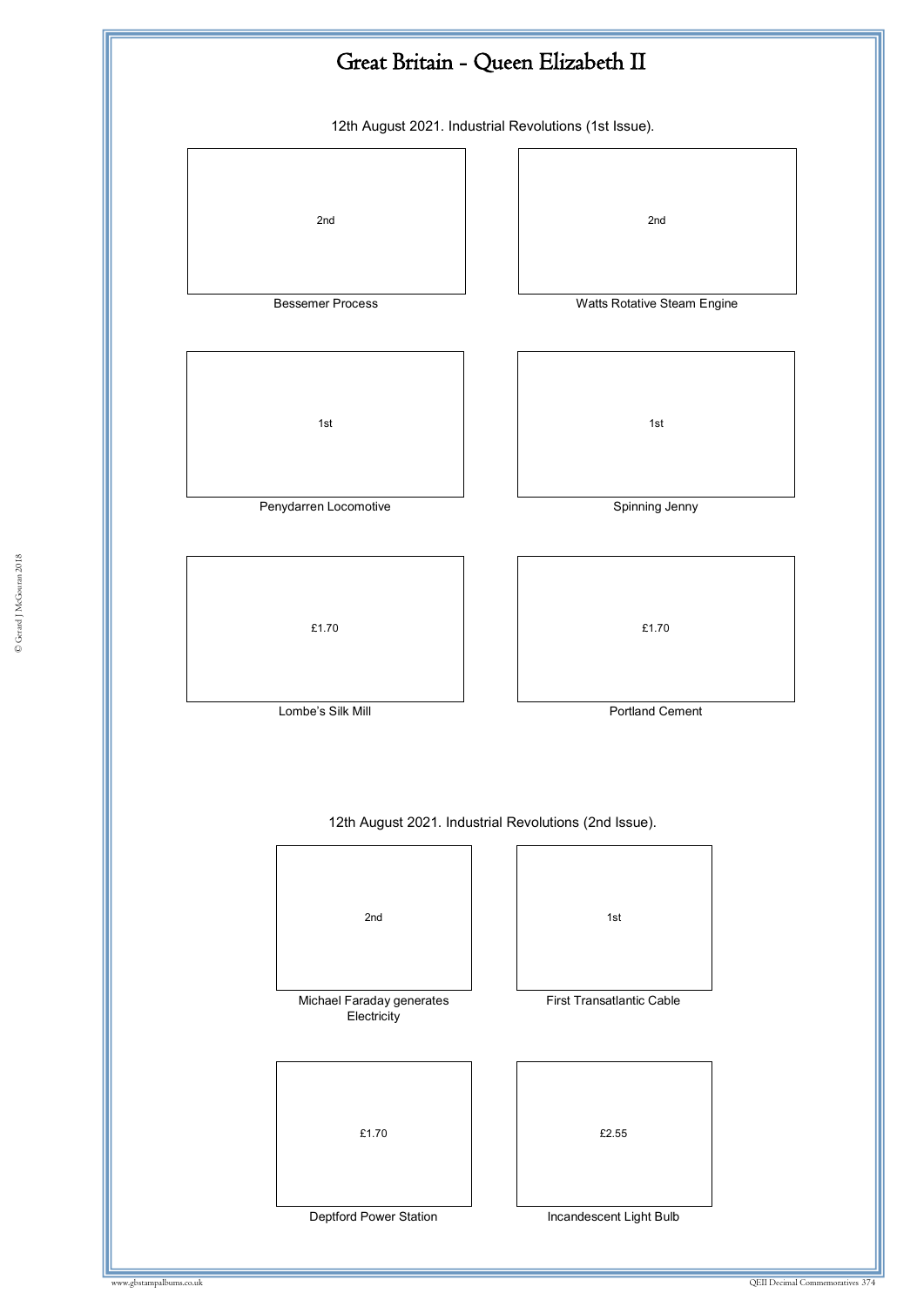![](_page_66_Figure_0.jpeg)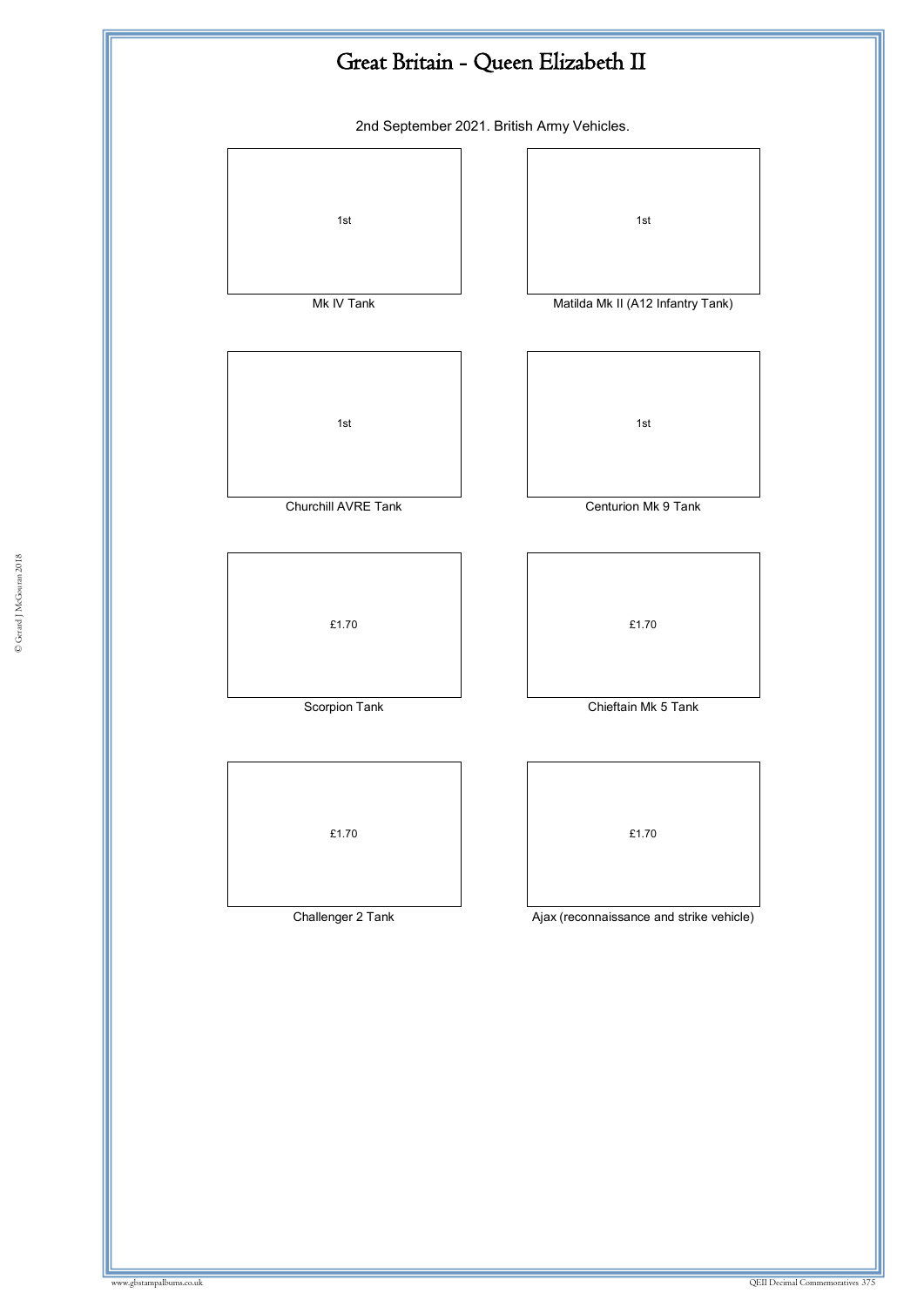![](_page_67_Figure_0.jpeg)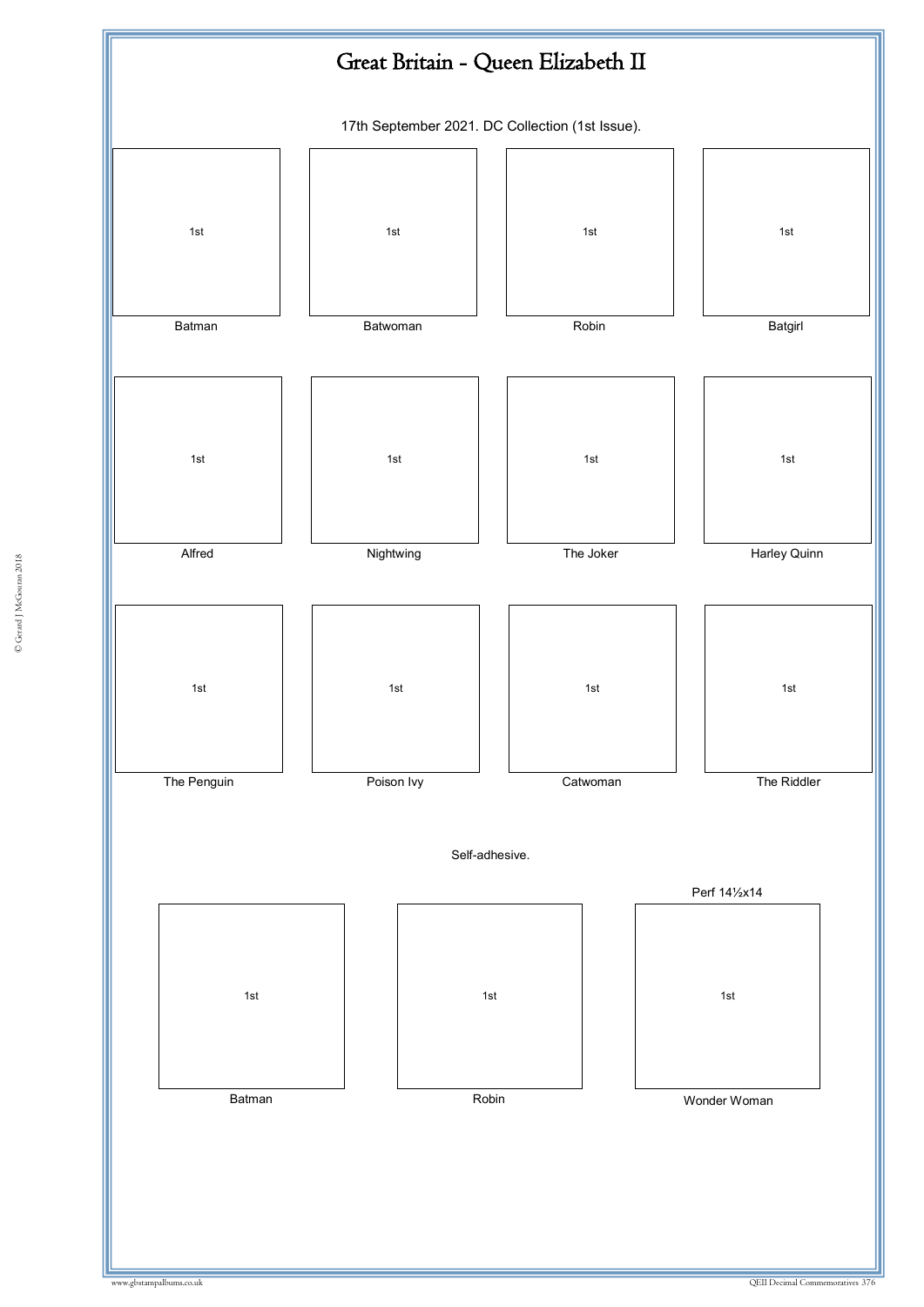![](_page_68_Figure_0.jpeg)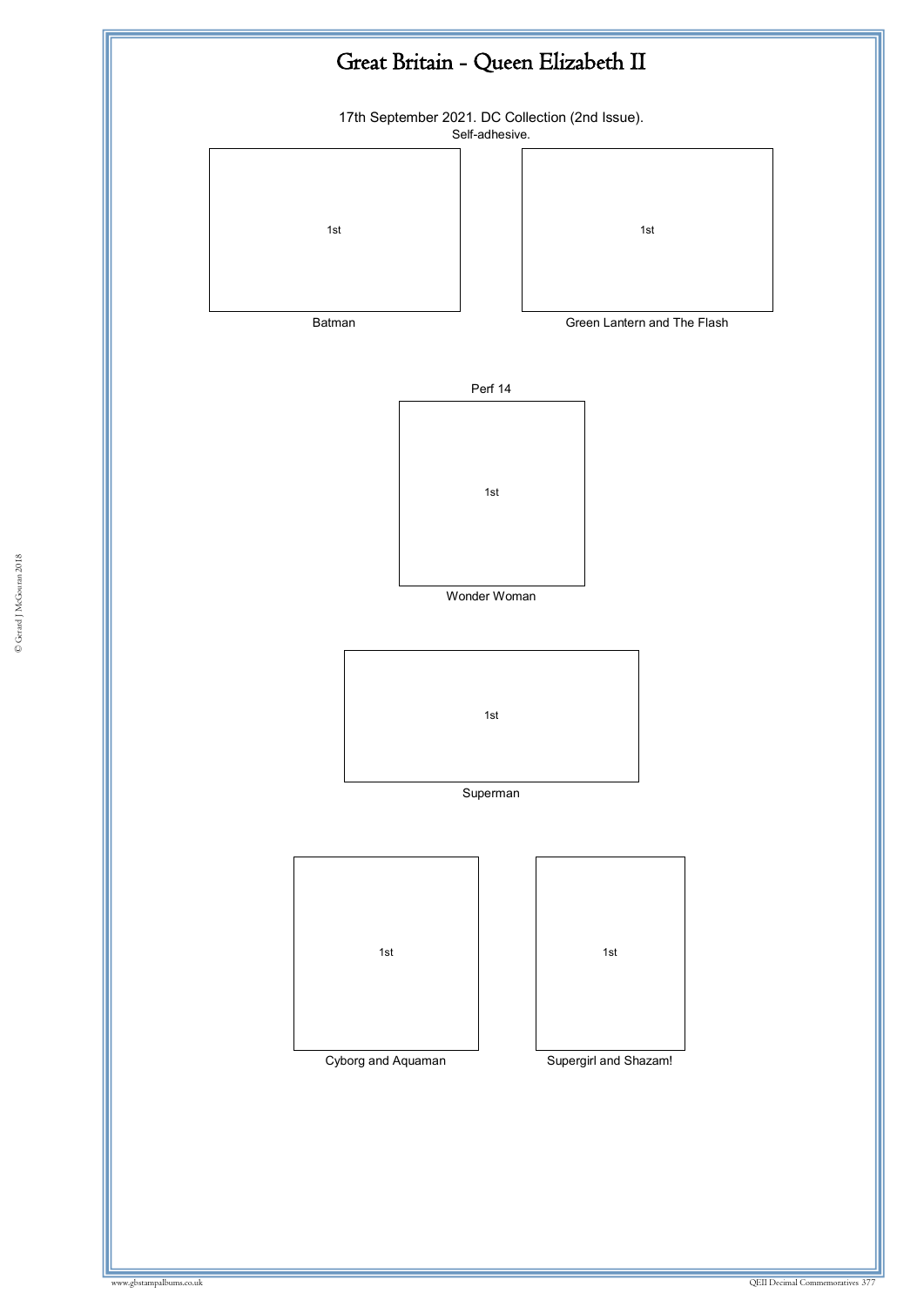![](_page_69_Figure_0.jpeg)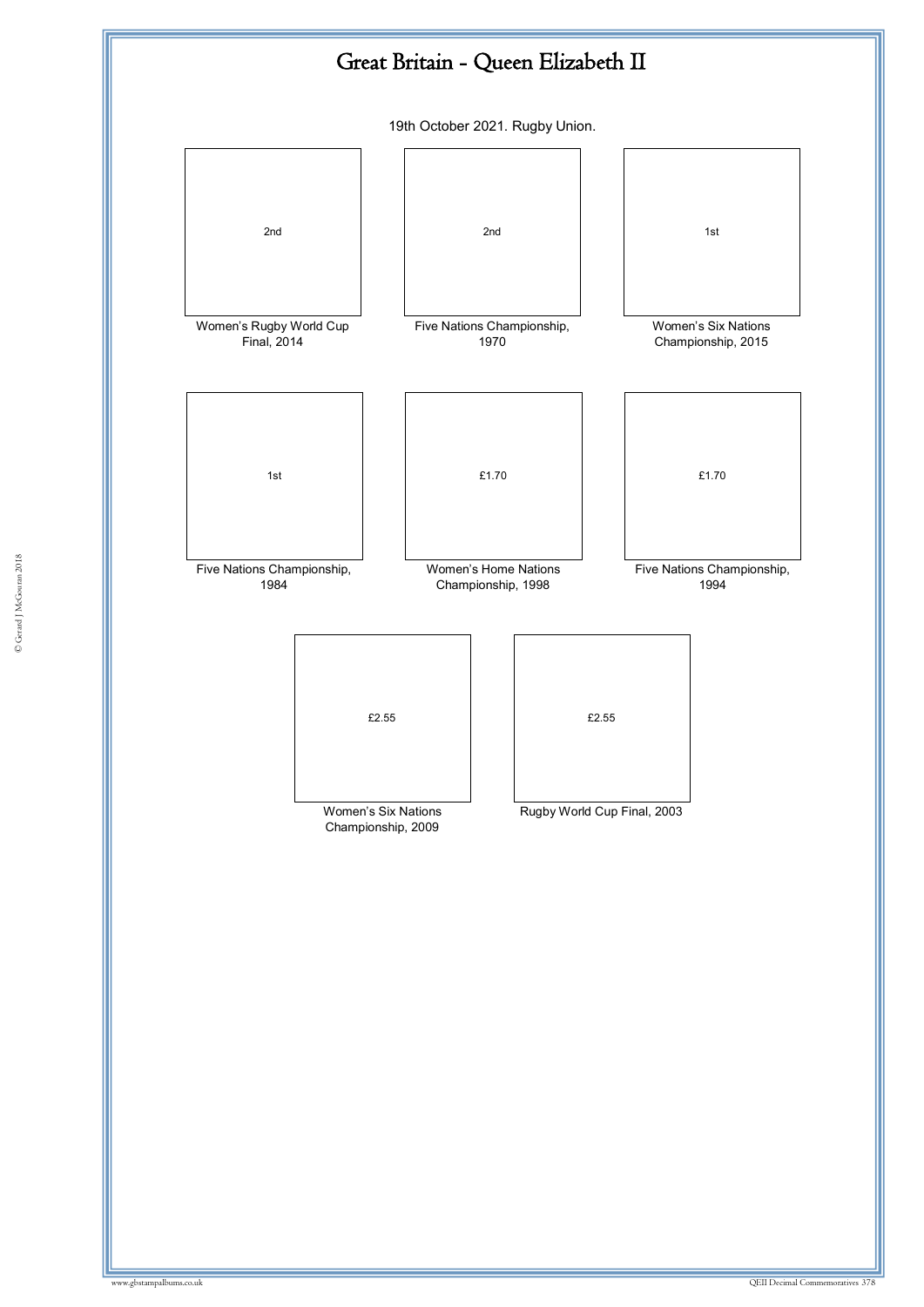![](_page_70_Figure_0.jpeg)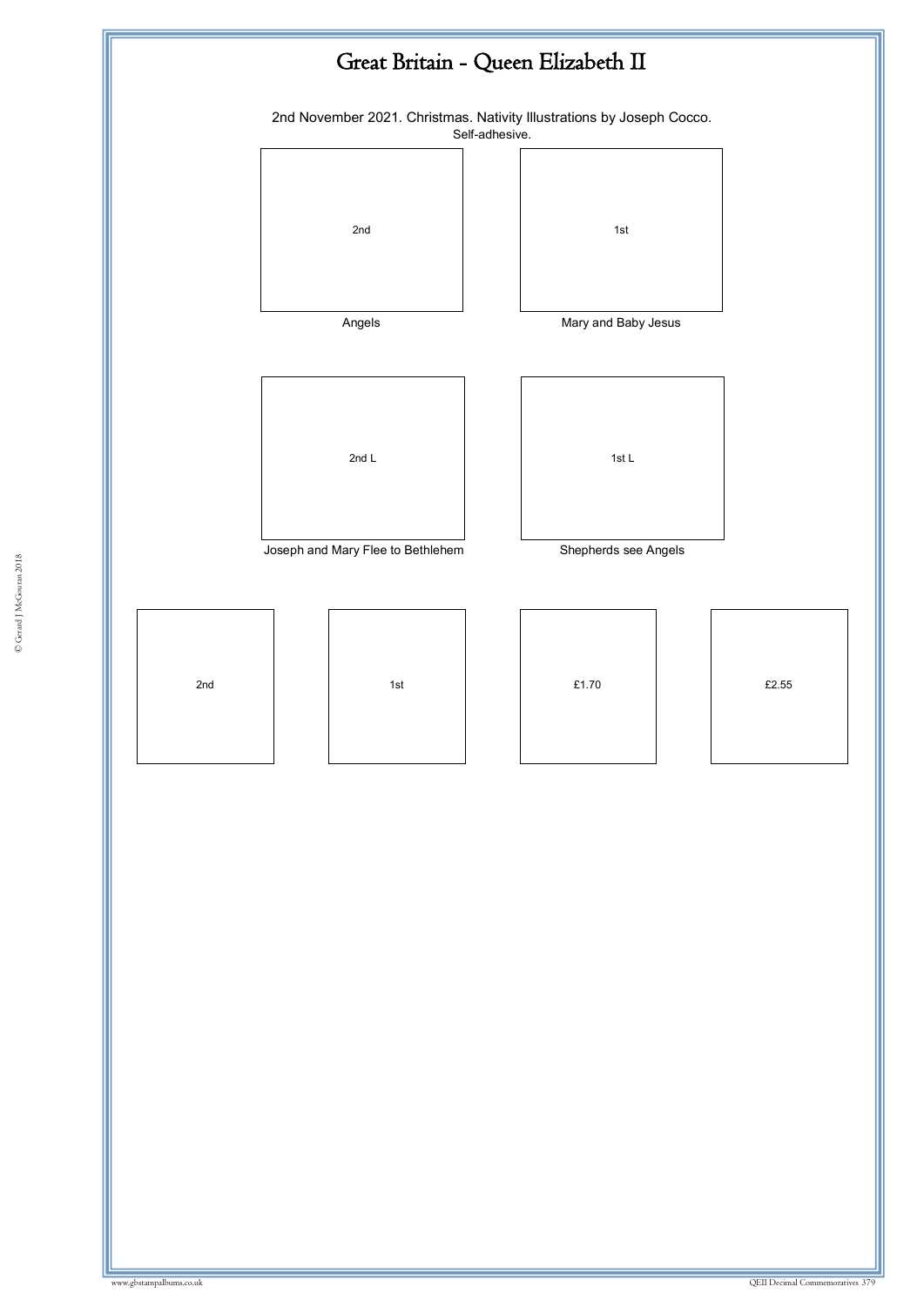![](_page_71_Figure_0.jpeg)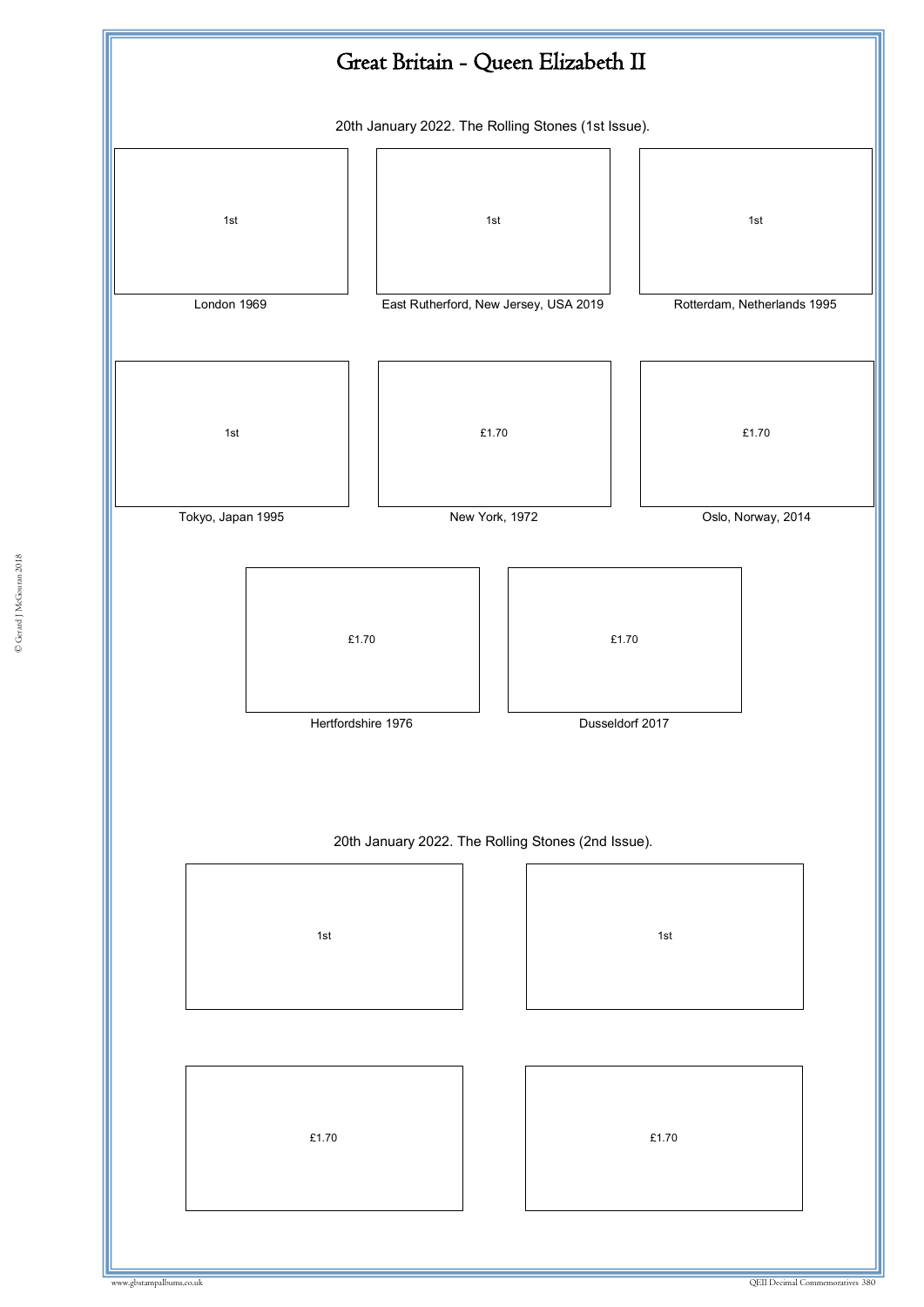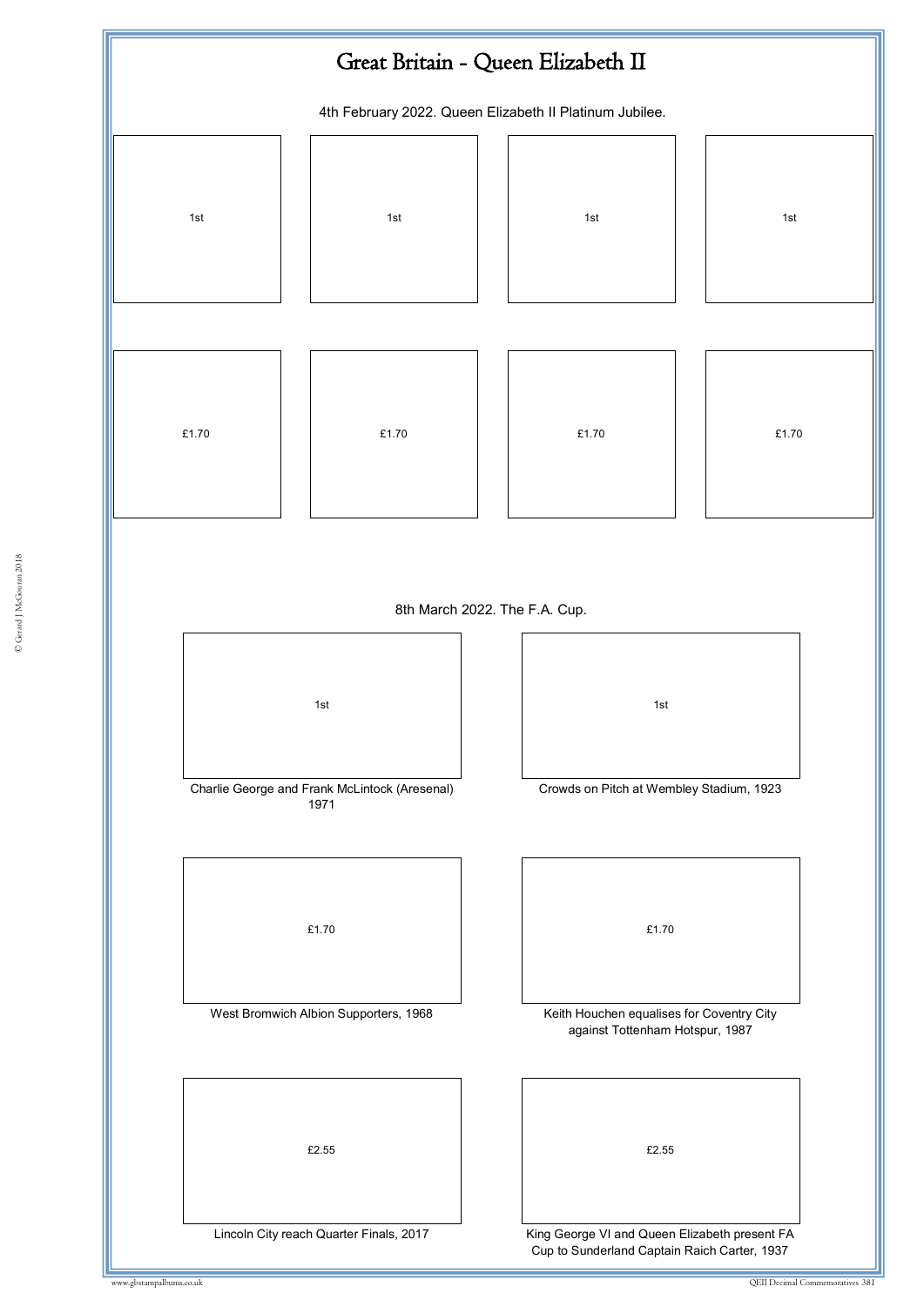## Great Britain - Queen Elizabeth II

8th March 2022. The F.A. Cup. Supporters' Memorabilia.



© Gerard J McGouran 2018 23rd March 2022. Heroes of the Covid Pandemic. Schoolchildren's Winning Stamp Designs.

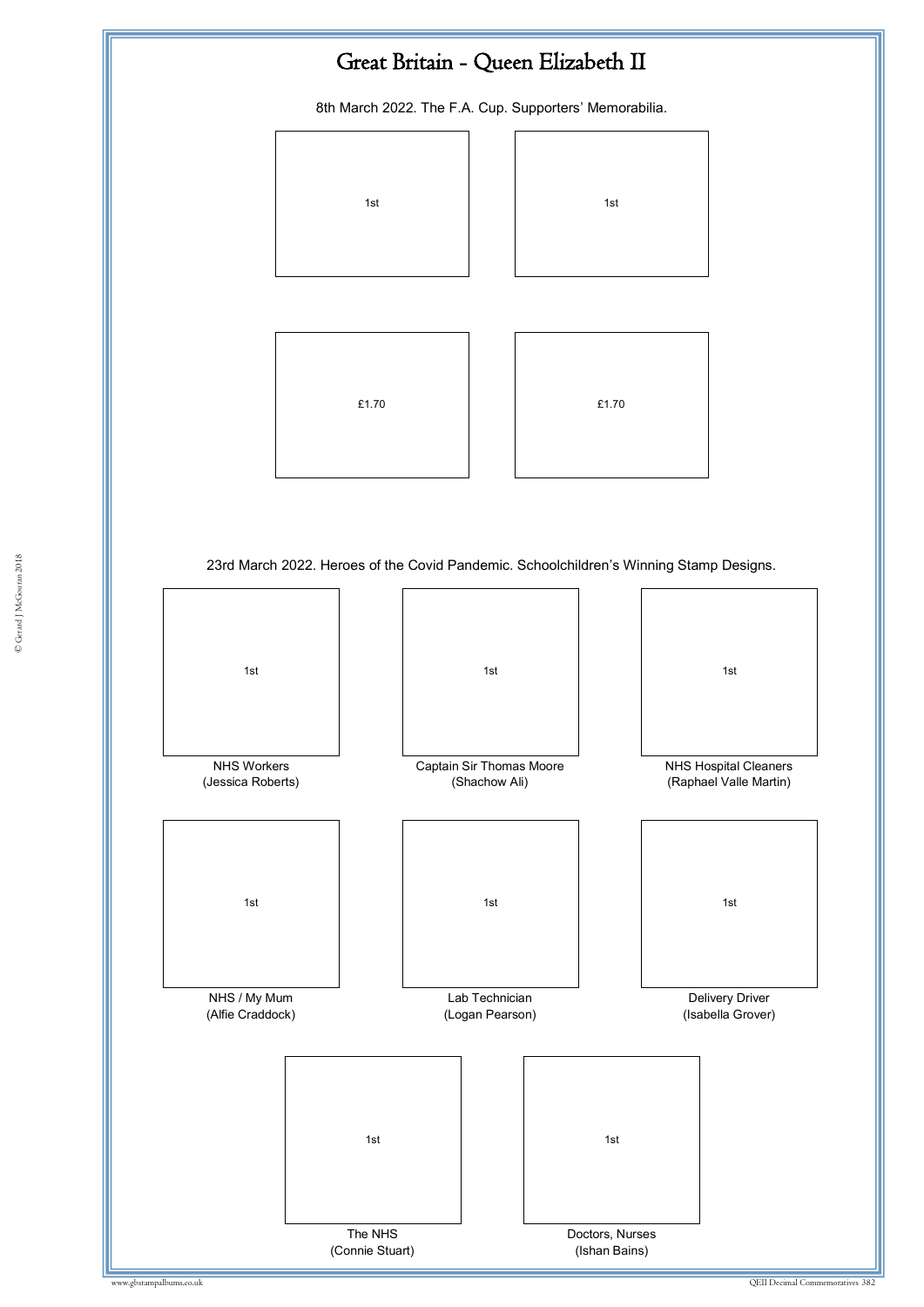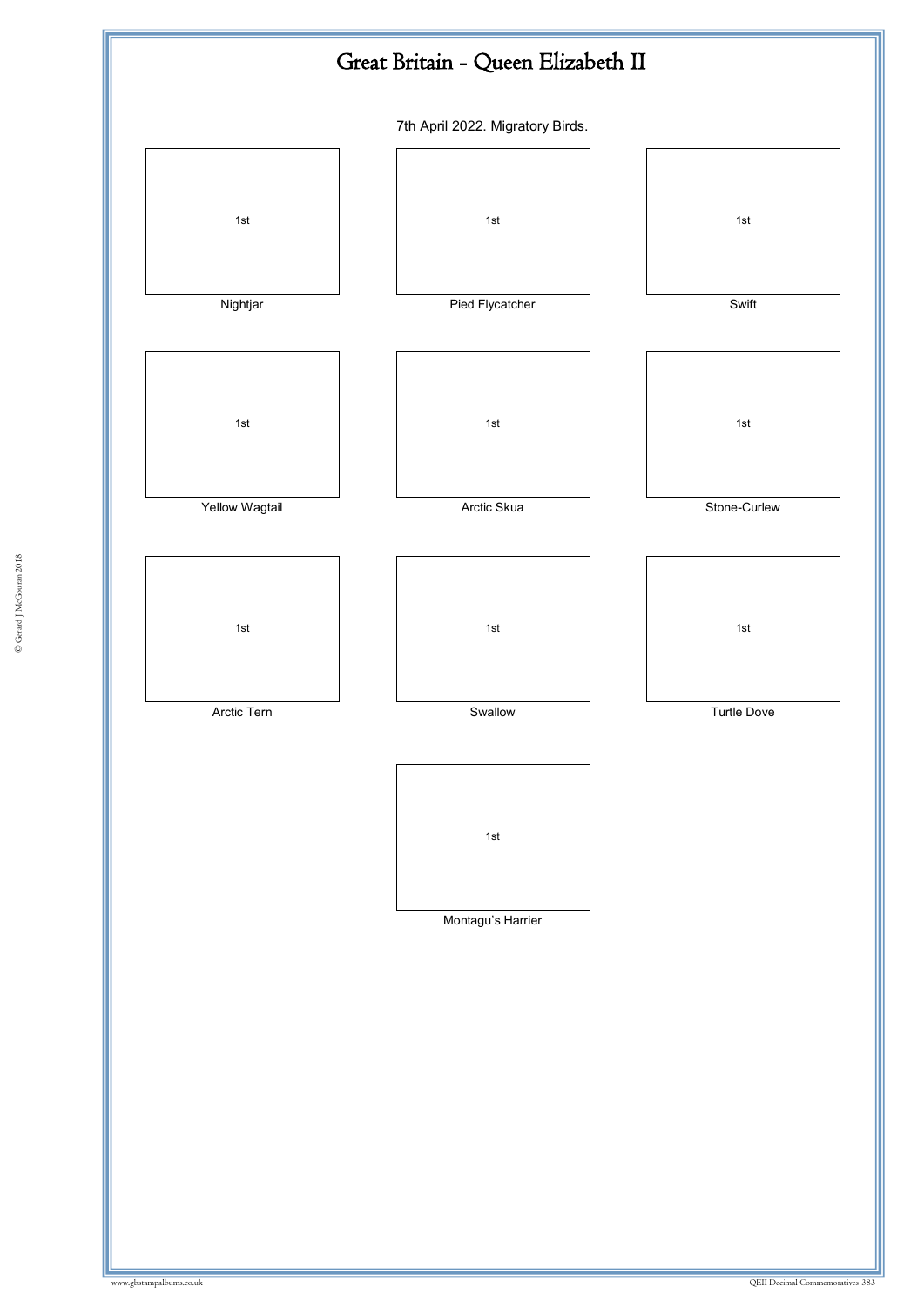